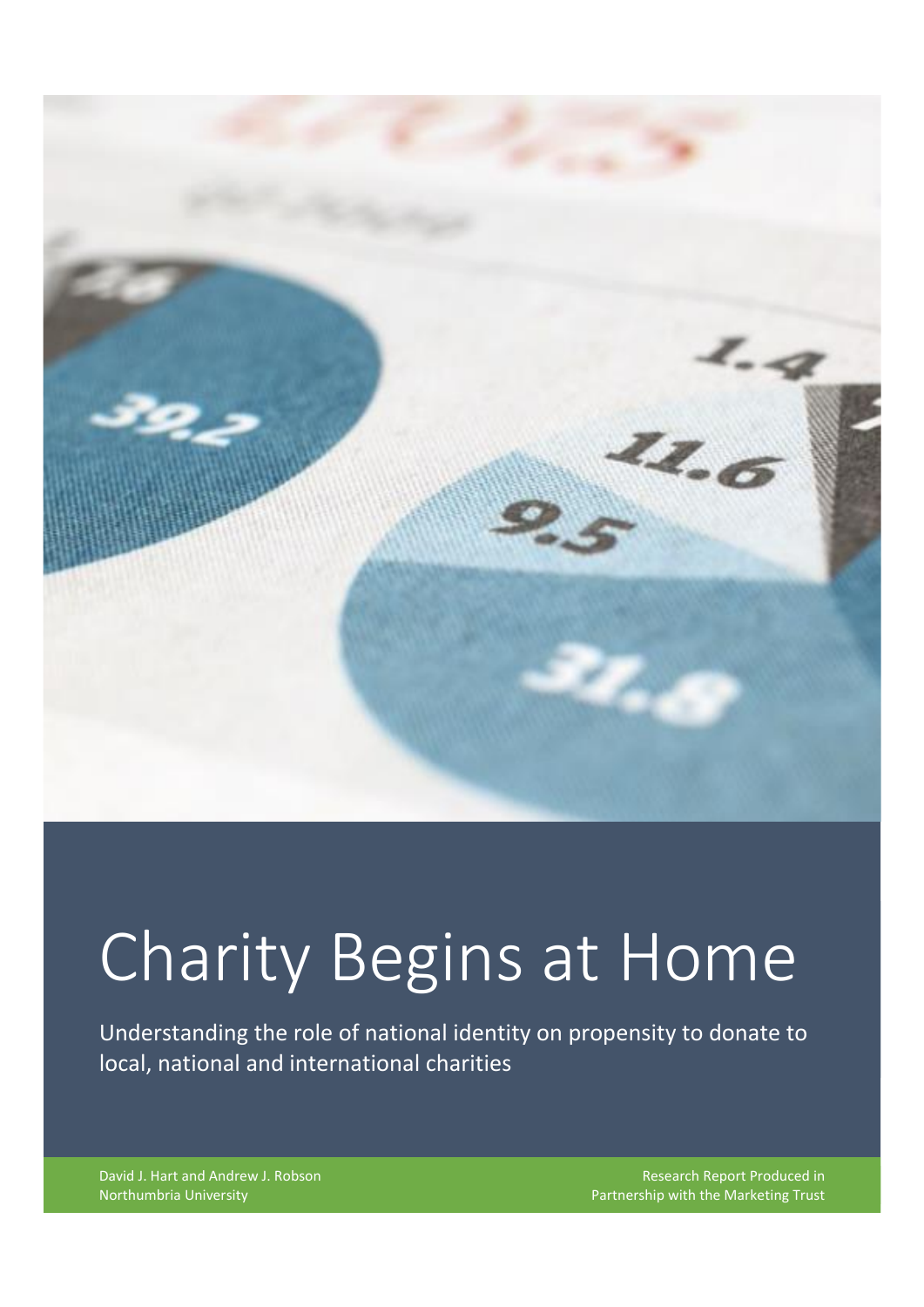#### **Charity Begins at Home: Understanding the role of national identity on propensity to donate to local, national and international charities**

Research Report Produced in Partnership with the Marketing Trust

This report is published as an e-book by David Hart Publishing

Room 229, City Campus East 1 Newcastle Business School Northumbria University Newcastle upon Tyne NE1 8ST

**ISBN:** 978-1-5272-0978-7

Published 2017

#### **About the Authors:**

*David Hart* is a Principal Lecturer in Marketing at Newcastle Business School, Northumbria University. He teaches subjects including consumer behaviour, customer relationships and digital marketing and engages in research on customer complaint behaviour, football fan loyalty and marketing in the third sector. He is a Fellow of the Higher Education Academy, Member of the Academy of Marketing and Institute of Direct and Digital Marketing, and regional board member of the Chartered Institute of Marketing.

**Andrew Robson** is an Associate Professor at Newcastle Business School, Northumbria University. Andrew has undertaken a range of applied quantitative-based research and consultancy. He teaches on programmes at undergraduate, postgraduate and doctoral level in the areas of quantitative methods and applied statistics and supervises doctoral students, particularly on research projects that are quantitative in nature. He also teaches business simulations to Masters' students across a range of general and specialist programmes.

This research project, and the production of this report, has been kindly funded by the Marketing Trust, an independent charitable trust which makes grants of financial assistance to charitable, volunteer, educational and other organisations for the purposes of training their staff, volunteers, young people and the general public in any or all aspects of marketing. The research team are hugely grateful for the support they have received.

Please direct any queries relating to this report to [david.hart@northumbria.ac.uk.](mailto:david.hart@northumbria.ac.uk)

For more information on the Marketing Trust please visit: http:// [www.marketingtrust.org/.](http://www.marketingtrust.org/)



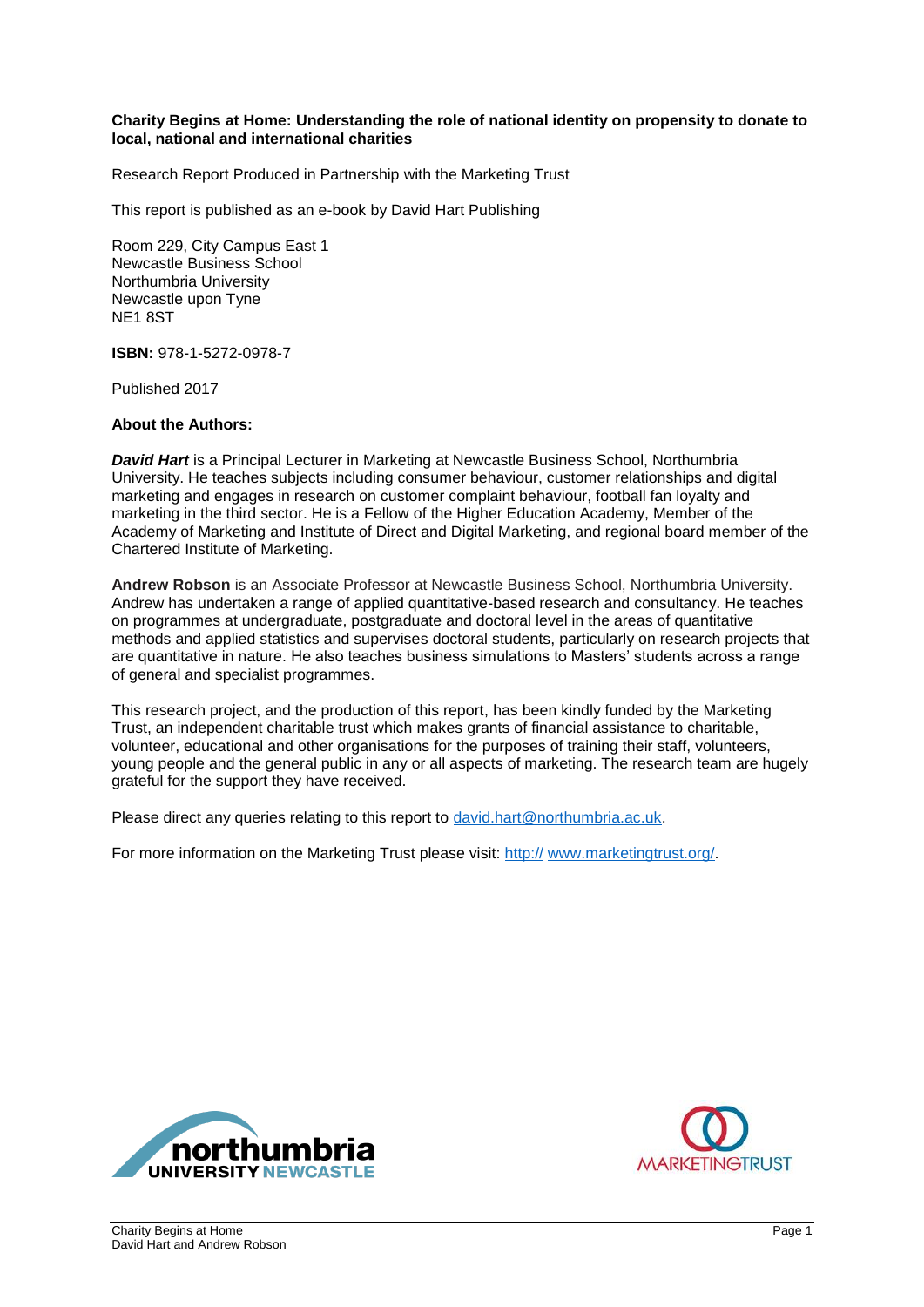#### **Charity Begins at Home: Understanding the role of national identity on propensity to donate to local, national and international charities**

## **Research Report**

#### **Contents**

| <b>1.0 Executive Summary</b>                                                                                                                                                                                                                                                                                                    | 4                                      |
|---------------------------------------------------------------------------------------------------------------------------------------------------------------------------------------------------------------------------------------------------------------------------------------------------------------------------------|----------------------------------------|
| <b>2.0 Introduction</b>                                                                                                                                                                                                                                                                                                         | 6                                      |
| <b>3.0 Project Rationale</b>                                                                                                                                                                                                                                                                                                    | 8                                      |
| 3.1 Charitable Giving                                                                                                                                                                                                                                                                                                           | 8                                      |
| 3.2 National Identity                                                                                                                                                                                                                                                                                                           | 8                                      |
| 3.3 Political Issues                                                                                                                                                                                                                                                                                                            | 9                                      |
| 3.4 Our Framework                                                                                                                                                                                                                                                                                                               | 10                                     |
| <b>4.0 Methodology</b>                                                                                                                                                                                                                                                                                                          | 12                                     |
| 4.1 Data Analysis                                                                                                                                                                                                                                                                                                               | 13                                     |
| <b>5.0 Survey Findings</b>                                                                                                                                                                                                                                                                                                      | 14                                     |
| 5.1 Respondent Overview                                                                                                                                                                                                                                                                                                         | 14                                     |
| 5.2 Charitable Giving                                                                                                                                                                                                                                                                                                           | 18                                     |
| 5.3 Behaviours and Attitudes                                                                                                                                                                                                                                                                                                    | 22                                     |
| 5.3.1 Charitable Intention, Trust and Donation                                                                                                                                                                                                                                                                                  | 22                                     |
| 5.3.2 Ideological Attitudes                                                                                                                                                                                                                                                                                                     | 25                                     |
| 5.3.3 Support for Political Policies                                                                                                                                                                                                                                                                                            | 28                                     |
| 5.4 Inter-Correlations across Measures                                                                                                                                                                                                                                                                                          | 30                                     |
| <b>Cluster Analysis: Developing Meaningful, Distinct Donor Groups</b><br>6.0<br>6.1 Cluster One: Educated Liberals<br>6.2 Cluster Two: Young Urban Altruists<br>6.3 Cluster Three: Cautious Pragmatists<br>6.4 Cluster Four: Disengaged Cynics<br>6.5 Cluster Five: Home-First Casuals<br>6.6 Cluster Six: Anti-EU Nationalists | 32<br>32<br>33<br>33<br>34<br>35<br>36 |
| <b>7.0 Key Conclusions</b>                                                                                                                                                                                                                                                                                                      | 38                                     |
| 7.1 Descriptive Data                                                                                                                                                                                                                                                                                                            | 38                                     |
| 7.2 Demographic Differences                                                                                                                                                                                                                                                                                                     | 39                                     |
| 7.3 Construct Relationships                                                                                                                                                                                                                                                                                                     | 40                                     |
| 7.4 Cluster Analysis                                                                                                                                                                                                                                                                                                            | 40                                     |
| <b>8.0 Useful Reading</b>                                                                                                                                                                                                                                                                                                       | 42                                     |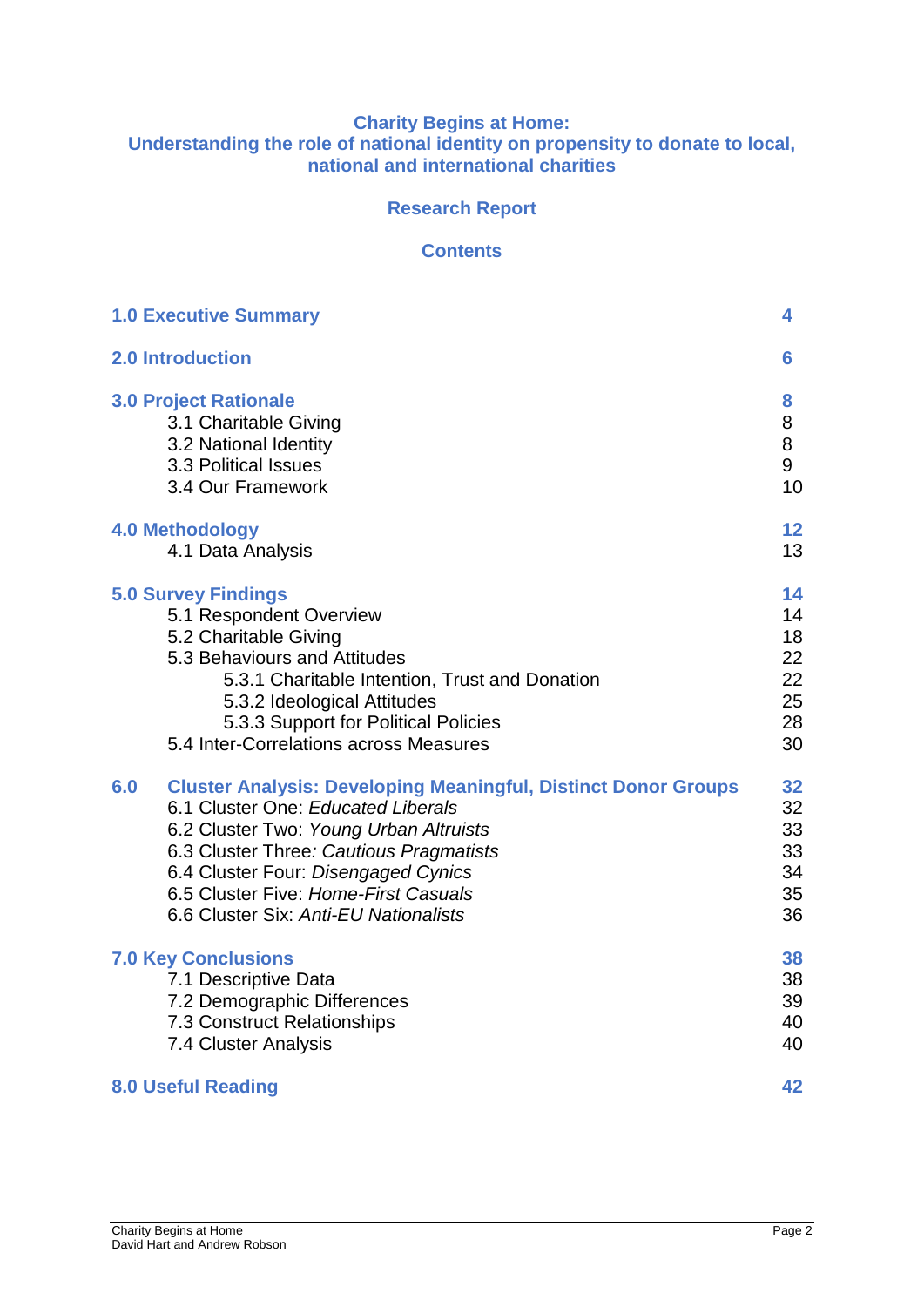#### **Charity Begins at Home: Understanding the role of national identity on propensity to donate to local, national and international charities**

## **Research Report**

## **List of Figures and Tables**

## **Figures**

| Figure 3.1: Conceptual Model for Charitable Ethnocentrism & Cosmopolitanism | 10  |
|-----------------------------------------------------------------------------|-----|
| Figure 5.1: Respondents by Employment Categories                            | 16. |
| Figure 5.2: Country of Birth versus British Identity                        |     |
| Figure 6.1: Summary of Donor Clusters                                       | .37 |

## **Tables**

| Table 5.1: Respondents by Age-band                                          | 14 |
|-----------------------------------------------------------------------------|----|
| Table 5.2: Respondents by Ethnic Group                                      | 14 |
|                                                                             |    |
| Table 5.3: Respondents by estimated annual income                           | 15 |
| Table 5.4: Respondents by highest level of educational achievement          | 15 |
| Table 5.5: Respondents by Country / Region                                  | 16 |
| Table 5.6: Respondents by voting intention at a general election            | 18 |
| Table 5.7: Respondents by frequency of newspaper take-up (paper and online) | 18 |
| Table 5.8: Respondents by likelihood of charitable donation preference      | 19 |
| Table 5.9: Respondents by channels of donation                              | 20 |
| Table 5.10: Respondents by amount of donation in the last three months      | 21 |
| Table 5.11: Respondents by charities donated to in the last three months    | 22 |
| Table 5.12: Charitable Ethnocentrism                                        | 22 |
| Table 5.13: Charitable Cosmopolitanism                                      | 23 |
| Table 5.14: Trust in Local, National and International Charities            | 24 |
| Table 5.15: Donation Intentions                                             | 25 |
| Table 5.16: Nationalism                                                     | 26 |
| Table 5.17: Patriotism                                                      | 26 |
| Table 5.18: Internationalism                                                | 27 |
| Table 5.19: Support for Austerity                                           | 29 |
| Table 5.20: Support for Overseas Development Aid                            | 29 |
| Table 5.21: Correlations between Constructs                                 | 30 |
|                                                                             |    |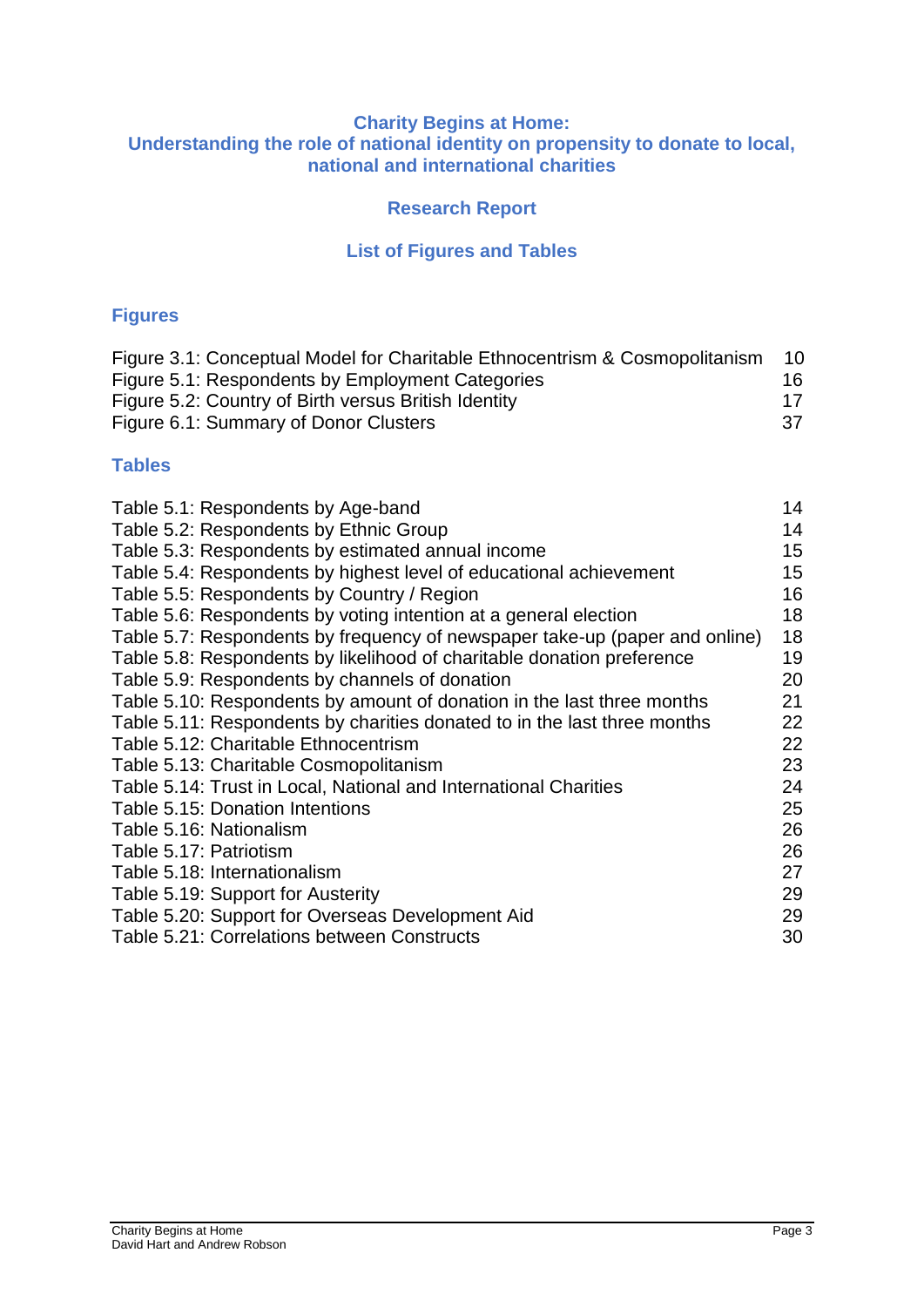# **1.0 Executive Summary**

- This research project aimed to understand how people distinguish between donating to domestic and international charities: To what extent do donors believe in the old adage "Charity begins at home?"
- To investigate this area, we used the concept of national identity to explore if a person's relationship (i.e. level of attachment) with their own country impacts on their support for domestic versus international charities.
- We also incorporated a series of political issues into the study which we believed would be particularly relevant to issues of international giving. For example, the research addressed voting behaviours in the 2016 UK EU Referendum and support for austerity and Overseas Development Aid (ODA).
- An online survey methodology was used to explore the above stated areas. The research was undertaken with the assistance of PCP Marketing Consultancy, an agency which provided access to a national consumer panel.
- In total, 1004 completed responses were received. This constitutes a nationally representative sample based on a number of criteria, including age, gender, region and voting patterns.
- The data shows that 80% of respondents had actively donated to charity in the preceding three month period. Health, animal welfare and children's charities were the most favoured charity types, with support lowest for religious, political and legal charities. Respondents reported a preference for cash donations and donating to / purchasing from charity stores as the most used channels of donating, whereas donations via text or other digital channels were far less prominent.
- Respondents reported highest levels of trust in local charities, followed by national charities and then international charities. Similarly, respondents were more likely to donate in the future to local and national level causes, which fits in with an overall picture where the sample demonstrates a preference for domestic causes.
- In terms of national identity, respondents were most likely to agree with the statements assessing patriotism, with statements on internationalism receiving the least agreement. This fits with the overall preference for domestic over international charities. In terms of political policies, there was a mixed responses response on support for austerity, but overall respondents were not particularly supportive of ODA. Those who did support ODA tended to be younger females.
- A core finding from the study is the relevance of how an individual voted in the UK EU Referendum influences various attitudes and behaviours. Whereas those who voted 'Leave' were more predisposed to nationalism, support for austerity and charitable ethnocentrism, 'Remain' voters showed greater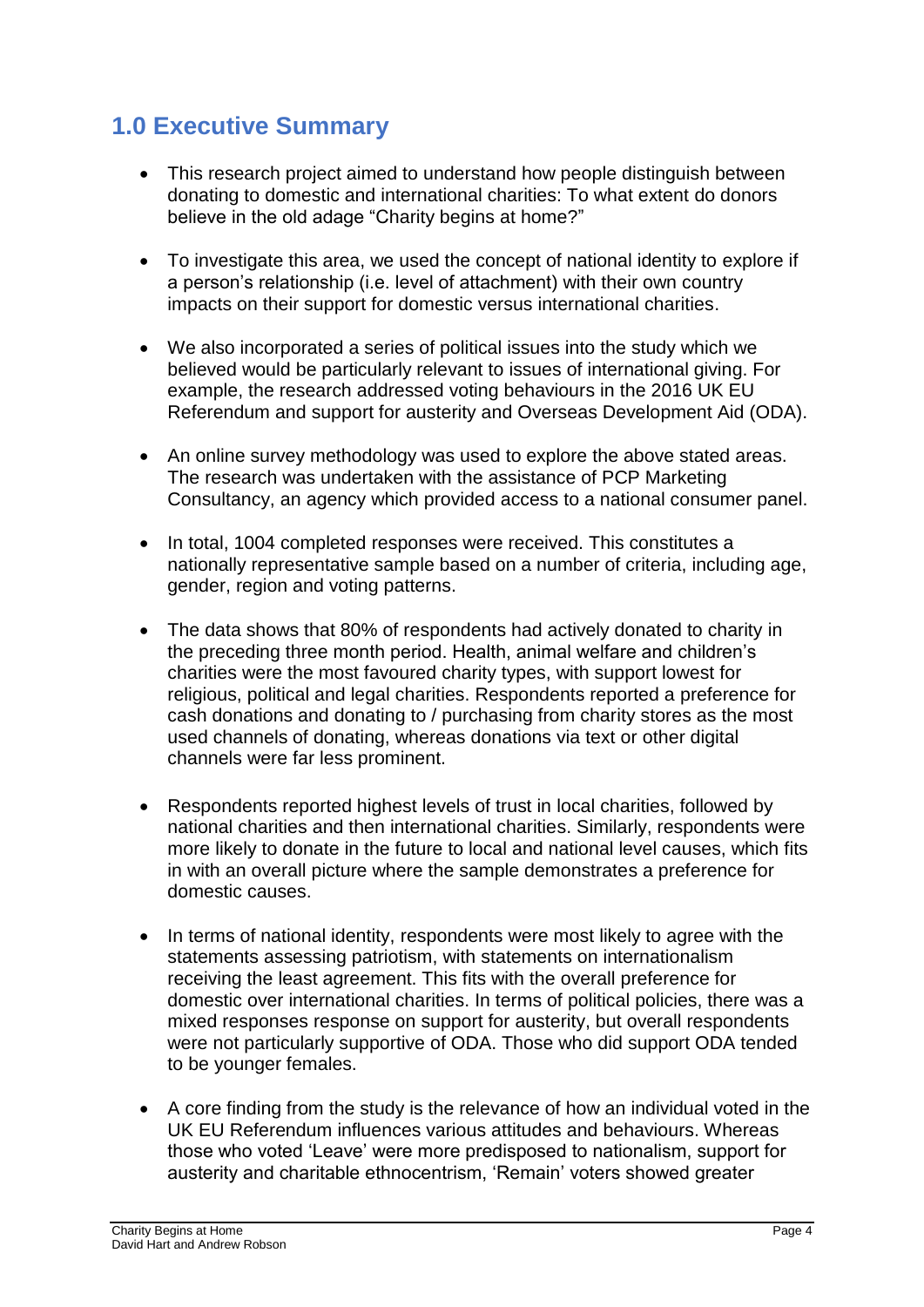support for internationalism, ODA and charitable cosmopolitanism. It appears that how individual's voted in this referendum is a useful predictor of their charitable giving.

- Correlation analysis demonstrates that national identity is highly influential in an individual's decision to prefer domestic or international charities. Whereas nationalism and patriotism (both incorporating positive affection towards one's country) are positively correlated with charitable ethnocentrism, internationalism (a more global form of concern) is associated with charitable cosmopolitanism. These findings suggest that how an individual feels about their country may be a powerful predictor of their donation intentions.
- The data also builds a compelling picture of individuals who have a more global perspective on life. They are concerned with the well-being of people in other countries, support Government intervention through ODA and also prioritise international charities in their personal donations. They also show a negative predisposition towards domestic charities, presenting a form of thinking that is almost the reversal of the 'Charity Begins at Home' position.
- Data from this study also allowed for an in-depth hierarchical cluster analysis, resulting in the development of six distinct clusters based upon issues of national identity, political attitudes and charitable giving. For example, our *Educated Liberals* cluster describes a middle-aged group with a global perspective and a desire to assist both domestic and international charities. In comparison, the *Disengaged Cynics* show far lower propensity to donate to any charity but do indicate a preference for domestic causes.
- Linking to national identity, these clusters suggests that there are particular clusters (such as the *Young Urban Altruists*) who are generally inclined to support a broad range of charities. There are other groups (such as the *Anti-EU Nationalists*) who would appear to be solely concerned with domestic level causes and strongly oppose requests to support international causes. It is hoped that the development of such clusters and the accompanying commentary on how each group can be effectively targeted will aid charities in their future fundraising efforts.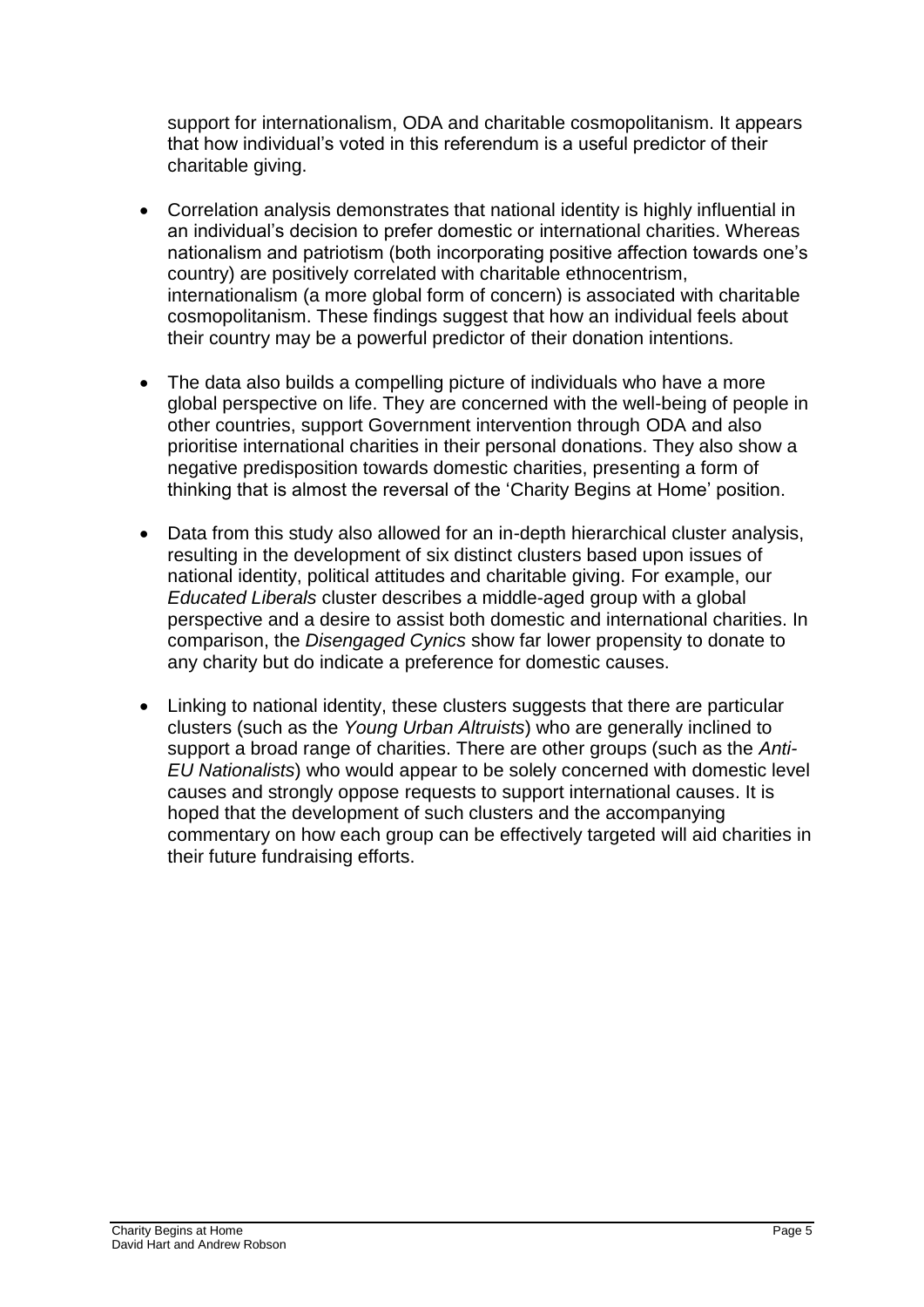# **2.0 Introduction**

Past research has shown that the United Kingdom is a very generous country when it comes to charitable donations, even in more troubled economic times. However, whilst we know an awful lot about why people do (or do not) donate to charitable causes, far less is known on how individuals choose between the seemingly endless number of charitable causes that actively solicit for financial support.

This project started with an interest in what makes people demonstrate a preference for charities based on the location of beneficiaries they serve. Specifically, what makes a person donate to a charity that serves their own country versus other countries? Some research exists that suggests that a preference for 'domestic' over 'international' charities may concern the visible impact of more local donations, and scepticism as to the effectiveness of international charities.

The old adage 'Charity Begins at Home' is often used to suggest that people should help those they are physically or emotionally closest to before helping those further afield. The phrase implies an inherent preference for helping fellow nationals and features prominently in current debates on major social challenges such as immigration and ODA.

Based on this, we began to wonder if national identity (which we define as feelings of attachment to one's country) could be used to explain a preference for domestic versus international charities. We also wondered to what extent support for political decisions such as austerity policy and ODA allocation were connected to charitable giving, and more broadly if charitable donors can be clustered based upon their feelings towards nationality and political attitudes.

Pulling the above ideas together, this research project has three core objectives:

- To investigate the relationship between national identity and preference for domestic versus international charities;
- To assess the influence of political attitudes on preferences for domestic versus international charities;
- To develop distinct clusters of donors based upon their national identity and political attitudes.

The results of this research are covered in the pages that follow and we think uncover valuable insights that will be of interest to the third sector. Specifically, we hope the results will enable charitable organisations to develop a better understanding of UK donors, but also aid them in developing meaningful segmentation strategies that ensure limited fundraising resources are utilised efficiently.

There are a number of people that we wish to thank for their various contributions to this research project. Firstly, we are indebted to the support of the Marketing Trust who have funded this research and shown a great deal of enthusiasm for the project since its inception. We are also grateful to Professor Fraser McLeay of Northumbria University for his additional support, particularly in the methodology phase of the project. A range of third sector professionals have offered valuable insights to this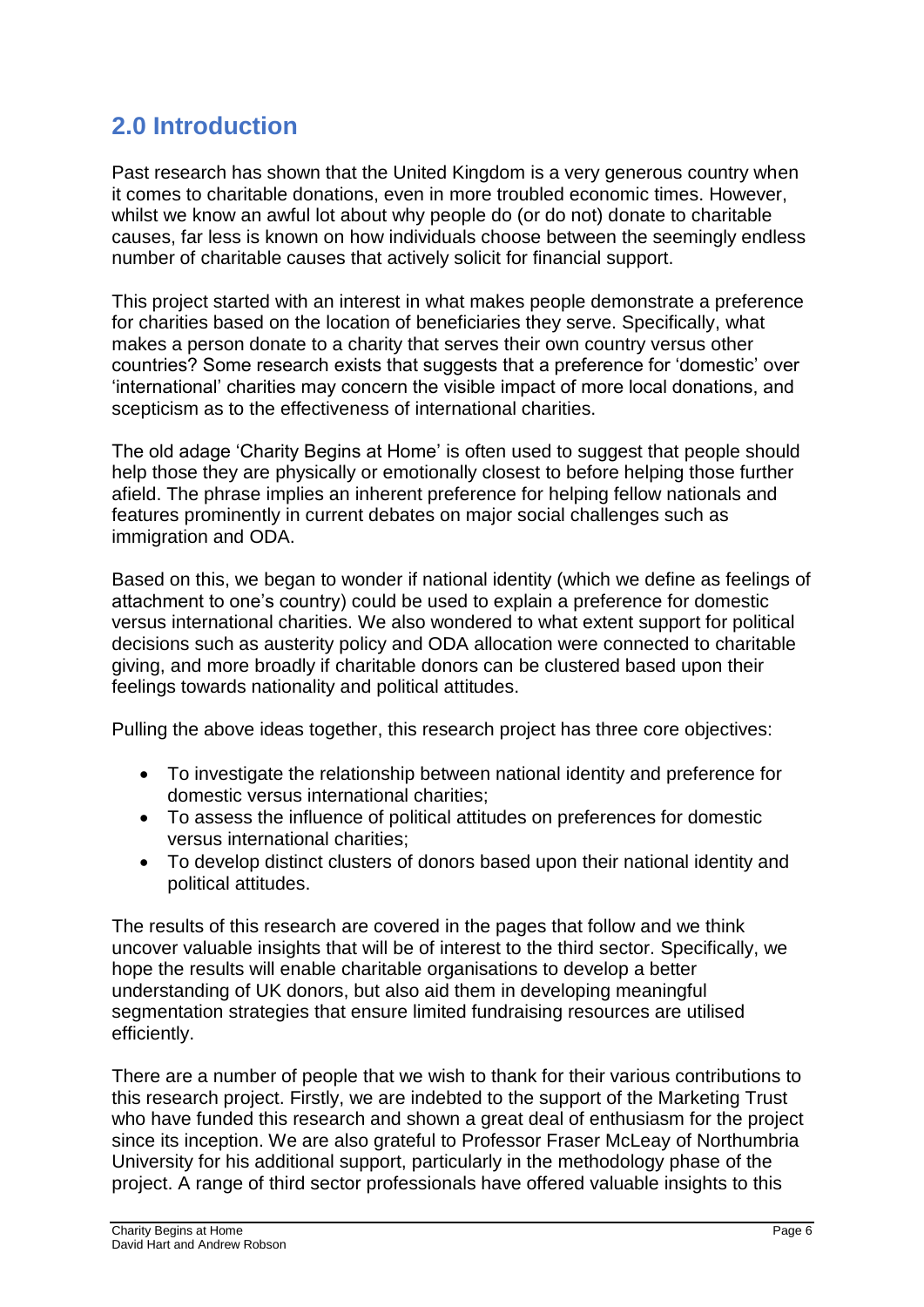work, but in particular we wish to highlight the contribution of Neal Green from the Charity Commission for England and Wales, who has played a vital role in ensuring this research will be disseminated across the sector. Finally, many thanks to Christina Lilley at Pickersgill Consultancy and Planning for her sterling work in the data collection process and to all of those who engaged in either the pilot survey or final data collection.

We really hope that you enjoy this report and find our results to be of interest. If you would like to discuss this project further or explore working with us on future charitable giving research please do get in touch.

## **David Hart and Andrew Robson**

*Research Project Co-Authors*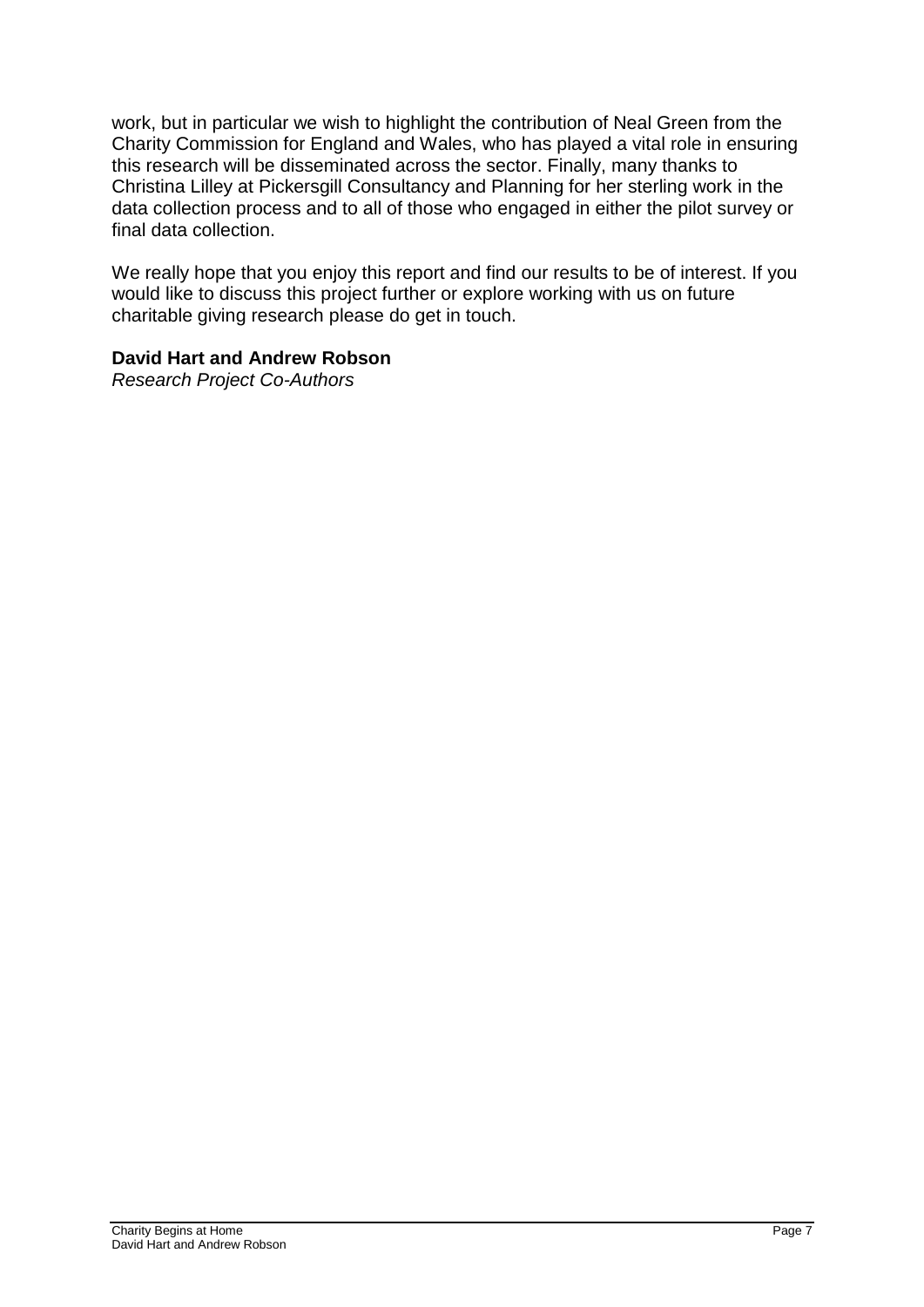# **3.0 Project Rationale**

In this section, we provide a brief overview of the various concepts that formed the basis of this study. Firstly we review what is already known about decisions to give to charities that serve beneficiaries in this country and overseas, and also what we already know about the role of nationality and racial loyalty in this process. From here, we will introduce the concept of national identity which is the focal point of this study – we argue that the distinct forms of national identity (nationalism, patriotism and internationalism) may impact on donor decision making.

Finally, we will also briefly consider support for two political policies (austerity and ODA), both of which may also be relevant to issues of giving, specifically to international charities. The section will close by bringing these ideas together in a conceptual framework, which illustrates the relationships we investigated in this project.

## **3.1 Charitable Giving**

The distinction between domestic and international charities is one of the most common groupings used by donors when distinguishing between potential causes to support. However, very little is known about what factors result in the decision to support one over another. Some of the factors that contribute to choosing between these options include the donor's links to their local community, the visible impact of their donation, levels of trust in different types of charities, or perceptions of cause severity. More relevant to this project however is the idea that donors may feel a moral obligation to look after fellow nationals, an argument that resonates closely with the 'charity begins at home' hypothesis.

Previous work in experimental psychology has identified that respondents may exhibit a preference for members of their own national or ethnic group when allocating donations, which has been described as a form of subjective racial group loyalty. This links to the idea that donors prefer charities where they perceive some form of fit between themselves and the beneficiaries (in this case national group membership) and suggests that national identity has the potential to explain donor preferences for certain types of charitable cause.

## **3.2 National Identity**

Broadly speaking, national identity refers to the level of affection and positive feeling a person has towards their own nation. There has been much discussion in recent years around identity in the United Kingdom, largely inspired by greater political autonomy in Scotland and Wales. Given the particularly high voter turnouts for the 2015 Scottish Independence Referendum and the 2016 UK European Union Membership referendum, it has been argued that national identity currently carries increased social significance.

Within the concept of national identity, there exists three distinct dimensions, which all concern an individual's attitudes towards his / her country and towards other countries: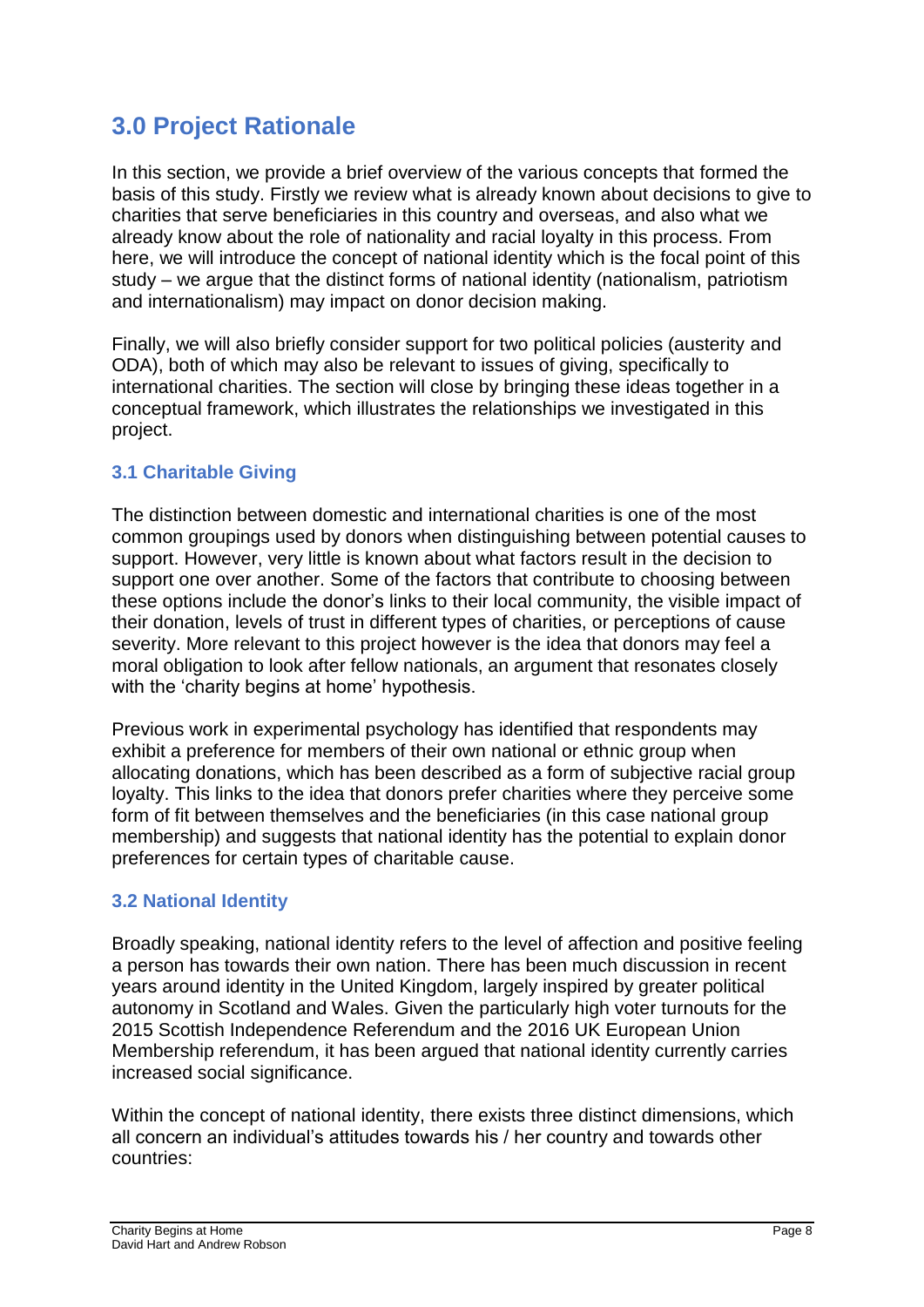- **Patriotism** refers to a love of one's country and a willingness to make sacrifices for the benefit of the country. Patriots feel a sense of in-group attachment but are willing to question the actions of the country if they feel it goes against their values – as such it has been described as a healthy form of country loyalty.
- **Nationalism** also involves affection for one's country, but is also characterised by negative evaluation of other countries, feelings of superiority and a desire for dominance: as well as in-group attachment it includes outgroup rejection. Nationalists tend to defer to country leadership without questioning policy, have a desire to retain the purity of their nation and has been considered as a form of national fanaticism.
- **Internationalism**, on the other hand, refers to a concern for global welfare as opposed to the interests of any one country. It describes a form of positive out-group attachment, empathy towards other countries and a willingness to co-operate with other countries to solve global problems.

As these dimensions reflect differing attitudes towards the in-group and out-groups, it is anticipated here that they may influence preferences for domestic and international charities, and may also be related to attitudes towards foreign policy issues such as immigration, international conflict and ODA.

## **3.3 Political Issues**

This study also sought to see if individual support for particular political policies might be relevant in charitable donation decision making. Firstly, we focused our attention on support for austerity policy, as this has been shown to impact on consumer spending patterns, in particular their distinctions between what classes as luxuries and necessities. Secondly, we addressed support for ODA. As this concerns national level giving to other countries, this appears inextricably linked to individual giving to international charities.

Austerity policy concerns government level activities undertaken in response to economic changes. The global financial crisis of 2008 saw many developed countries engage in various forms of austerity policy, with the UK perceived as engaging in such activities more than most other national governments. Indeed, the current UK government continues to engage in numerous policies that are designed to reduce the national debt.

Austerity is relevant to charitable giving for two main reasons. Firstly, such policies have the potential to reduce the incomes of certain groups within society, and as such they may feel less inclined to donate to charities when they are feeling financially compromised as a family unit. Additionally, implementation of austerity policy has been demonstrated to increase levels of "home first" sentiment, a desire to look after one's own that has clear linkages with nationalism, and as such may influence the sorts of charities individuals wish to support.

The UK is one of few countries that have met their stated aim of allocating 0.7% of gross national income to ODA. In recent years this allocation has become an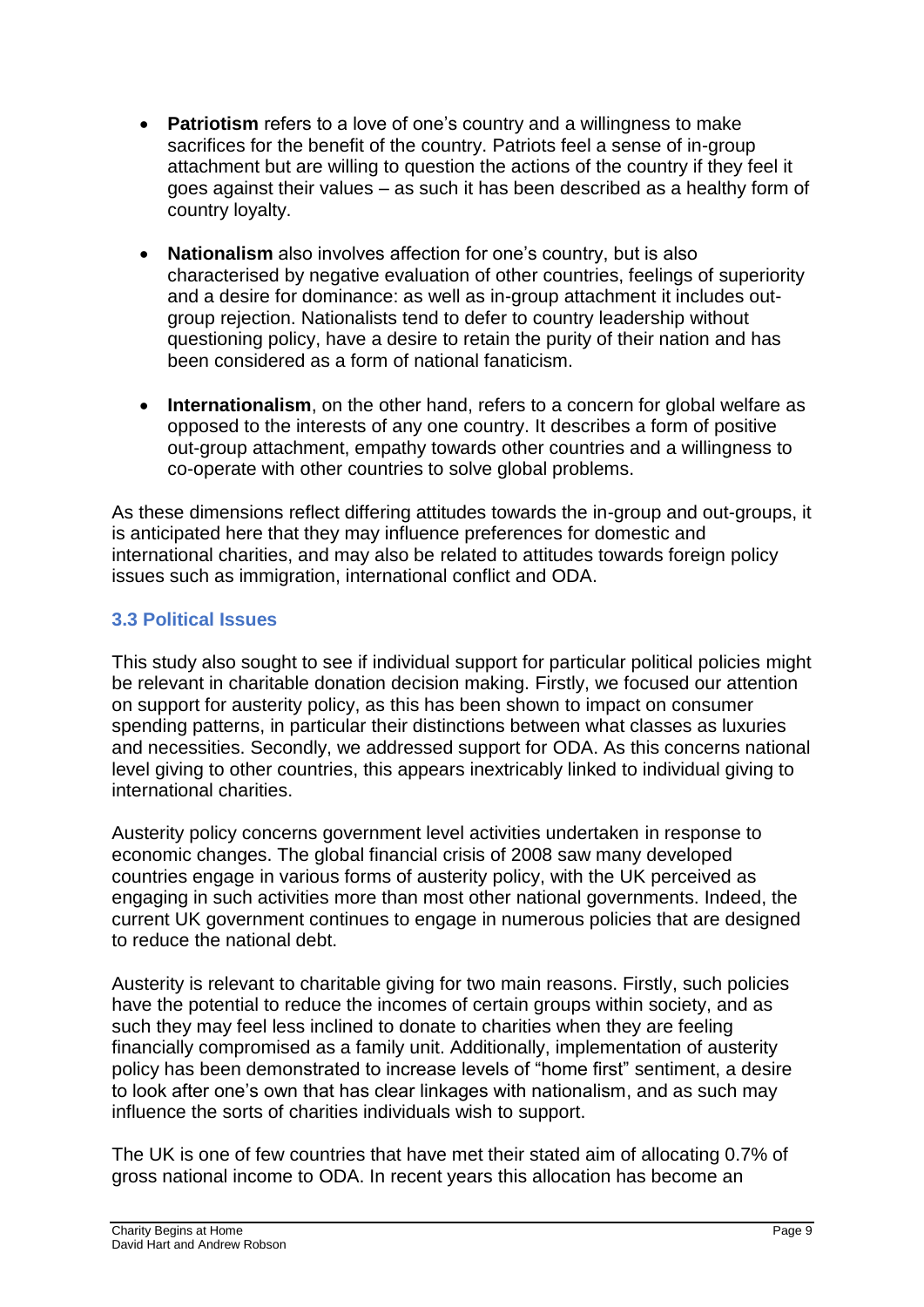increasingly fraught point of debate with many national level newspapers questioning the allocation when austerity policy impacts upon domestic services. Indeed, reports suggest that support for ODA is particularly vulnerable in times of economic recession. Equally, as ODA implies a sense of concern for the welfare of those in other countries, it is likely that support for this policy will be related to both national identity and preferences for domestic versus international charities.

## **3.4 Our Framework**

Figure 1 visually depicts the relationships that we hypothesise in this study. In short, we predicted that how a person feels about their nation will impact their preference for domestic or international charities. On the one hand, those with stronger attachment to their nation (as assessed through nationalism and patriotism) will be more likely to support domestic charities, with those who score high on internationalism will support international charities. We also believe that people's attitudes towards political policies such as austerity and ODA will be relevant factors in individual donation preferences.

To investigate this, we have developed and defined two new terms:

- Charitable Ethnocentrism: This describes an inclination to support charities that provide assistance to your own nation or beneficiaries from the same national group.
- Charitable Cosmopolitanism: This term is defined as a preference for assisting charities and beneficiaries in other countries, with no attachment placed on their nationality.



**Figure 3.1:** Conceptual Model for Charitable Ethnocentrism and Cosmopolitanism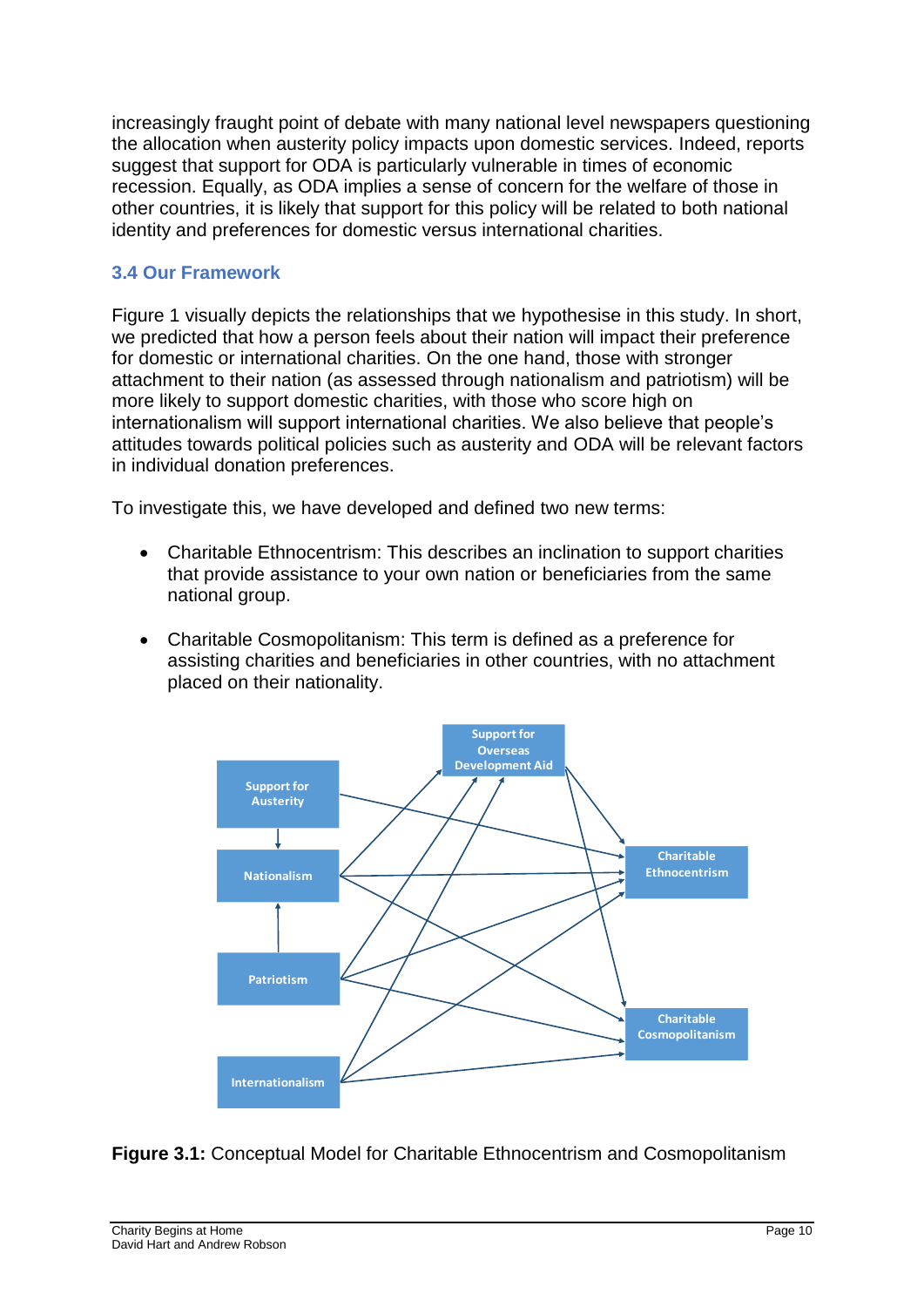A full discussion of these hypotheses is not included here, although those interested in reading further are directed to a previously published conceptual paper by Hart (2016) which outlined this model and its various relationships. Please see section 8 for details and for other additional reading.

We will address the relationships that were uncovered in our data analysis in section 5.4.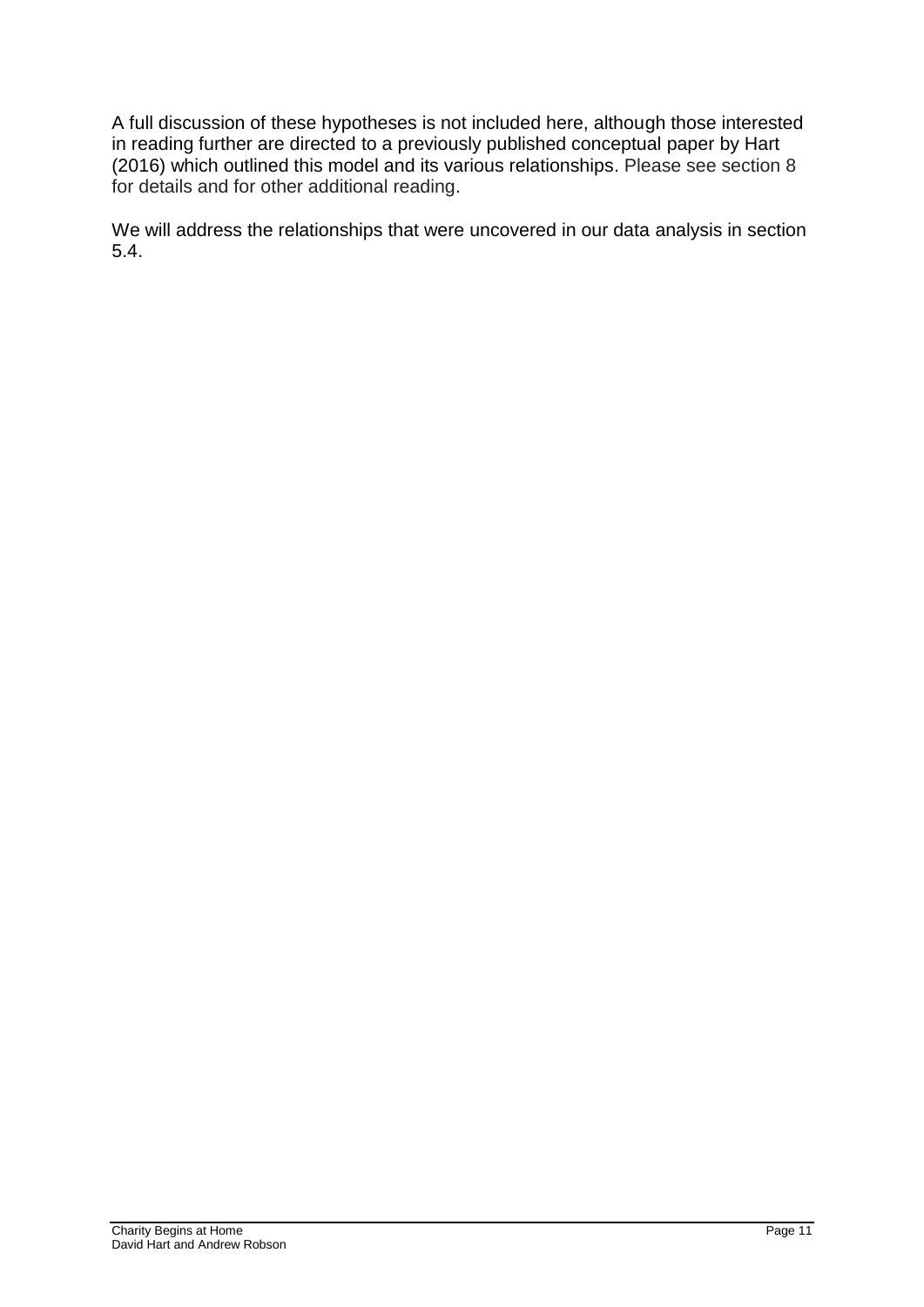# **4.0 Methodology**

An online survey was utilised to meet the aims of this research project and to ascertain a nationally representative assessment of individuals' views on the subject.

The survey comprised of three distinct sections as outlined below. Whilst some items were developed specifically for this study (e.g. those addressing charitable ethnocentrism and cosmopolitanism), many others were taken from pre-existing studies from either academic papers (e.g. the influential work on national identity from Kosterman and Feshbach, 1989) or public policy and opinion surveys (e.g. Institute of Public Policy Research, 2012):

- **Part One: You and Charity.** In this section questions addressed which types of charities respondents were most inclined to support (e.g. animal welfare, healthcare and disaster relief), their preferred channels of donation (such as street collections and direct debits), their recent donation behaviour and attitudes towards domestic versus international charities.
- **Part Two: You, Your Country and Politics.** This substantive section included nationality and ethnicity, items addressing the various dimensions of national identity, scales that measured support for austerity and ODA and questions about current and future voting patterns.
- **Part Three: About You.** The final section gathered demographic data on the respondents including geographical region and education level. It also included a question on newspaper readership.

A full copy of the survey instrument is available upon request.

The project was fully approved by the Northumbria University Ethics Policy, and the survey was completed on an anonymous basis.

In all cases, items were reviewed for their suitability and where necessary small amendments were made. With the exception of some multiple choice questions (which were used for demographic questions and also those addressing voting patterns), the majority of this survey was based on a 1-7 Likert scale, ranging from 'Strongly Agree' (1) to 'Strongly Disagree' (7).

Once designed, the survey was piloted on a sample of 112 respondents and various third sector organisations to check for question clarity and ensure the survey questions provided data that would be useful to the sector.

The survey was distributed to a nationally representative sample of people across England, Northern Ireland, Scotland and Wales. The sample was weighted by factors such as gender, age, and income to ensure it was representative of the wider population. A consumer panel was accessed using a marketing research firm, who hosted the survey and used a quota sampling approach to data collection to accumulate the desired composition of respondents. Data was collected during March and April 2017.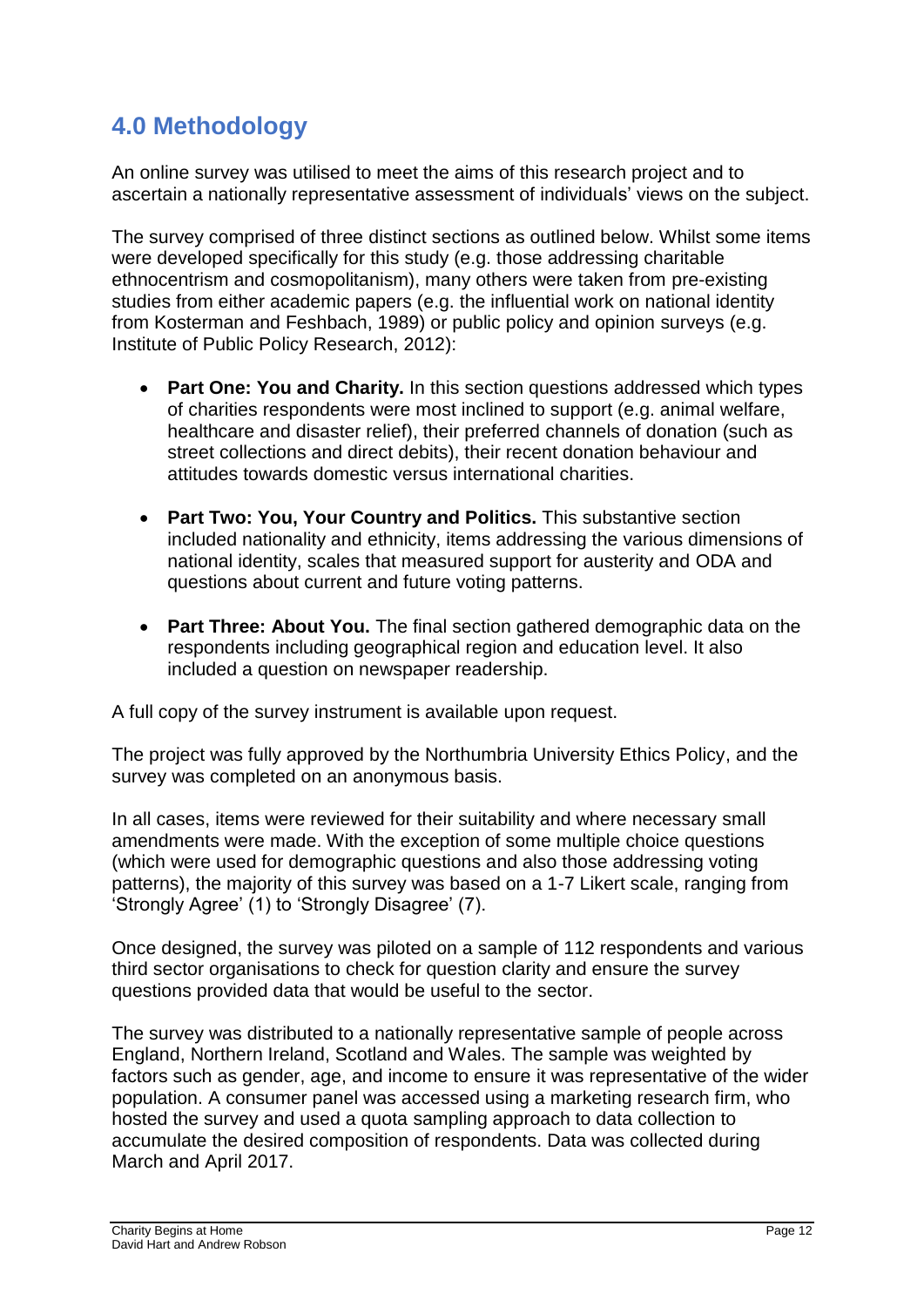## **4.1 Data Analysis**

The data were analysed using percentage frequency tables and associated graphical presentation for the various items and multiple-choice questions. Assessment of the Likert-scale items included summary statistics such as the mean and standard deviation. Differences in items by demographic measures such as gender, country of origin and ethnicity were assessed using various non-parametric tests (i.e. Mann-Whitney and Kruskal-Wallis), with the chi-squared test for statistical independence being used to assess relationships between categorical variables present in the data. Assessment of associations between various 7-point Likert scale items involved correlation analysis.

For each of these tests, significance was typically reported at the 0.1% level (p values of 0.000 or lower), given the need to highlight practical significance alongside statistical significance given the size of the data set employed. In some cases, results were reported at either the 5% or 1% levels of significance. The latter was used in in the absolute assessment of each of the items across the numerous scale sets presented in the findings, to determine whether the respective mean scores were less than 4.0 (therefore implying overall agreement) or greater than 4.0 (therefore implying overall disagreement) with the presented statement. The value of 4.0 was chosen because it represents the centre point of the implemented 7-point scale.

The cluster analysis involved two stages of assessment. An initial hierarchical cluster analysis, based on Ward's method and squared Euclidean distances, involved the scale sets of charitable donation types, channels of donation, charitable ethnocentrism, charitable cosmopolitanism, trust, donation intention, nationalism, patriotism, internationalism, support for austerity and support for ODA. From this analysis, the scree diagram with the associated "*elbow rule*" of interpretation, was used to indicate the number of distinct clusters by case across the 1004 participant cases comprising the data set.

After defining the number of clusters, a *k-means cluster analysis* based on the data variables listed above defined cluster membership for each case, with a supporting ANOVA indicating which of the cluster variables were statistically significant (at the 5%, 1% or 0.1% significance levels) in contributing to the membership allocation and subsequent definition of the clusters. Further cluster definition makes use of the relationships between cluster membership and various category data variables captured by the study (e.g. gender, voting behaviour at elections and the EU membership referendum and country of origin), involving the chi-squared test for statistical independence.

The data were stored and analysed in SPSS, version 24.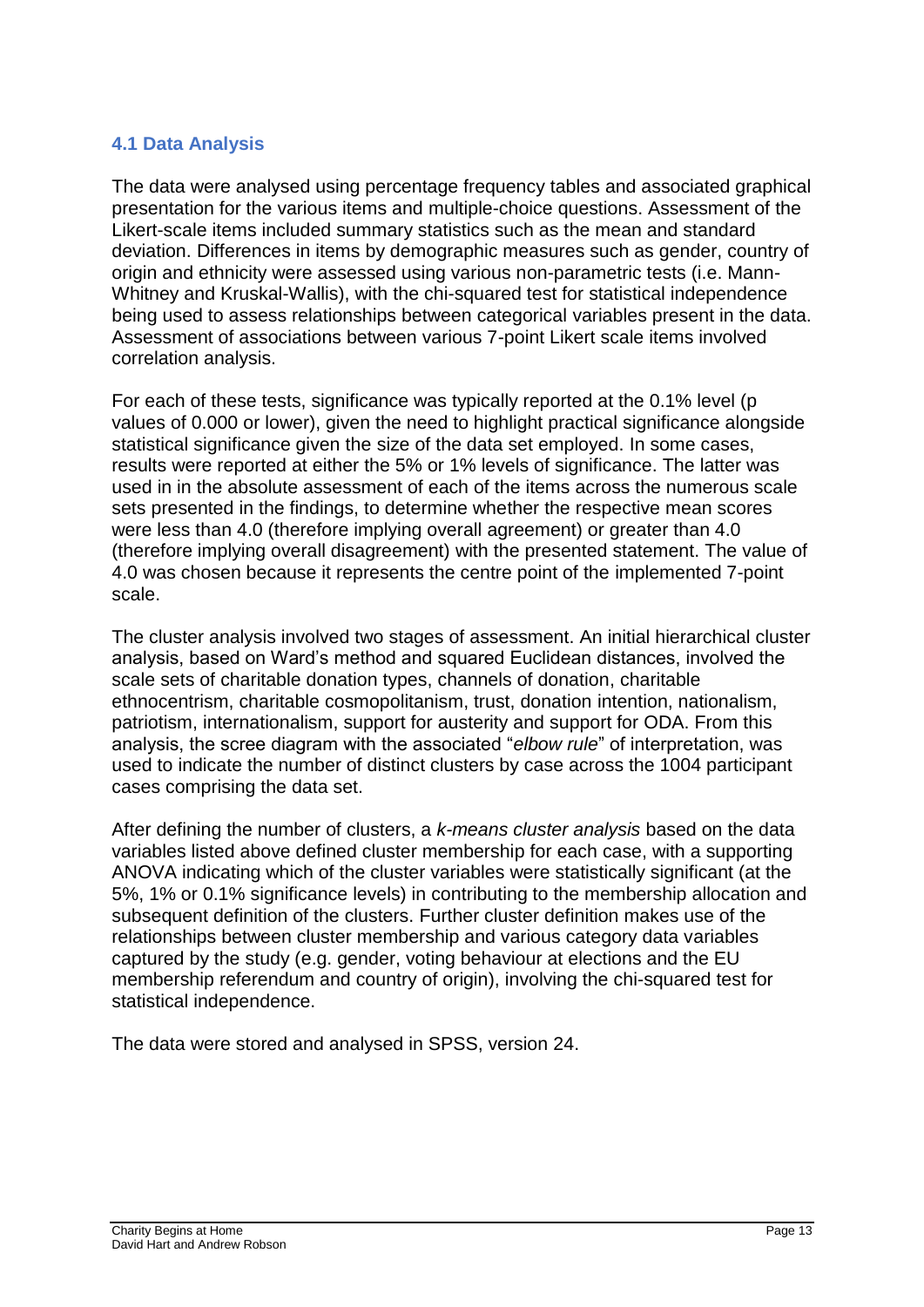# **5.0 Survey Findings**

The results presented considers each of the 1004 completed questionnaires on the survey which was available in March and April 2017. The findings comprise a respondent overview, an assessment of charitable behaviour, an analysis by survey constructs and an assessment of the relationships between these constructs. Section 6.0 develops a cluster analysis that identifies distinct groupings of charitable donors in terms of attitudes, behaviours and demographics.

### **5.1 Respondent Overview**

The respondents comprised 51.7% women and 48.3% men, with all respondents declaring their gender group within the study. Likewise, all respondents declared their age-band, as presented in Table 5.1. All age groups from 18-24 to 75+ are present in the sample, and the modal group (marginally) are those aged 65 to 74 years.

| <b>Age Band</b> | Percentage of<br>respondents |
|-----------------|------------------------------|
| 18-24           | 8.6%                         |
| 25-34           | 16.5%                        |
| 35-44           | 16.7%                        |
| 45-54           | 18.9%                        |
| 55-64           | 15.6%                        |
| 65-74           | 20.2%                        |
| $75+$           | 3.4%                         |
| <b>Total</b>    | 100.0%                       |

**Table 5.1:** Respondents by Age-band

*White*

For ethnicity, the sample profile is provided in Table 5.2 (excluding the 1.3% of participants who preferred not to say from the percentages).

| <i>vvnite</i>                                         |         |
|-------------------------------------------------------|---------|
| British / English / Northern Irish / Scottish / Welsh | 85.2%   |
| Irish                                                 | 2.5%    |
| Gypsy or Irish Traveller                              | $0.0\%$ |
| Any other White background, write in                  | 4.3%    |
| Mixed / multiple ethnic groups                        |         |
| White and Black Caribbean                             | 0.4%    |
| White and Black African                               | 0.1%    |
| White and Asian                                       | 0.7%    |
| Any other Mixed / multiple ethnic background          | $0.0\%$ |
| Asian / Asian British                                 |         |
| Indian                                                | 1.7%    |
| Pakistani                                             | 1.5%    |
| Bangladeshi                                           | 0.4%    |
| Chinese                                               | 0.5%    |
| Any other Asian background                            | 0.3%    |
| Black / African / Caribbean / Black British           |         |
| African                                               | 1.2%    |
| Caribbean                                             | 0.7%    |
| Any other Black / African / Caribbean background      | 0.4%    |
| Other ethnic group                                    |         |
| Arab                                                  | 0.5%    |
| $Table 5.9: Do can calculate by 5^{\circ}$            |         |

**Table 5.2:** Respondents by Ethnic Group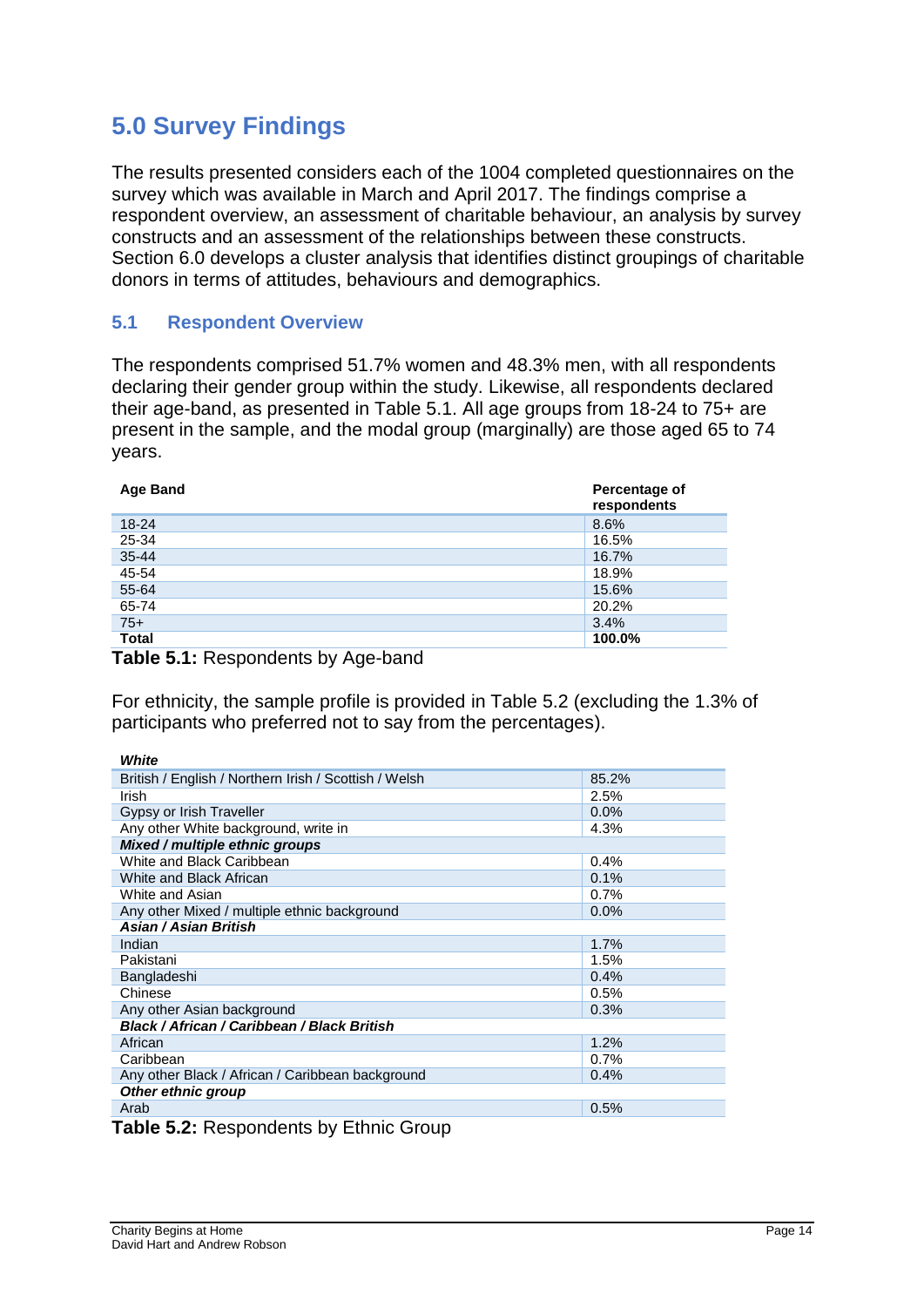Grouping this data into broader categories (after excluding the 0.5% *Other* and 1.3% who *preferred not to say*), the remaining participants were 92.0% white, 1.2% from mixed/multiple groups, 4.5% Asian/Asian British and 2.3% Black/Black British.

For annual income, 14.6% of the participants preferred not to say. The distribution for the remainder of the sample makes up Table 5.3, with 50.0% of the sample having a declared income between £10,001-£30,000. These combined intervals contain the population-wide mean and median annual incomes for the UK.

| Annual Income (£)  | Percentage of<br><b>Respondents</b> |
|--------------------|-------------------------------------|
| Under £10,000      | 19.5%                               |
| £10,001 - £20,000  | 27.4%                               |
| £20.001 - £30.000  | 22.6%                               |
| £30,001 - £40,000  | 14.5%                               |
| £40.001 - £50.000  | 7.8%                                |
| £50,001 - £75,000  | 5.3%                                |
| £75,001 - £100,000 | 1.4%                                |
| £100,001+          | 1.5%                                |
| <b>Total</b>       | 100.0%                              |
| Prefer not to say  | 14.6%                               |

**Table 5.3:** Respondents by estimated annual income

For highest level of educational achievement, the sample is somewhat bimodal. Table 5.4 illustrates this, with 34.0% achieving school-level qualifications (O Levels and A Levels and their equivalent), with 32.0% being degree-level (Bachelors and higher Degrees).

| <b>Highest level of qualification</b>                                                                      | Percentage of<br><b>Respondents</b> |
|------------------------------------------------------------------------------------------------------------|-------------------------------------|
| I have no formal qualifications                                                                            | 8.7%                                |
| O Levels / CSEs / GCSEs / Foundation Diploma                                                               | 20.2%                               |
| A Level / AS Level / VCEs / Higher Diploma                                                                 | 13.8%                               |
| NVQ Level 2 / City and Guilds Craft / BTEC Diploma / RSA Diploma /<br>Equivalent                           | $8.4\%$                             |
| Apprenticeship                                                                                             | 3.2%                                |
| NVQ Level 3 / Advanced GNVQ / City and Guilds Advanced / BTEC<br>National / Foundation Degree / Equivalent | $13.2\%$                            |
| Bachelor Degree (e.g. BA, BSc)                                                                             | 22.6%                               |
| Higher Degrees (e.g. Masters, Doctorate)                                                                   | 9.4%                                |
| My qualifications are from outside the United Kingdom                                                      | 0.5%                                |
| <b>Total</b>                                                                                               | 100.0%                              |

**Table 5.4:** Respondents by highest level of educational achievement

Linked potentially to academic qualifications are the employment categories of the study participants, presented graphically in Figure 5.1. The modal groupings are junior management and equivalent (25%), skilled manual workers and equivalent (20%) and middle management and equivalent (19%).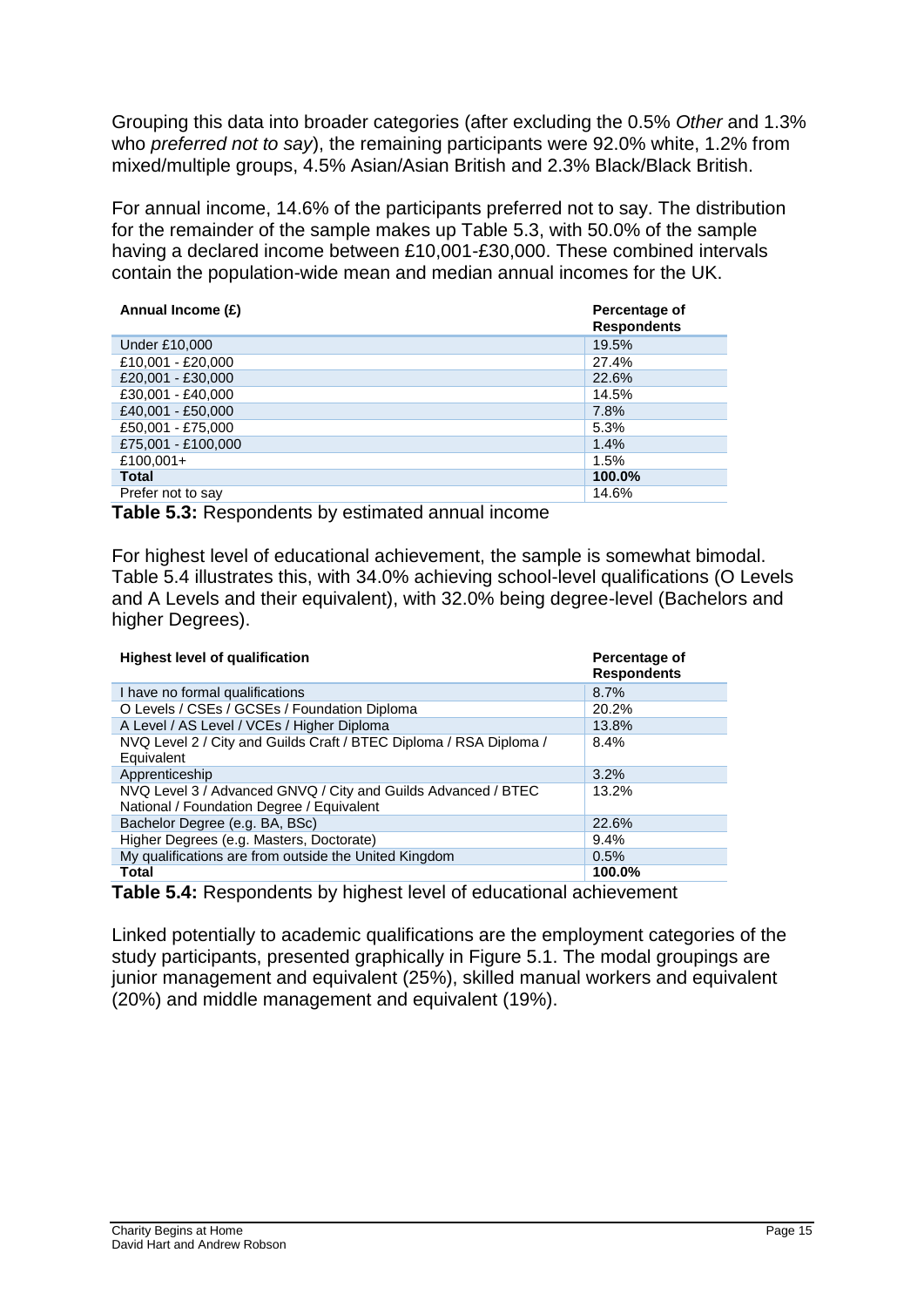

**Figure 5.1:** Respondents by Employment Categories

In terms of region, the proportion of respondents from each of the four nations comprising the United Kingdom is England (500 – 49.8%), Northern Ireland (101 – 10.1%), Scotland (200 – 19.9%), and Wales (203 – 20.2%). As expected, the percentage of English respondents dominates the study, although the numbers of respondents from Northern Ireland, Scotland and Wales are high relative to their share of the actual UK population. This was a deliberate sampling decision in order to provide sub-samples of data from each country that permits a meaningful level of analysis by location. A further breakdown of the respondents by UK region is provided in Table 5.5. Within England, the greatest representation in the study are the most populous areas of South East England, London and North West England, consistent with national characteristics.

| <b>Country / Region</b>  | Percentage of<br><b>Respondents</b> |
|--------------------------|-------------------------------------|
| East Midlands            | 4.4%                                |
| East of England          | 2.7%                                |
| London                   | 7.4%                                |
| North East England       | 3.0%                                |
| North West England       | 7.4%                                |
| Northern Ireland         | 10.1%                               |
| Scotland                 | 19.9%                               |
| South East England       | 10.1%                               |
| South West England       | 4.8%                                |
| Wales                    | 20.2%                               |
| West Midlands            | 5.3%                                |
| Yorkshire and the Humber | 4.9%                                |
| <b>Total</b>             | 100.0%                              |

**Table 5.5:** Respondents by Country / Region

Respondents were also asked to report the extent to which they identified themselves as either from their country of birth (e.g. English) versus British, a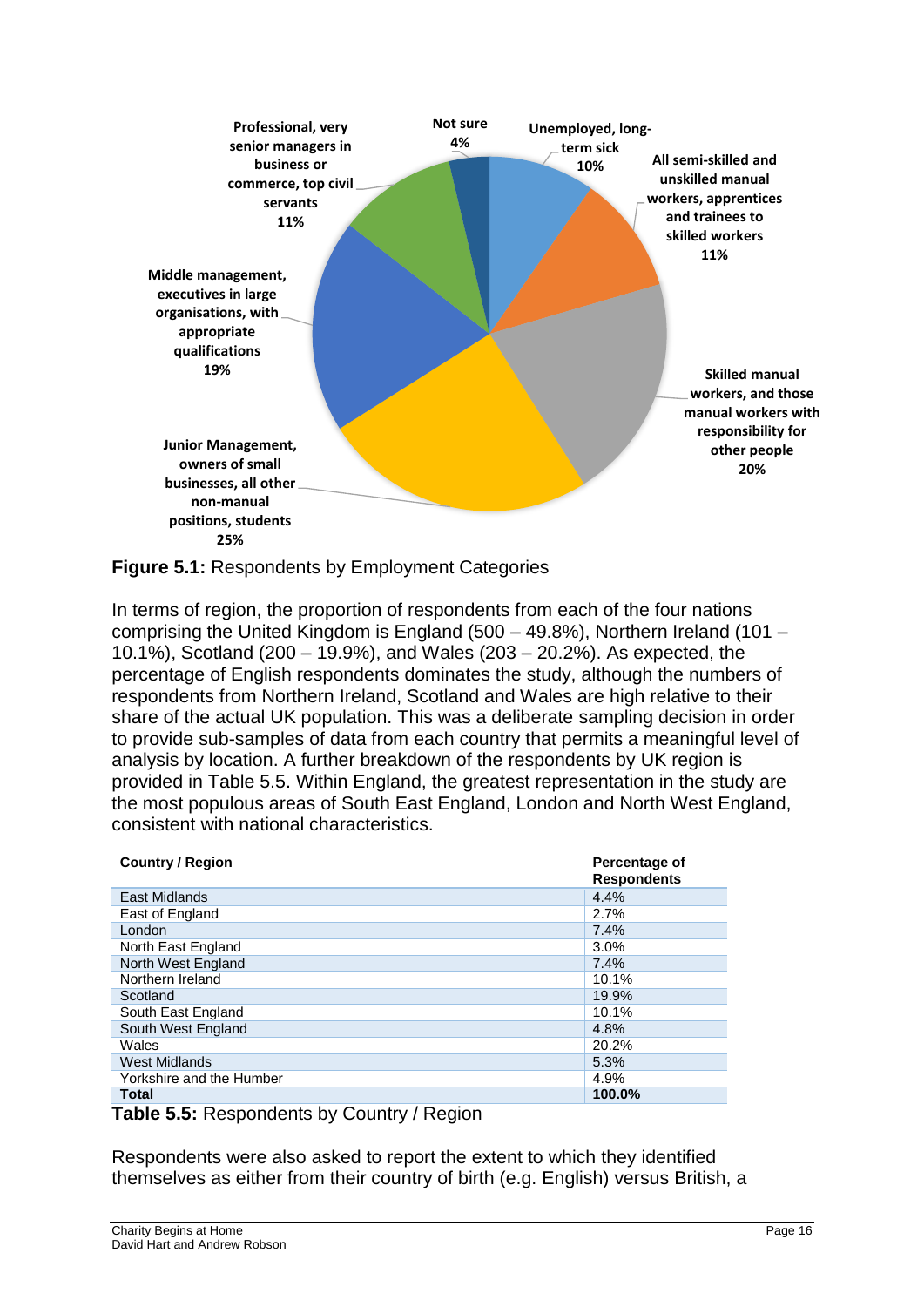question which chimes closely with issues of national identity across the United Kingdom. Figure 5.2 illustrates the various responses. The most common response relates to those respondents who identify themselves as having an equal balance between Britishness and their country of birth, as indicated by 46.6% of the study participants. Of those moving in one direction rather than another, this tends towards a preference for country of birth (35.4%) compared with Britishness (18.0%).



**Figure 5.2:** Country of Birth versus British Identity

This British-birth country identity is associated with country of origin (*X<sup>2</sup>* = 50.851, df  $= 12$ ,  $p = 0.000$ ), with statistical significance at the 0.1% level. Participants from Wales are in proportion to the overall distribution of responses, the English are more likely to take the neutral position or that of self-recognition as being British with no reference to birth country. In contrast, there is some polarisation on the responses from Northern Ireland, whilst respondents from Scotland are more likely to lean towards being Scottish rather than British. This self-identity also exhibits association with ethnicity at the 1% level ( $X^2 = 28.027$ , df = 12, p = 0.005), with participants from the various white groups being more likely to take the balanced view of identity, whilst those from the Asian/Asian British communities being more likely to recognise themselves as British. In contrast neither gender ( $X^2 = 7.968$ , df = 4, p = 0.093), nor surprisingly, voting at the EU referendum ( $X^2 = 7.995$ , df = 4, p = 0.092) were significantly associated with this self-identity.

With respect to the 23<sup>rd</sup> June 2016 referendum on European Union membership, excluding the 11.9% who *did not vote* and the 4.9% who *preferred not to say*, 51.2% of the respondents voted to leave the European Union, with 48.8% choosing to remain a member. These are very similar to the actual leave/remain proportions recorded during the referendum across the UK population. The data from this study shows a statistically significant association at the 1% level between voting here and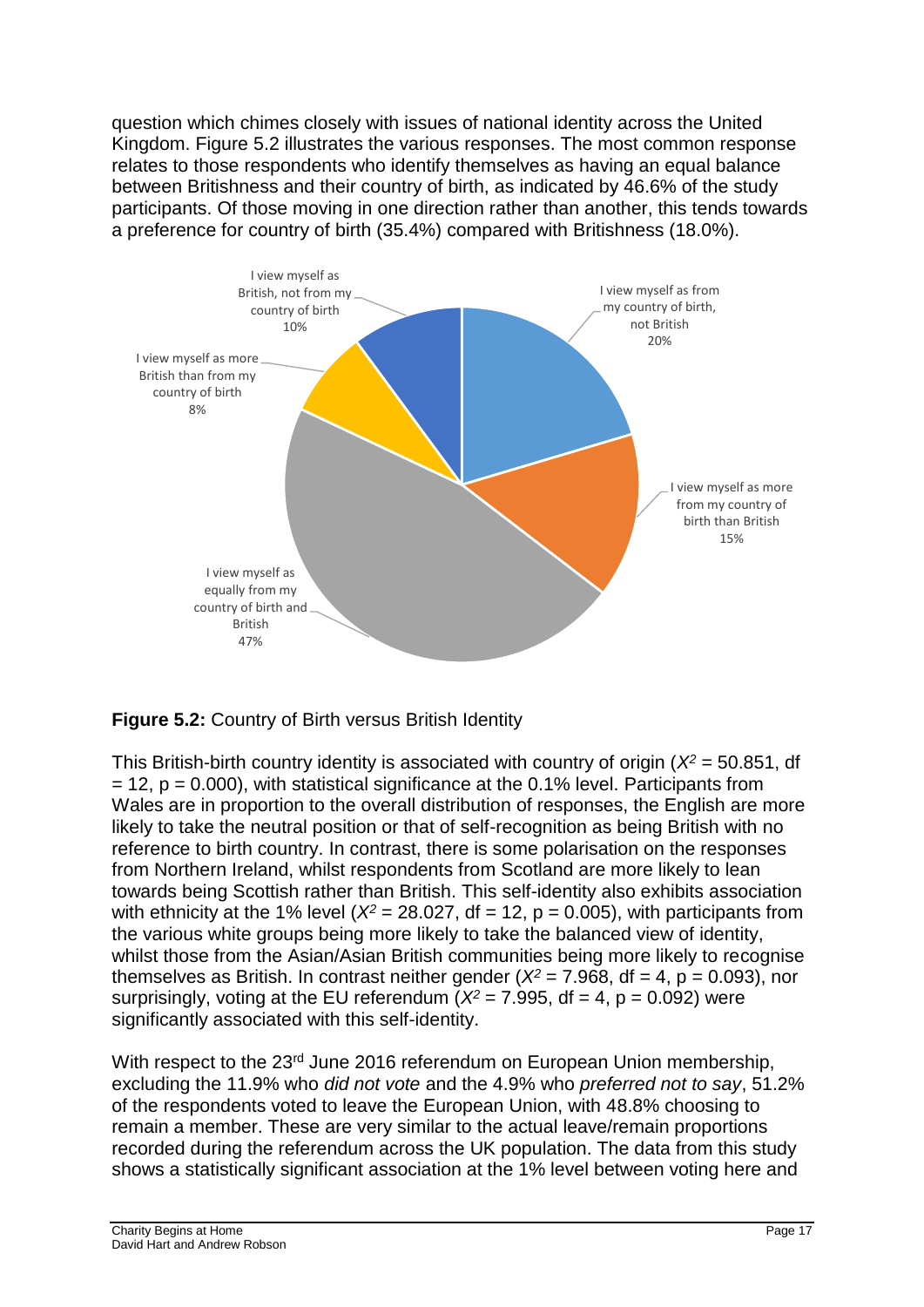country of origin ( $X^2$  = 16.379, df = 3, p = 0.001). Respondents from England and Wales are more likely to have voted leave, the opposite being the case for study participants from Scotland and Northern Ireland, which resonates with the actual referendum.

Future General Election voting intentions are reported in Table 5.6. These preferences accord with the order of popularity for the main UK parties, alongside the same ordering by popular vote for the Northern Ireland parties as witnessed in the 2017 Assembly elections.

| <b>Political Party</b>             | Percentage of<br><b>Respondents</b> |
|------------------------------------|-------------------------------------|
| Conservative                       | 33.8%                               |
| Democratic Unionist Party          | 2.9%                                |
| <b>Green Party</b>                 | 5.1%                                |
| Labour                             | 23.5%                               |
| Liberal Democrat                   | 7.3%                                |
| <b>Plaid Cymru</b>                 | 4.1%                                |
| <b>Scottish National Party</b>     | 9.6%                                |
| Sinn Fein                          | 2.8%                                |
| Social Democratic and Labour Party | 0.7%                                |
| <b>Ulster Unionist Party</b>       | 1.5%                                |
| United Kingdom Independence Party  | 8.8%                                |
| Total                              | 100.0%                              |
| Other                              | $2.7\%$                             |
| I would not vote                   | 9.5%                                |
| Prefer not to say                  | 12.4%                               |

**Table 5.6:** Respondents by voting intention at a general election

Finally, Table 5.7 provides a summary of newspaper readership. Apart from local/regional papers, each of the other alternatives are *never* read by a majority of participants, the percentage of responses *Never* ranging from 62.5% to 84.0%. Only the *Daily Mail* and the *Sun* have a daily or weekly readership of 15% or more of the respondents. The local/regional papers have an at least weekly take up by 43.6% of the participants, with only 38.7% never reading these offerings.

| Paper                        | Daily | Weekly | <b>Monthly</b> | Yearly  | <b>Never</b> |
|------------------------------|-------|--------|----------------|---------|--------------|
| <b>Express</b>               | 4.7%  | 4.8%   | 5.7%           | 5.0%    | 79.9%        |
| <b>Financial Times</b>       | 1.6%  | 4.6%   | $6.0\%$        | 5.9%    | 82.0%        |
| Guardian                     | 4.4%  | 7.1%   | 8.1%           | 5.3%    | 75.2%        |
| Mail                         | 11.2% | 11.8%  | 8.8%           | 5.9%    | 62.5%        |
| <b>Mirror</b>                | 6.1%  | 7.8%   | 9.3%           | 6.0%    | 70.9%        |
| Observer                     | 1.6%  | 3.9%   | 5.7%           | 5.8%    | 83.1%        |
| <b>Star</b>                  | 3.5%  | 3.3%   | 4.7%           | 4.6%    | 84.0%        |
| Sun                          | 8.4%  | 7.9%   | 7.9%           | 5.5%    | 70.4%        |
| Telegraph                    | 4.6%  | 6.3%   | 6.2%           | $8.0\%$ | 75.0%        |
| Times                        | 3.5%  | 7.9%   | 7.9%           | 5.9%    | 74.9%        |
| A local / regional newspaper | 12.7% | 30.9%  | 12.6%          | 5.0%    | 38.7%        |

**Table 5.7:** Respondents by frequency of newspaper take-up (paper and online)

## **5.2 Charitable Giving**

The likelihood of the respondents donating to 13 different categories of charity are presented in Table 5.8. The statistics involve assessment on a 7-point scale ranging from "*very likely*" to "*very unlikely*". Based on the mean scores and significant differences from a value of 4.0 (representing the mid-point of the scale), the most popular areas for donation are health, children, armed forces and animal charities, all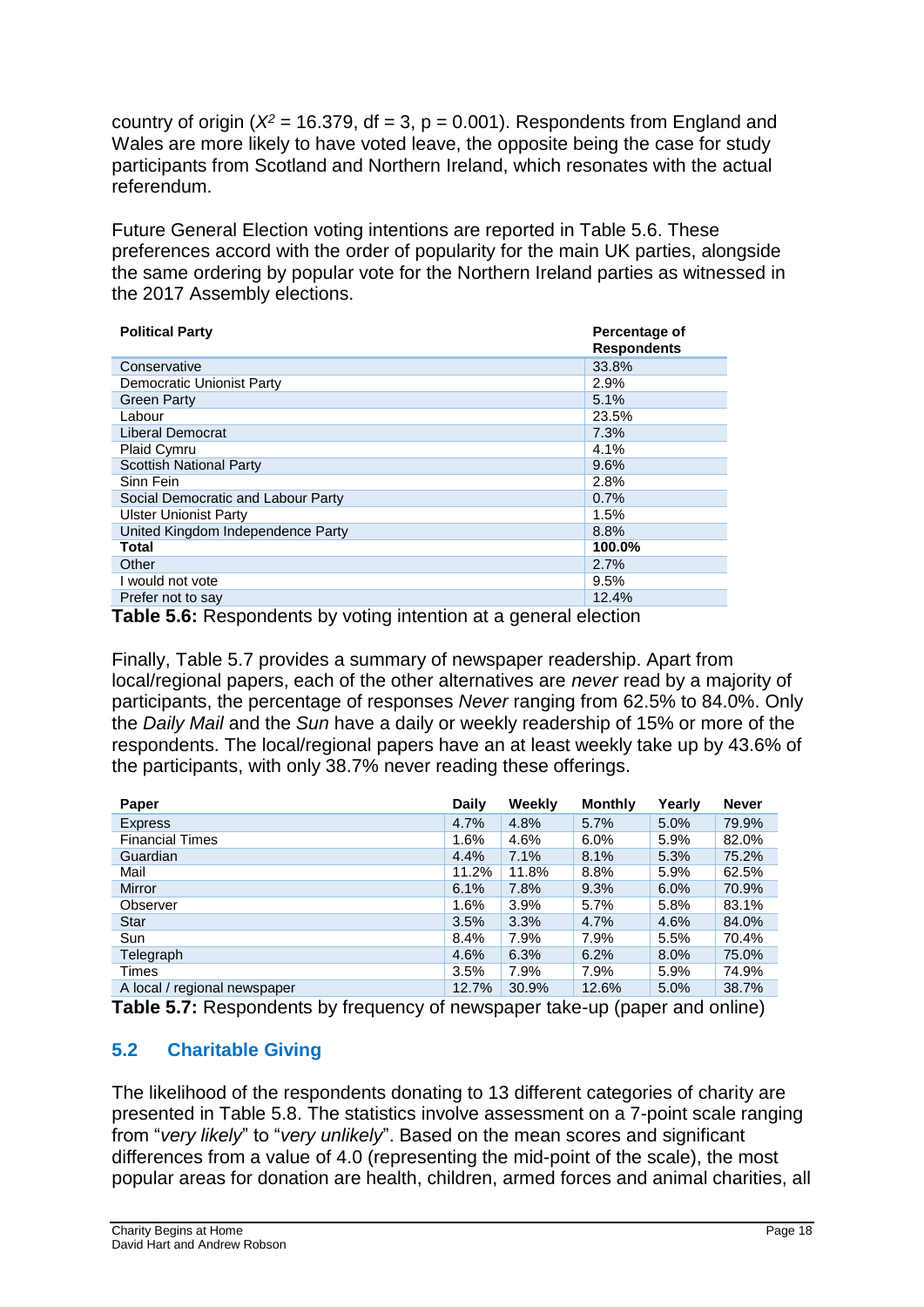of which are primarily domestic in nature. In contrast, the least popular are political, religious, cultural and environmental charities.

|                                                                                                               | <b>Very Likely</b> | Likely | Somewhat Likely | Neither Likely nor Onlikely | Somewhat Unlikely | Unlikely | <b>Very Unlikely</b> | Mean | Standard Deviation | Difference in Hear trom 4.0 |
|---------------------------------------------------------------------------------------------------------------|--------------------|--------|-----------------|-----------------------------|-------------------|----------|----------------------|------|--------------------|-----------------------------|
| Culture and Recreation charities<br>(e.g. The National Trust, Sports)<br>Aid)                                 | 5.1%               | 9.7%   | 14.4%           | 22.3%                       | 12.1%             | 14.3%    | 22.1%                | 4.58 | 1.83               | ##                          |
| Education and training charities<br>(e.g. any school charity, Duke of<br>Edinburgh's Award)                   | 4.6%               | 8.6%   | 13.9%           | 23.1%                       | 14.4%             | 14.0%    | 21.3%                | 4.62 | 1.77               | ##                          |
| Health charities (e.g. British Heart<br>Foundation, Alzheimer's Society)                                      | 18.0%              | 21.0%  | 23.8%           | 18.6%                       | 4.4%              | 4.2%     | 10.0%                | 3.23 | 1.79               | $^{\dagger\dagger\dagger}$  |
| Social Services charities (e.g.<br>Shelter, Trussell Trust<br>Foodbanks, Samaritans)                          | 7.1%               | 11.1%  | 20.7%           | 26.0%                       | 8.7%              | 10.5%    | 16.0%                | 4.14 | 1.79               | ŧ                           |
| Environmental charities (e.g.<br>Greenpeace, Friends of the Earth)                                            | 5.4%               | 9.2%   | 14.6%           | 23.8%                       | 12.9%             | 12.4%    | 21.7%                | 4.54 | 1.81               | ###                         |
| Animal Welfare charities (e.g.<br>RSPCA, World Wildlife<br>Foundation)                                        | 15.3%              | 14.3%  | 17.5%           | 20.7%                       | 8.8%              | 8.3%     | 15.0%                | 3.78 | 1.96               | $^{\dagger\dagger\dagger}$  |
| Armed Forces and Emergency<br>Services charities (e.g. Help for<br>Heroes, St. John's Ambulance)              | 12.5%              | 16.6%  | 21.3%           | 22.3%                       | 7.3%              | 6.5%     | 13.5%                | 3.69 | 1.86               | $^{\dagger\dagger\dagger}$  |
| Religious charities (i.e. any<br>religious institution)                                                       | 6.1%               | 7.0%   | 9.5%            | 19.4%                       | 10.4%             | 12.5%    | 35.3%                | 4.99 | 1.93               | ##                          |
| Political, Legal or Human Rights<br>charities (e.g. Legal Action Group,<br>Amnesty International)             | 3.5%               | 6.3%   | 9.7%            | 23.7%                       | 13.8%             | 14.5%    | 28.5%                | 4.96 | 1.74               | ##                          |
| International charities (e.g.<br>UNICEF, Oxfam)                                                               | 8.1%               | 11.1%  | 17.4%           | 23.9%                       | 9.4%              | 9.1%     | 21.1%                | 4.27 | 1.91               | ##                          |
| Local development charities (i.e.<br>community projects)                                                      | 6.1%               | 14.2%  | 21.2%           | 26.5%                       | 8.4%              | 7.5%     | 16.1%                | 4.04 | 1.78               |                             |
| Children's charities (e.g. NSPCC,<br>Barnardo's)                                                              | 15.1%              | 16.4%  | 21.5%           | 20.9%                       | 5.9%              | 5.3%     | 14.8%                | 3.61 | 1.92               | †††                         |
| International Disaster relief<br>charities (e.g. Disaster<br><b>Emergency Committee</b><br>Earthquake appeal) | 10.2%              | 13.2%  | 18.7%           | 25.7%                       | 7.7%              | 6.4%     | 18.1%                | 3.99 | 1.90               |                             |

**Table 5.8:** Respondents by likelihood of charitable donation preference Mean significantly greater than 4.0 - ‡ - 5% level,  $\sharp$  + 1% level,  $\sharp$   $\sharp$  + 0.1% level Mean significantly lower than 4.0, - † - 5% level, †† - 1% level, ††† - 0.1% level

There are some particularly strong and significant inter-correlations between the likelihood of donating to particular charities within the suite presented. Notable associations include those between international charities and international disaster relief ( $r = 0.771$ ,  $p = 0.000$ ), culture and recreation with education and training ( $r =$ 0.769,  $p = 0.000$  and social services with each of environmental ( $r = 0.672$ ,  $p =$ 0.000), political ( $r = 0.669$ ,  $p = 0.000$ ), international ( $r = 0.683$ ,  $p = 0.000$ ) and local development charities ( $r = 0.664$ ,  $p = 0.000$ ).

Around half of the charity types show differences in likelihood of donation by gender. In each case, the greater willingness relates to female donors. Where significant differences occur by country, donors from Northern Ireland and Scotland are far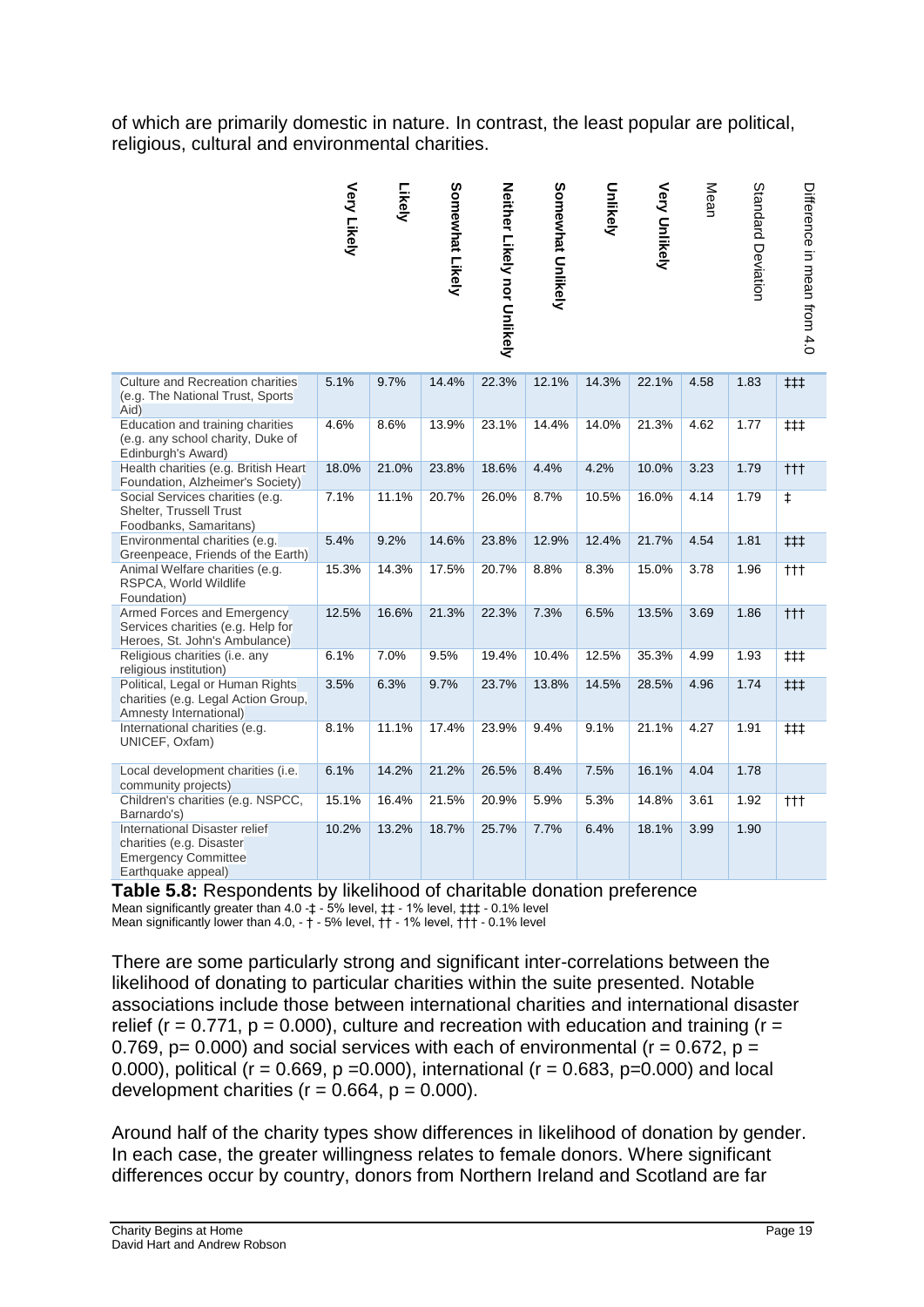more willing to give in terms of health, social service and international concerns. A large number of the different charity categories exhibit significant difference in likelihood of donation by ethnicity, with a consistency of difference highlighting greater support for each of these amongst the different minority ethnic groups.

The most clear-cut area of significant differences in likelihood of contribution is between participants split by actual voting behaviour in the European Union membership referendum. Consistently, those voting Remain are more likely to donate. Differences in donation likelihood by age-band occurs for many of the charity categories, with the typical explanation being an increase in age-band results in a reduction in the likelihood of donation. Departures from this usual pattern include religious charities where the lowest level of interest relates to 45-54 year-olds. These differences are also replicated for children's charities and International disaster relief.

In terms of donation channel, the most popular are donating items, cash donation and buying items from charity outlets, all of which have a mean score significantly lower than 4.0. This popularity of donation channel also relates to sponsoring friends and relatives and buying raffle tickets or entering competitions. These positive responses contrast sharply with those relating to direct debit, donation via mobile, text or online and particularly employers' salary deductions (Table 5.9):

|                                                           | Very Likely | Likely | Somewhat Likely | Neither Likely nor Unlikely | Somewhat Unlikely | Unlikely | Very<br>Unlikely | Mean | Standard<br>Deviation | Difference<br>in mean from<br>4.0 |
|-----------------------------------------------------------|-------------|--------|-----------------|-----------------------------|-------------------|----------|------------------|------|-----------------------|-----------------------------------|
| <b>Direct Debit</b>                                       | 11.2%       | 10.0%  | 7.4%            | 14.3%                       | 7.6%              | 8.8%     | 40.8%            | 4.87 | 2.20                  | ##                                |
| Cash donation (e.g. street<br>collection, collection box) | 29.3%       | 23.5%  | 16.8%           | 13.4%                       | 3.3%              | 3.5%     | 10.2%            | 2.89 | 1.90                  | †††                               |
| Donation via mobile text message<br>/ online              | 6.4%        | 8.2%   | 10.0%           | 16.9%                       | 8.9%              | 9.4%     | 40.3%            | 5.03 | 2.01                  | ##                                |
| Sponsoring a friend / relative in an<br>event             | 22.3%       | 23.7%  | 19.1%           | 15.7%                       | 3.8%              | 3.6%     | 11.8%            | 3.13 | 1.91                  | $^{\dagger\dagger\dagger}$        |
| Buying items from a charity store                         | 28.5%       | 21.4%  | 17.2%           | 15.5%                       | 3.1%              | 4.5%     | 9.8%             | 2.96 | 1.90                  | $^{\dagger\dagger\dagger}$        |
| Salary deductions via employer                            | 2.9%        | 4.1%   | 5.4%            | 15.9%                       | 8.5%              | 10.9%    | 52.4%            | 5.65 | 1.73                  | ##                                |
| Buying raffle tickets / entering<br>competitions          | 18.7%       | 20.0%  | 21.0%           | 17.7%                       | 3.9%              | 4.3%     | 14.3%            | 3.38 | 1.95                  | $^{\dagger\dagger\dagger}$        |
| Donating items to charity (e.g.<br>clothing)              | 40.3%       | 21.2%  | 15.0%           | 11.6%                       | 1.8%              | 2.0%     | 8.1%             | 2.51 | 1.80                  | †††                               |

**Table 5.9:** Respondents by channels of donation

Mean significantly greater than 4.0 -  $\ddagger$  - 5% level,  $\ddagger$  - 1% level,  $\ddagger$   $\ddagger$  - 0.1% level

Mean significantly lower than 4.0, - † - 5% level, †† - 1% level, ††† - 0.1% level

There are also some high levels of inter-correlation regarding the likelihood of using these donation channels. Standout correlations include those between buying items from a charity store and donating items ( $r = 0.717$ ,  $p = 0.000$ ), donating items and sponsoring friends ( $r = 0.647$ ,  $p = 0.000$ ) and sponsoring friends and buying raffle tickets ( $r = 0.664$ ,  $p = 0.000$ ). Females are significantly more likely to engage in cash donations, sponsorship of friends, buying items from charity stores, buying raffle tickets and donating items compared with the males. There are no differences emerging by country, whilst limited differences exist by ethnicity, with greater support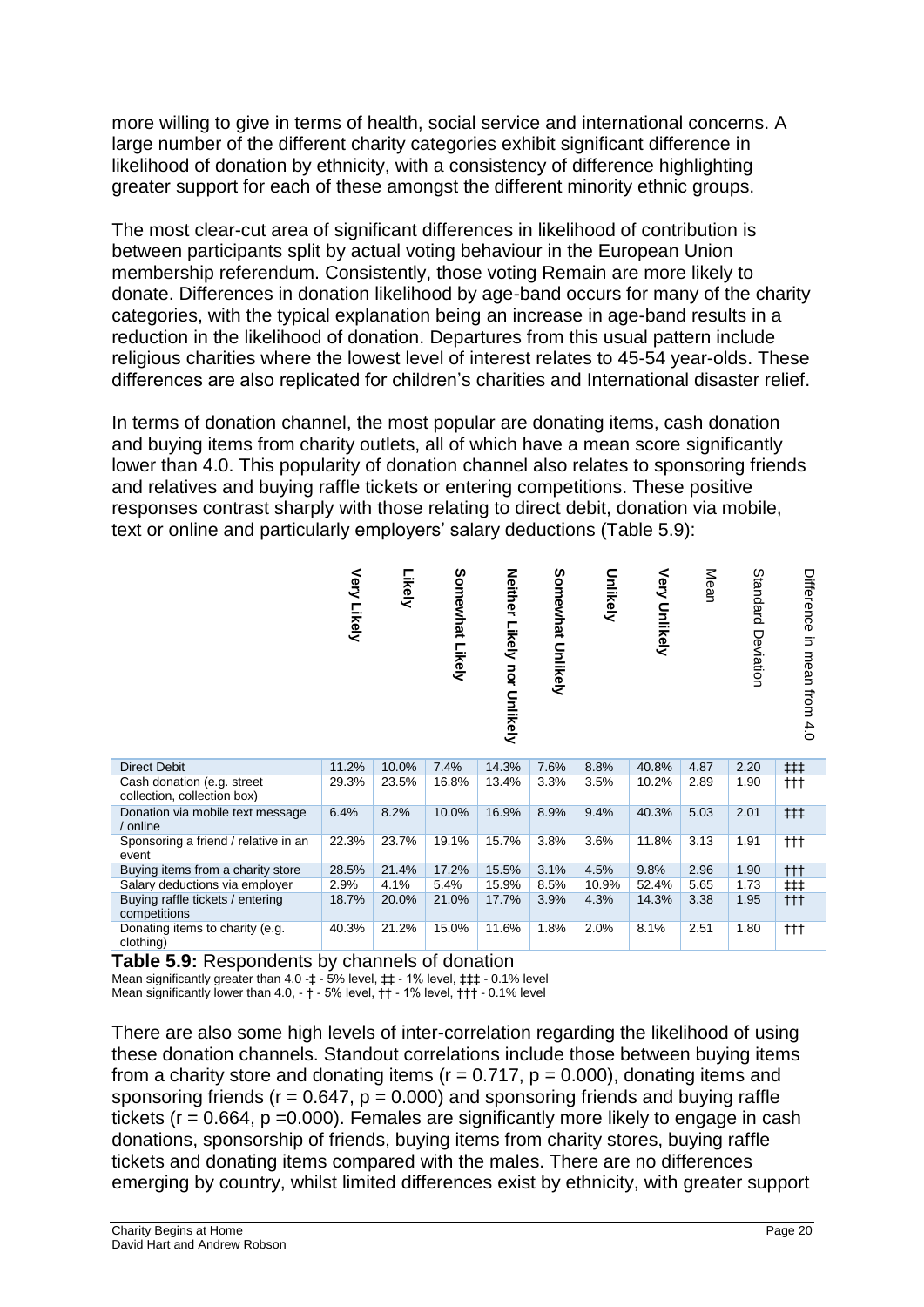for various channels emerging for the minority ethnic groups. For the range of donating channels, there was again greater likelihood of application by those voting Remain. Most of the donation channels show significant difference of usage by ageband, with increases in age resulting in less likely usage. The exceptions are buying items from charity stores where the opposite trend prevails, whilst use of direct debit and donation via electronic means decline to a minimum for the 45 to 54 year olds, before increasing in likelihood for the older age groups.

Whilst the modal amount of money donated in the last three months is nothing (Table 5.10) more than 80% have made donations. Over half of the respondents donated between £1 and £30, including 17.5% of participants donating £11-20. The amount of money donated typically shows significant correlation with the likelihood of donating to a particular charity type across the suite of alternatives considered, the strongest of such associations relates to international disaster relief charities (r = -0.417, p =0.000). In terms of donation channel, much the same type of associations emerge across the piece, the strongest relates to the frequency of use of direct debit  $(r = -0.410, p = 0.000)$ .

| Amount (£)     | Percentage of<br>respondents |
|----------------|------------------------------|
| <b>Nothing</b> | 19.4%                        |
| $£1 - £5$      | 13.9%                        |
| $£6 - £10$     | 14.2%                        |
| £11 – £20      | 17.5%                        |
| $£21 - £30$    | 13.7%                        |
| £31 - £50      | 9.8%                         |
| £51 - £75      | 3.7%                         |
| £76 - £100     | 3.7%                         |
| $£101 +$       | 4.0%                         |
| Total          | 100.0%                       |

**Table 5.10:** Respondents by amount of donation in the last three months

Around 20% of the study respondents have donated to no charities, whereas almost 50% have donated to two or three concerns over the three-month period (Table 5.11). There is also a strong and statistically significant correlation between financial donation and number of different charities awarded ( $r = 0.704$ ,  $p = 0.000$ ), suggesting perhaps one way for the charity sector to increase its revenue is to pursue donors who make small but frequent and multiple financial donations rather than those who provide relatively large donations to a single cause.

In terms of relationships between the amount of money donated and likelihood of charity type, the strongest areas of correlation relate to health charities ( $r = -0.446$ , p  $= 0.000$ ), children's charities (r = -0.449, p = 0.000) and international disaster relief (r  $= 0.455$ ,  $p = 0.000$ ). Amount donated is positively associated with donation channels such as sponsoring a friend ( $r = -0.428$ ,  $p = 0.000$ ), buying items from a charity store  $(r = -0.422, p = 0.000)$  and donating items  $(r = -0.475, p = -0.000)$ . As the donors increase in age, both their financial contributions and the number of different causes donated to increase.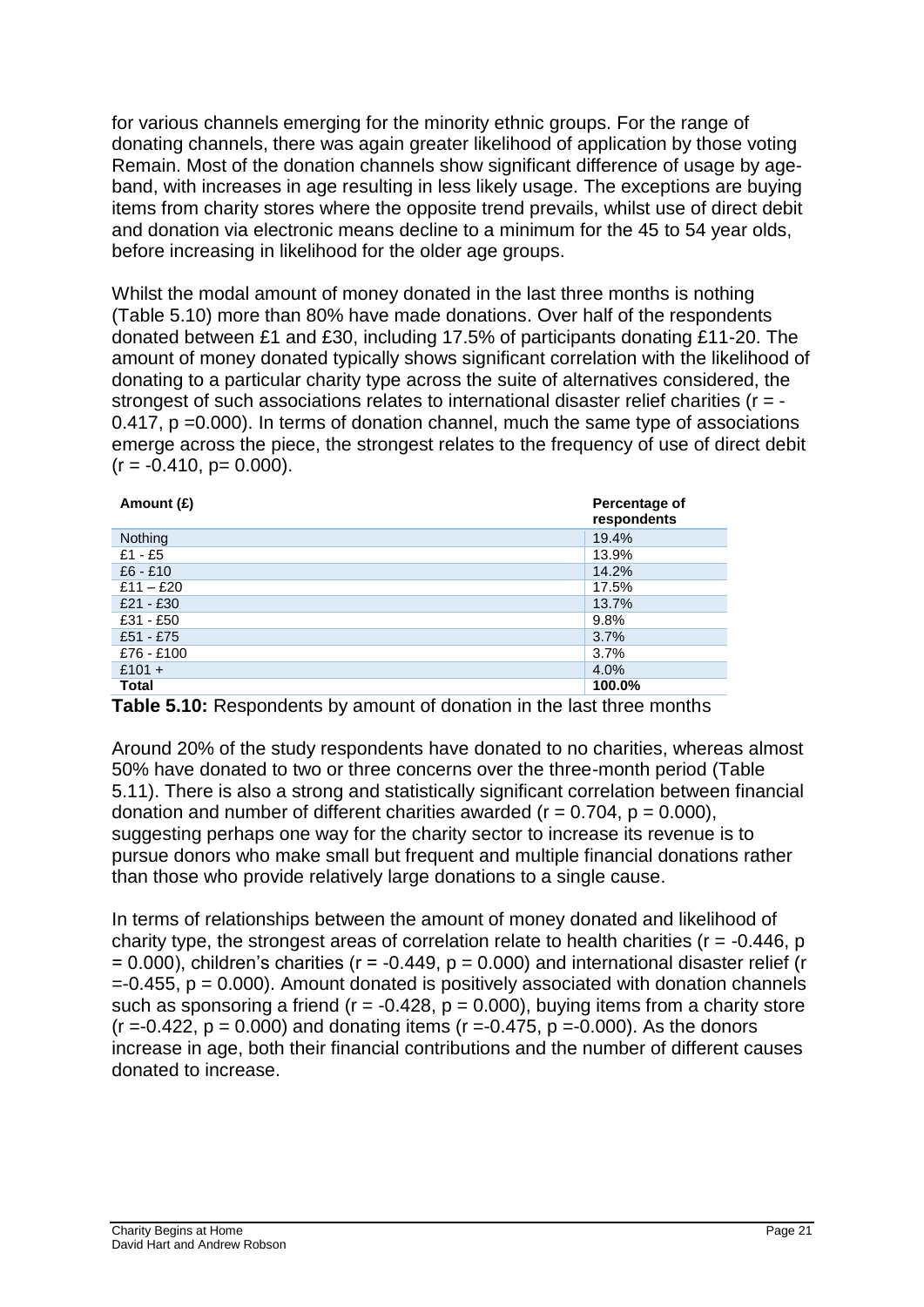| Number of different charities | Percentage of<br>respondents |
|-------------------------------|------------------------------|
| <b>None</b>                   | 19.6%                        |
|                               | 15.0%                        |
| $\overline{2}$                | 26.8%                        |
| 3                             | 21.7%                        |
| $\overline{4}$                | 9.5%                         |
| 5                             | 3.9%                         |
| $6 - 10$                      | 3.1%                         |
| $11 +$                        | 0.4%                         |
| <b>Total</b>                  | 100.0%                       |

**Table 5.11:** Respondents by charities donated to in the last three months

## **5.3 Behaviours and Attitudes**

## **5.3.1 Behaviours relating to charitable intention, trust and donation**

The predisposition of the survey respondents towards "*home*" and their "*home country*" is evidenced in terms of the four items representing charitable ethnocentrism in Table 5.12. Each item has a mean score significantly below the median scale value of 4.0, with means ranging from 2.97 to 3.51. In each case, the largest group of respondents cover the various "*agree*" options provided on the scale, for two items a majority have a more neutral response.

![](_page_22_Figure_5.jpeg)

| I want my charitable donations to<br>help people in my own country<br>rather than other countries | 26.2% | 17.2% | 15.3% | 27.9% | 5.8%  | 3.1% | 4.5% | 2.97 | 1.65 | ttt                        |
|---------------------------------------------------------------------------------------------------|-------|-------|-------|-------|-------|------|------|------|------|----------------------------|
| It is wrong to donate to other<br>countries when people in our own<br>country need help           | 20.2% | 11.4% | 14.2% | 28.4% | 11.5% | 6.3% | 8.1% | 3.51 | 1.81 | $^{\dagger\dagger\dagger}$ |
| When it comes to donations I<br>believe that 'charity begins at<br>home'                          | 22.1% | 15.1% | 18.0% | 30.5% | 5.9%  | 3.6% | 4.8% | 3.13 | 1.63 | $\dagger$                  |
| People should help others in their<br>own country before helping<br>people from other countries   | 20.1% | 12.8% | 16.0% | 33.1% | 7.9%  | 3.9% | 6.2% | 3.32 | 1.68 | ttt                        |

**Table 5.12:** Charitable Ethnocentrism

Mean significantly greater than 4.0 -‡ - 5% level, ‡‡ - 1% level, ‡‡‡ - 0.1% level

Mean significantly lower than 4.0, - † - 5% level, †† - 1% level, ††† - 0.1% level

In contrast, the level of agreement for the items that define charitable cosmopolitanism (Table 5.13) is not as strong, where the mean score for each of the four items range from 3.88 to 4.56. The biggest group of respondents opt for the range of "*disagree*" alternatives, for the remainder, the modal group are "*neither agree nor disagree*", therefore suggesting that charitable ethnocentrism is a more popular position than charitable cosmopolitanism. In an absolute sense, the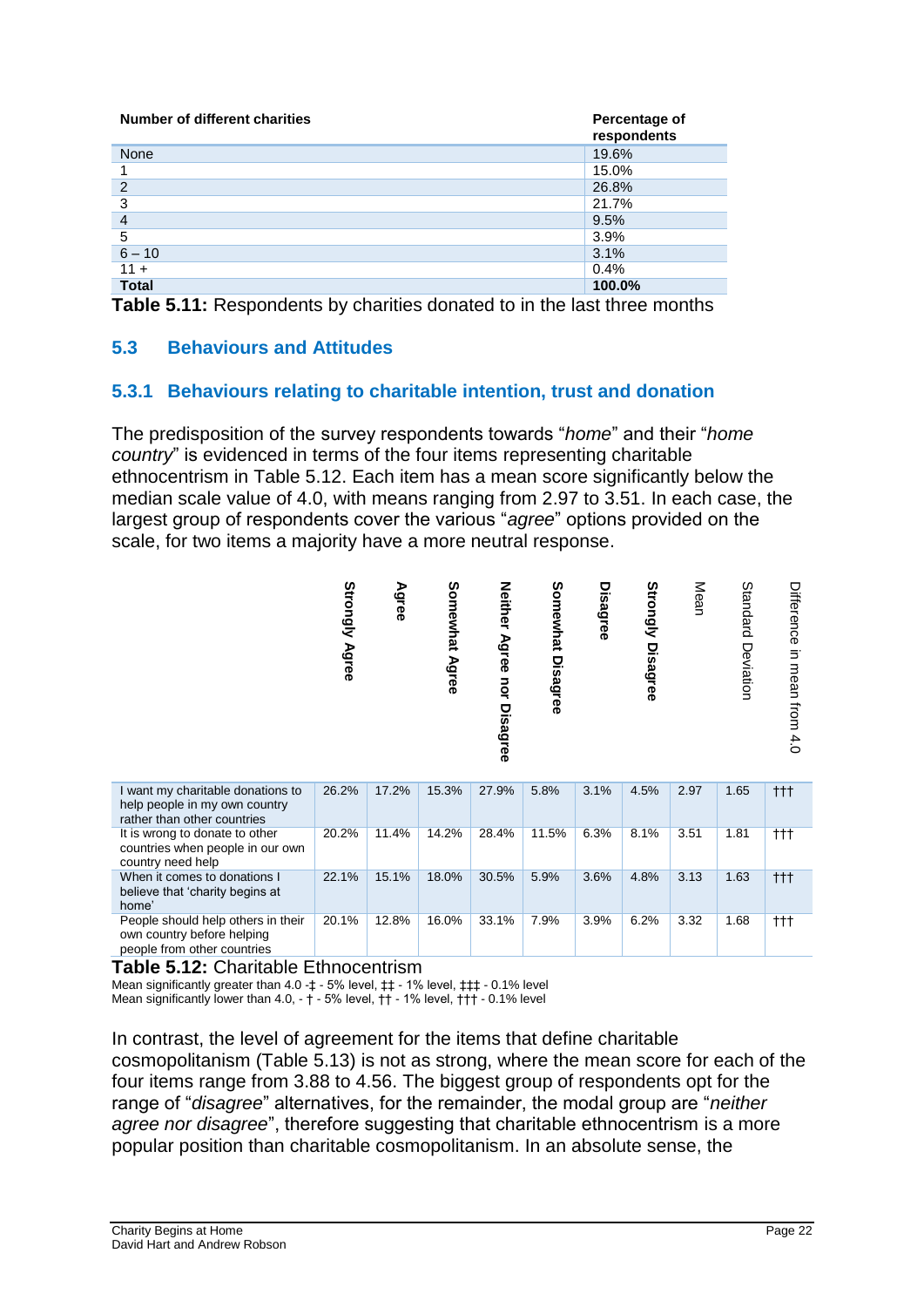participants are receptive to the international context of charity, but in relative terms are more "*home oriented*".

|                                                                                                   | Strongly Agree | Agree | Somewhat Agree | <b>Neither</b><br>Agree<br>uor<br><b>Disagree</b> | Somewhat<br><b>Disagree</b> | <b>Disagree</b> | Strongly<br><b>Disagree</b> | Mean | Standard<br>Deviation | Difference<br>$\equiv$<br>mean from 4.0 |
|---------------------------------------------------------------------------------------------------|----------------|-------|----------------|---------------------------------------------------|-----------------------------|-----------------|-----------------------------|------|-----------------------|-----------------------------------------|
| I am likely to donate to a charity<br>that helps other countries in the<br>next month             | 6.9%           | 8.5%  | 10.6%          | 35.5%                                             | 9.9%                        | 8.9%            | 19.9%                       | 4.39 | 1.78                  | ###                                     |
| I actively choose charities that<br>help people in other parts of the<br>world                    | 4.8%           | 6.4%  | 9.8%           | 36.4%                                             | 13.5%                       | 8.5%            | 20.7%                       | 4.56 | 1.68                  | ##                                      |
| International charities provide<br>help to people who need it the<br>most                         | 7.9%           | 10.7% | 16.5%          | 40.7%                                             | 8.8%                        | 5.8%            | 9.7%                        | 3.88 | 1.57                  | $\ddagger$                              |
| I feel better about myself when I<br>give to a charity that focuses on<br>helping other countries | 5.4%           | 7.7%  | 10.9%          | 47.1%                                             | 7.3%                        | 6.5%            | 15.2%                       | 4.24 | 1.60                  | ##                                      |

**Table 5.13:** Charitable Cosmopolitanism

Mean significantly greater than 4.0 -‡ - 5% level, ‡‡ - 1% level, ‡‡‡ - 0.1% level Mean significantly lower than 4.0, - † - 5% level, †† - 1% level, ††† - 0.1% level

This preference for the home compared with the international is reinforced from the perspective of trust, where the mean scores for local, national and international charities are 3.25, 3.50 and 4.29 respectively. The first two are significantly lower than 4.0 at the 0.1% level of significance, the converse being true for the item relating to trust of international charities. Further analysis, involving paired-sample tests, points to significant differences between each pair of observations relating to trust. In short, the greatest trust relates to local giving, diminishing as the activity takes on a national setting and reducing further for international contexts. In line with the above, the modal positions on trust for local and country are "*agree*", for international charities "*disagree*".

Whilst there is limited gender difference relating to levels of charitable ethnocentrism, there is across the board significant difference for the measures of charitable cosmopolitanism, with much greater agreement amongst the females. Participants from England, Scotland and to a lesser extent Wales, are more likely to be ethnocentric, whilst donors from Northern Ireland are more positive in terms of charitable cosmopolitanism. Limited differences exist for charitable ethnocentrism according to participant ethnicity, with greater support existing amongst the participants from the minority ethnic groups. There is only one measure of ethnocentrism, "*I want my charitable donations to help people in my own country rather than other countries*" that shows significant difference by age band, with increasing age leading directly to increased levels of agreement. In contrast, all measures of charitable cosmopolitanism differ by age-band: the older the donor, the lower the level of statement agreement. Finally, a suite of clear-cut significant differences emerge by voting behaviour in the European Referendum, where those voting Leave are in significantly greater agreement across the piece for charitable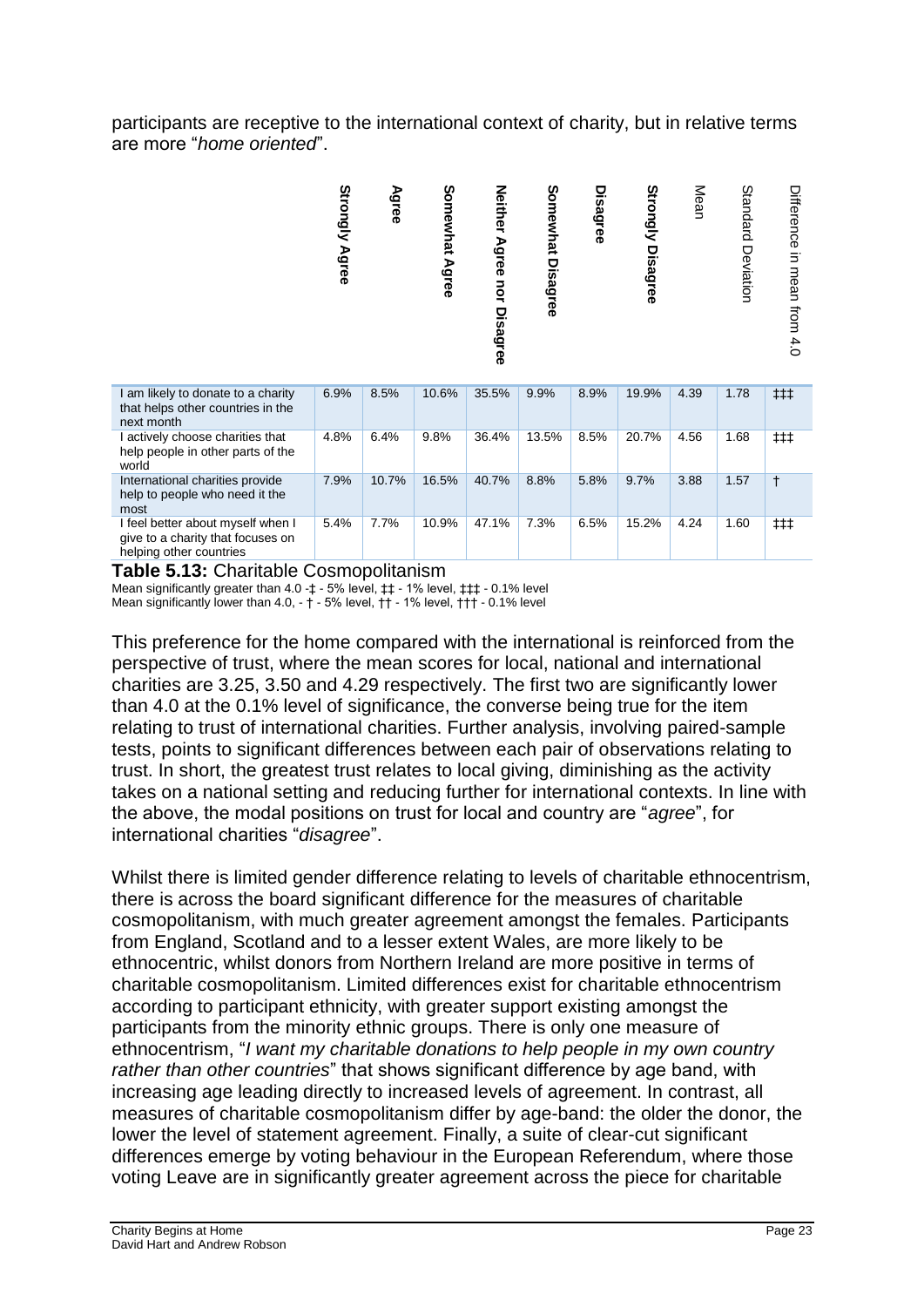ethnocentrism, the converse being true regarding the assessment of charitable cosmopolitanism.

![](_page_24_Figure_1.jpeg)

**Table 5.14:** Trust in Local, National and International Charities Mean significantly greater than 4.0 -‡ - 5% level, ‡‡ - 1% level, ‡‡‡ - 0.1% level Mean significantly lower than 4.0, - † - 5% level, †† - 1% level, ††† - 0.1% level

As with trust, the mean scores for future donation intentions for local, national and international charities are 3.64, 3.42 and 4.39 respectively. Again, the first two are significantly lower than the mid-point of 4.0 on the items deployed in the survey, the opposite being true on the item assessing donations to international charities. Like the pairwise evaluation of trust, significant differences between the pairs of assessment were statistically significant at the 0.1% level. This implies the strongest level of donation intention relates to country-level charity, followed by local, which in turn is significantly more likely than those from the international arena. Across the suite of measures, females are significantly more trusting than the males, although when it comes to actual donations, limited gender differences exist. Trust and donation intention do not differ significantly by country within the United Kingdom. For international charities, there is significantly greater trust amongst Remain voters. Likewise, these voters are also significantly more positive regarding actual donation intentions in both national and international contexts.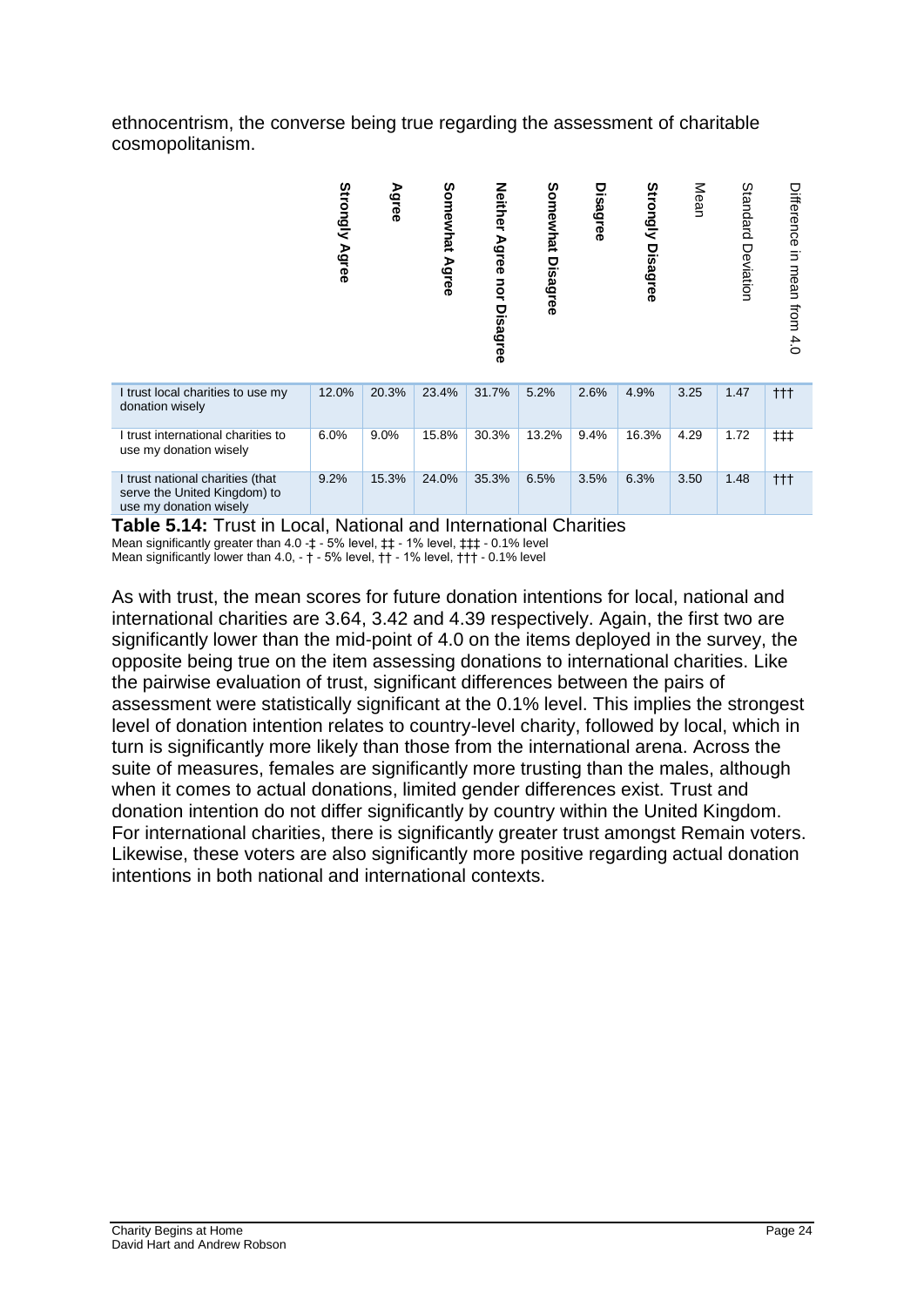|                                                                                            | Strongly<br><b>Agree</b> | Agree | Somewhat<br>Agree | <b>Neither</b><br>Agree nor<br><b>Disagree</b> | Somewhat<br><b>Disagree</b> | Disagree | Strongly<br><b>Disagree</b> | Mean | Standard<br>Deviation | Difference<br>in mean<br>from<br>4.0 |
|--------------------------------------------------------------------------------------------|--------------------------|-------|-------------------|------------------------------------------------|-----------------------------|----------|-----------------------------|------|-----------------------|--------------------------------------|
| I am likely to donate to a charity<br>that helps my local community in<br>the next month   | 9.0%                     | 14.1% | 18.2%             | 39.6%                                          | 7.6%                        | 4.2%     | 7.3%                        | 3.64 | 1.53                  | $++$                                 |
| I am likely to donate to a charity<br>that helps causes in my country<br>in the next month | 11.4%                    | 16.8% | 20.3%             | 36.6%                                          | 5.7%                        | 3.2%     | 6.1%                        | 3.42 | 1.52                  | $^{\dagger\dagger\dagger}$           |
| I am likely to donate to a charity<br>that helps other countries in the<br>next month      | 6.9%                     | 8.5%  | 10.6%             | 35.5%                                          | 9.9%                        | 8.9%     | 19.9%                       | 4.39 | 1.78                  | ##                                   |

#### **Table 5.15:** Donation Intentions

Mean significantly greater than 4.0 -  $\ddagger$  - 5% level,  $\ddagger$  + 1% level,  $\ddagger$   $\ddagger$  + 0.1% level Mean significantly lower than 4.0, - † - 5% level, †† - 1% level, ††† - 0.1% level

## **5.3.2 Ideological attitudes**

In this section, the participant's self-assessment in terms of their levels of nationalism, patriotism and internationalism is reported.

Across the five items assessing nationalism, there was a high level of statement agreement; the mean value of each was significantly lower than 4.0, all at the 0.1% level of significance, (Table 5.16). There was particular agreement with the statement "*The United Kingdom's history makes me feel proud*". For three out of the four statements, the modal position is "*agree*", the exception being "*Due to the United Kingdom's economic superiority, we rightly dominate international decisions*", where the most common response is neutral.

The levels of patriotism displayed were even stronger, for the five statements assessed, see (Table 5.17), the mean values ranged between 2.72 and 3.30, all of which were significantly lower in value than 4.0, again at the 0.1% level of significance. These items in terms of distribution compare slightly more positively than their equivalents that assess nationalism, where the range of mean scores is 3.15 to 3.83.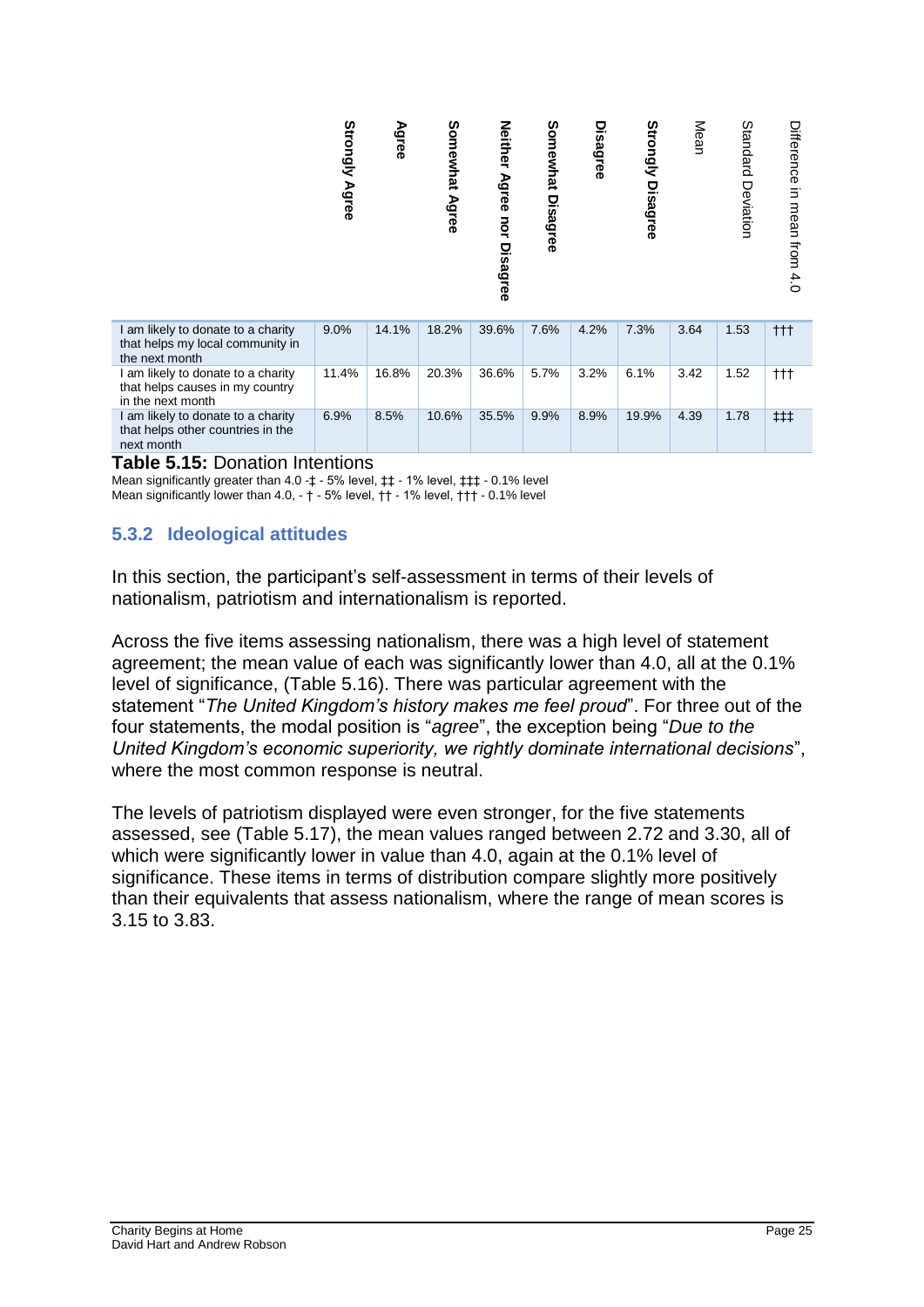|  | <b>Strongly Agree</b> | Agree | Somewhat Agree | Neither Agree nor Disagree | Somewhat Disagree | Disagree | <b>Strongly Disagree</b> | Mean | Standard Deviation | Difference in mean from 4.0 |
|--|-----------------------|-------|----------------|----------------------------|-------------------|----------|--------------------------|------|--------------------|-----------------------------|
|--|-----------------------|-------|----------------|----------------------------|-------------------|----------|--------------------------|------|--------------------|-----------------------------|

| The United Kingdom's history<br>makes me feel proud                                                 | 19.2% | 17.3% | 19.7% | 29.6% | 5.9%  | 3.5% | 4.8% | 3.15 | 1.59 | ttt       |
|-----------------------------------------------------------------------------------------------------|-------|-------|-------|-------|-------|------|------|------|------|-----------|
| The fact that the United Kingdom<br>is the number one state in<br>Europe makes me feel proud        | 16.8% | 16.9% | 15.5% | 36.4% | 6.1%  | 3.2% | 5.1% | 3.28 | 1.57 | ttt       |
| Due to the United Kingdom's<br>economic superiority, we rightly<br>dominate international decisions | 6.8%  | 10.1% | 17.2% | 41.8% | 12.5% | 6.4% | 5.2% | 3.83 | 1.42 | †††       |
| For me, the United Kingdom is<br>the best state in the world                                        | 17.7% | 16.8% | 13.9% | 33.5% | 7.7%  | 4.8% | 5.6% | 3.33 | 1.65 | †††       |
| The United Kingdom should be<br>used as a role model for other<br>nations                           | 13.8% | 17.1% | 17.4% | 36.4% | 7.7%  | 3.0% | 4.6% | 3.34 | 1.51 | $\dagger$ |

#### **Table 5.16:** Nationalism

Mean significantly greater than 4.0 -  $\ddagger$  - 5% level,  $\ddagger$  + 1% level,  $\ddagger$   $\ddagger$  + 0.1% level Mean significantly lower than 4.0, - † - 5% level, †† - 1% level, ††† - 0.1% level

| Strongly Agree | Agree | Somewhat Agree | Neither Agree nor Disagree | Somewhat Disagree | Disagree | <b>Strongly Disagree</b> | Mean | Standard Deviation | Difference in mean from<br>4.0 |
|----------------|-------|----------------|----------------------------|-------------------|----------|--------------------------|------|--------------------|--------------------------------|
|----------------|-------|----------------|----------------------------|-------------------|----------|--------------------------|------|--------------------|--------------------------------|

| The possibilities for political<br>participation (voting and other forms<br>of engaging in politics) in the United<br>Kingdom make me feel proud | 12.5% | 16.9% | 20.2% | 38.5% | 5.5% | 2.8% | 3.5% | 3.30 | 1.41 | $^{\dagger\dagger\dagger}$ |
|--------------------------------------------------------------------------------------------------------------------------------------------------|-------|-------|-------|-------|------|------|------|------|------|----------------------------|
| If one feels loyal to one's country,<br>one should strive to mend its<br>problems                                                                | 20.1% | 23.4% | 25.6% | 28.1% | 1.5% | 0.6% | 0.7% | 2.72 | 1.21 | $+ + +$                    |
| I appreciate the United Kingdom<br>democratic system very much, but I<br>am willing to criticise it in order to<br>achieve further improvement   | 18.4% | 23.2% | 24.3% | 29.1% | 2.4% | 1.2% | 1.4% | 2.83 | 1.29 | $^{\dagger\dagger\dagger}$ |
| Although at times I may not agree<br>with the Government, my<br>commitment to the United Kingdom<br>always remains strong                        | 21.6% | 20.1% | 20.4% | 27.7% | 4.5% | 2.7% | 3.0% | 2.93 | 1.50 | ††                         |
| I oppose some United Kingdom<br>policies because I care about my<br>country and want to improve it                                               | 16.2% | 21.1% | 23.7% | 32.8% | 3.7% | 1.0% | 1.5% | 2.96 | 1.29 | $++$                       |

#### **Table 5.17:** Patriotism

Mean significantly greater than 4.0 - ‡ - 5% level,  $\sharp$  + 1% level,  $\sharp$   $\sharp$  + 0.1% level Mean significantly lower than 4.0, - † - 5% level, †† - 1% level, ††† - 0.1% level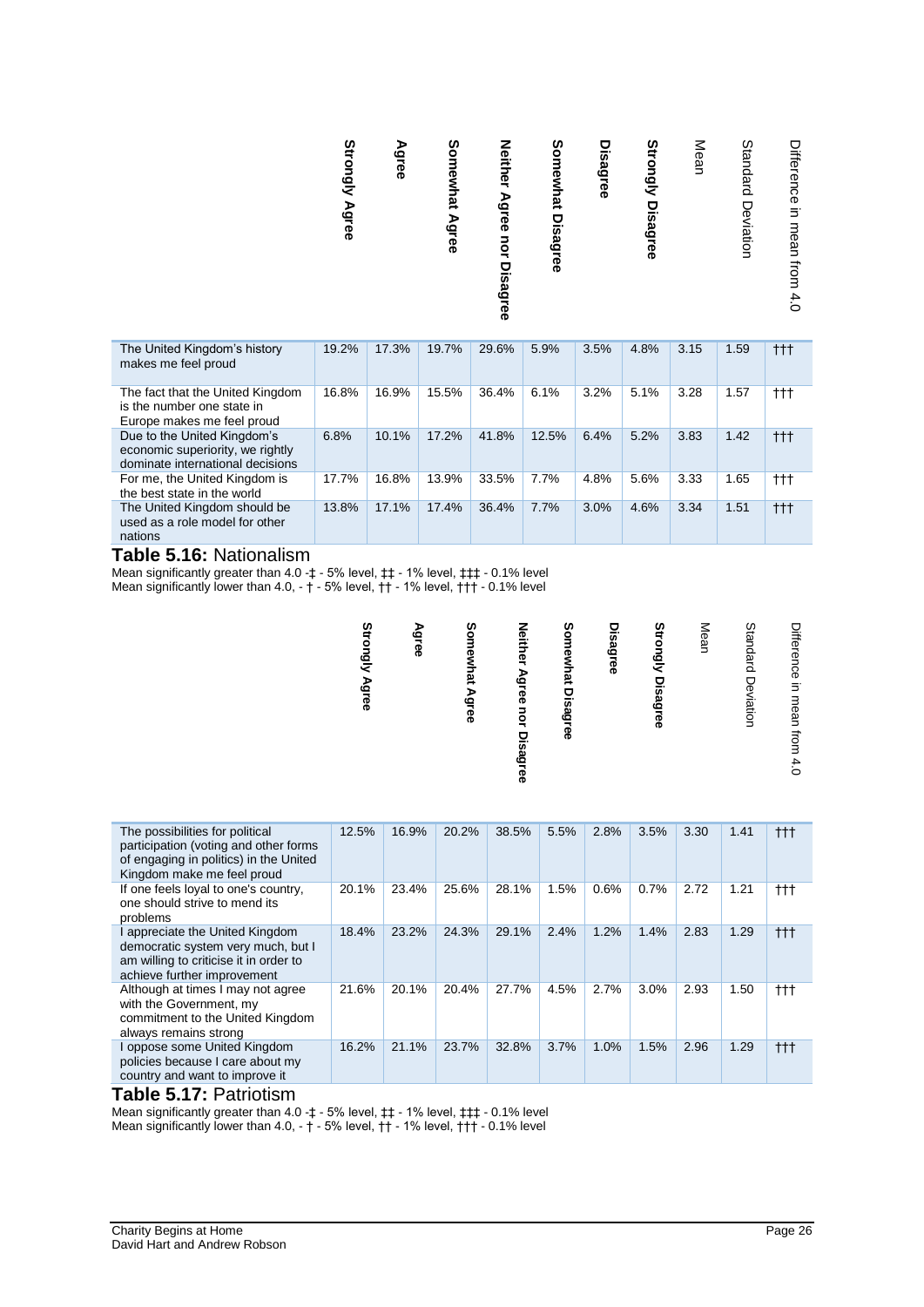The level of agreement with the various items addressing internationalism is less positive than those covering patriotism and are clearly more varied than their equivalents assessing nationalism. In particular, there is less support for the ideas of wealth sharing and lowering of standard of living in the United Kingdom to support others elsewhere.

In conclusion, it is fair to suggest that as a set of research participants the group selfassess primarily as patriotic. The levels of nationalism and internationalism are weaker and somewhat similar to each other, albeit with a greater overall level of agreement regarding nationalism.

![](_page_27_Figure_2.jpeg)

| If necessary, we ought to be<br>willing to lower our standard of<br>living to cooperate with other<br>countries in getting an equal<br>standard for every person in the<br>world       | 6.0%  | 8.8%  | 11.9% | 32.8% | 16.3% | 10.2% | 14.1% | 4.32 | 1.66 | ##   |
|----------------------------------------------------------------------------------------------------------------------------------------------------------------------------------------|-------|-------|-------|-------|-------|-------|-------|------|------|------|
| We should be more willing to<br>share our wealth with other<br>nations, even it if does not<br>necessarily coincide with our<br>political interests                                    | 6.5%  | 9.0%  | 14.6% | 36.4% | 11.6% | 7.1%  | 14.9% | 4.19 | 1.67 | ###  |
| We should teach our children to<br>uphold the welfare of all people<br>everywhere even though it may<br>be against the best interests of<br>our own country                            | 11.3% | 14.6% | 21.3% | 33.9% | 8.6%  | 3.2%  | 7.2%  | 3.52 | 1.56 | $++$ |
| Children should be educated to<br>be internationally minded - to<br>support movements which<br>improve the welfare of the whole<br>world, regardless of specific<br>national interests | 14.6% | 17.3% | 22.8% | 31.9% | 6.2%  | 2.7%  | 4.5%  | 3.24 | 1.49 | †††  |
| The agricultural surpluses of all<br>countries should be shared with<br>poorer people around the world                                                                                 | 19.3% | 20.4% | 21.9% | 28.3% | 4.0%  | 2.1%  | 4.0%  | 2.99 | 1.50 | $++$ |
| UK citizens should assess an<br>international issue based on how<br>much good it does for people<br>across the world, regardless of<br>their nation                                    | 11.5% | 15.2% | 20.8% | 40.4% | 4.8%  | 2.3%  | 5.0%  | 3.39 | 1.44 | †††  |

#### **Table 5.18:** Internationalism

Mean significantly greater than 4.0 -  $\pm$  - 5% level,  $\pm$  - 1% level,  $\pm$   $\pm$  - 0.1% level Mean significantly lower than 4.0, - † - 5% level, †† - 1% level, ††† - 0.1% level

For each of nationalism, patriotism and internationalism there are few or no significant differences in levels of self-perception by gender. The differences are more frequent for nationalism by country but limited for patriotism: the strongest agreement for nationalism and patriotism can be found in England. In contrast, for internationalism, the greatest level of agreement is from participants originating from Northern Ireland. Whilst limited differences have emerged in nationalism and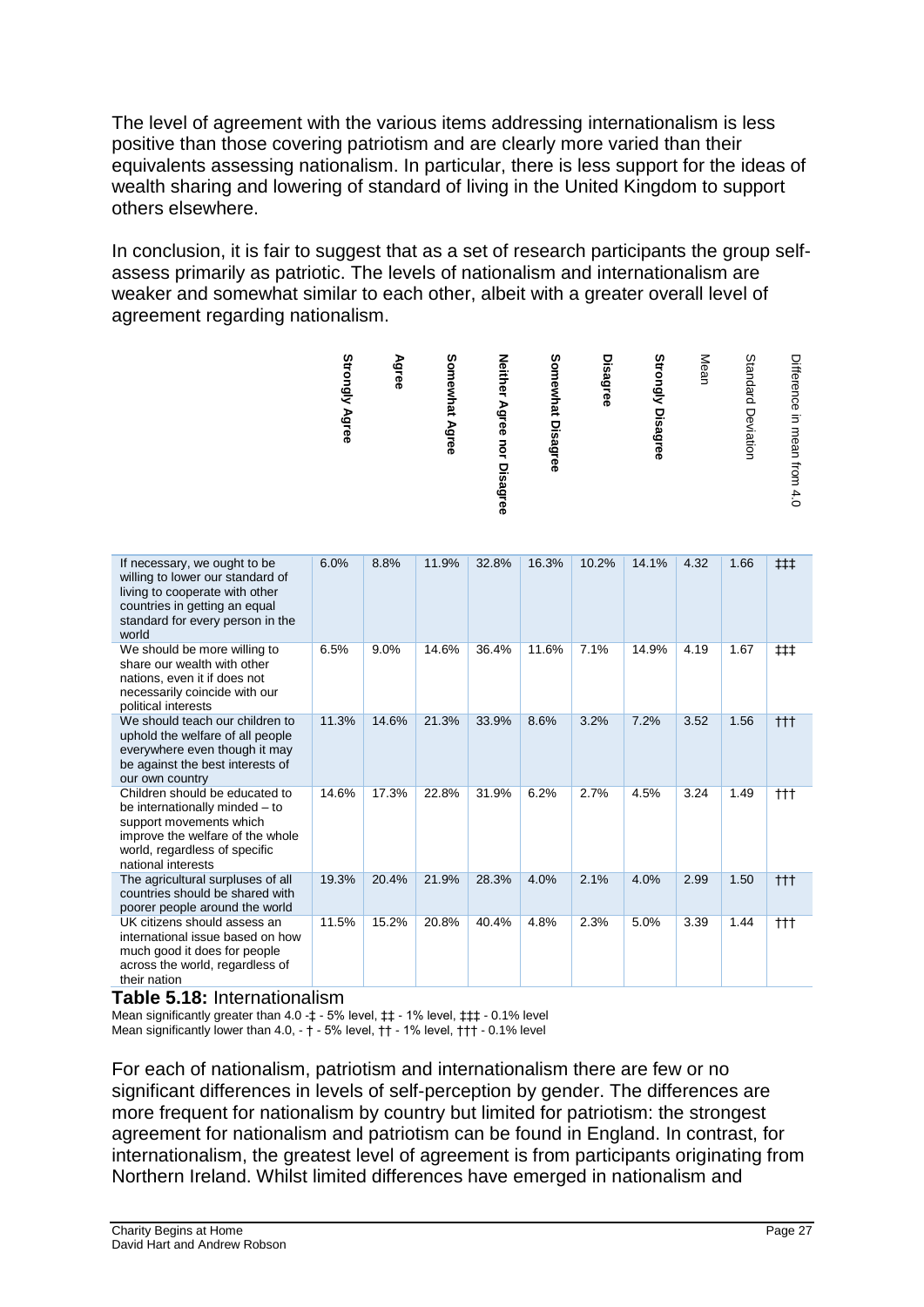Patriotism according to ethnicity, participants in the study from the various minority ethnic groupings are significantly more predisposed to the measures relating to internationalism.

In the assessment of patriotism, there is limited significance between Remain and Leave voters based on action at the 2016 European Union referendum, whilst significant polarity occurs in the assessment of both nationalism and internationalism, with leave voters being significantly more positive across all items in the former, whilst the Remain voters are significantly more positive across the piece for the latter. Assessment of these ideological standpoints by age-band reveals a number of interesting findings. Half of the internationalism items demonstrate differences, with each indicating a clear-cut pattern of decreasing agreement as age increases. Across a number of the nationalism items, there is a decrease in agreement until age group 45 to 54 years of age, before agreements start again to steadily increase; a pattern also observed for patriotism.

## **5.3.3 Support for Political Policies**

This section provides an overview of the participants' support for two relevant areas of Government policy: Austerity and ODA.

Table 5.19 provides data on the five items assessing levels of support for the Government's austerity policy. Overall responses are mixed, two providing mean scores significantly lower than 4.0, with two showing the converse. In terms of response, two statements have the overall position of "*agree*", two being neutral and one having a modal position spanning the various options comprising "*disagree*". Cuts and concerns about excessive state spending accord with the participants, but its lack of impact on their families is where some relative disagreement can be found.

There is much greater variation in the respondent assessment of support for ODA, shown by Table 5.20. There is particular disagreement around increasing Government expenditure in this area. However, the importance of ODA is considered by a majority with varying levels of agreement, as is its contribution to creating a more peaceful world. The divergence in assessment of this expenditure is evidenced in this study with three of the statements yielding an overall majority position of "*disagree*", with two being "*agree*" and one being neutral.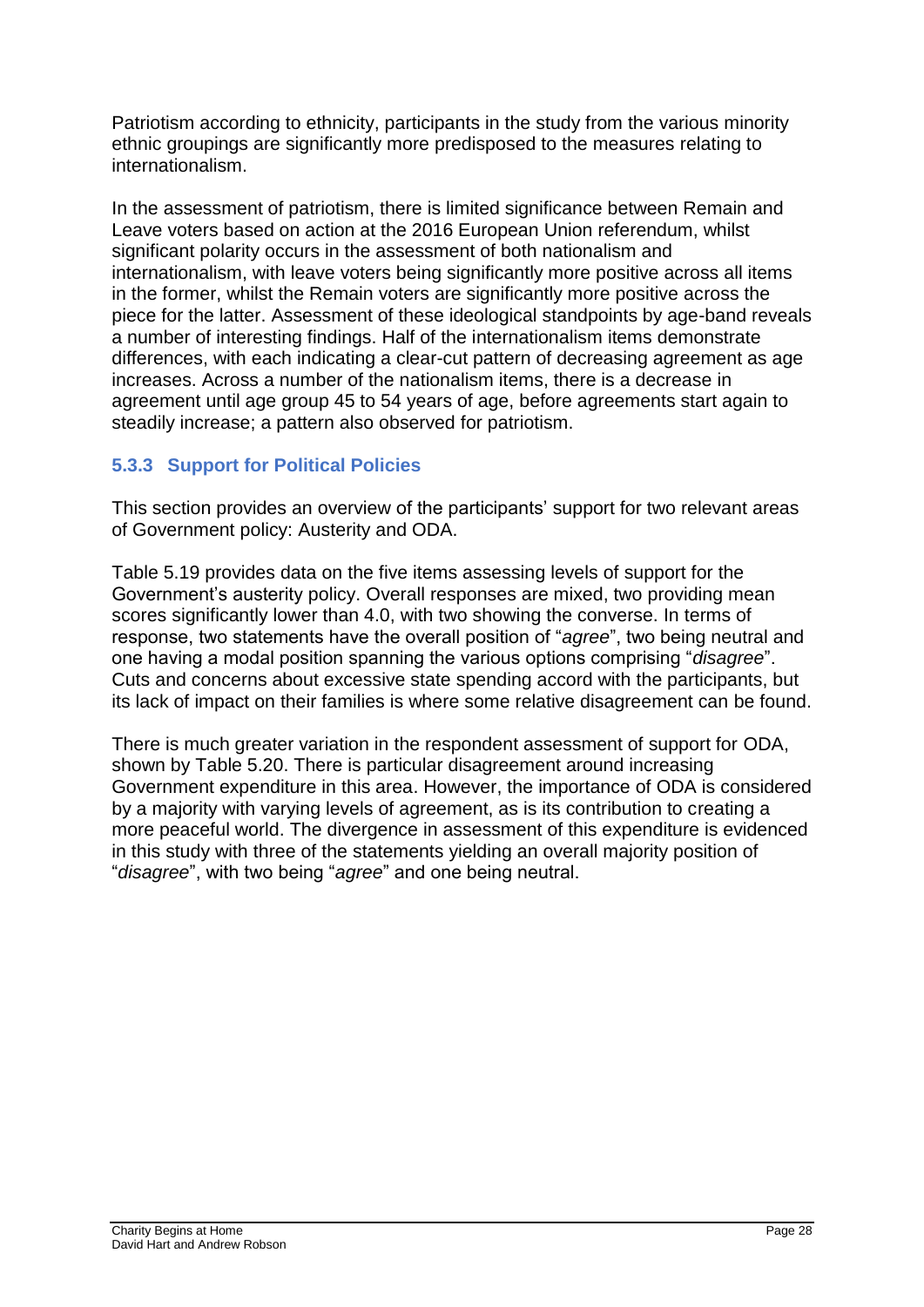|                                                                                                                                                                  | <b>Strongly Agree</b> | Agree | Somewhat Agree | Neither Agree nor<br>Disagree | Somewhat Disagree | Disagree | Strongly Disagree | Mean | Standard Deviation | Difference in mean from 4.0 |
|------------------------------------------------------------------------------------------------------------------------------------------------------------------|-----------------------|-------|----------------|-------------------------------|-------------------|----------|-------------------|------|--------------------|-----------------------------|
| The Government's cuts in public<br>expenditure are essential for the<br>long-term health of the United<br>Kingdom economy                                        | 7.9%                  | 13.4% | 19.3%          | 30.3%                         | 11.9%             | 7.7%     | 9.6%              | 3.86 | 1.65               | $^{\dagger\dagger}$         |
| The cuts in public expenditure<br>that the Government proposes<br>are likely to cause serious<br>financial difficulties for me and<br>my family (reverse scored) | 4.0%                  | 6.9%  | 10.2%          | 37.3%                         | 18.5%             | 11.8%    | 11.5%             | 4.41 | 1.50               | ##                          |
| Excessive public spending is the<br>main cause of the United<br>Kingdom's debt                                                                                   | 10.3%                 | 13.2% | 20.0%          | 34.1%                         | 9.3%              | 6.1%     | 7.1%              | 3.65 | 1.58               | $^{\dagger\dagger\dagger}$  |
| The public expenditure cuts will<br>strengthen the United Kingdom's<br>economic growth and<br>international competitiveness                                      | 5.1%                  | 10.4% | 16.3%          | 41.1%                         | 11.2%             | 7.2%     | 8.8%              | 4.00 | 1.49               |                             |
| The public expenditure cuts will<br>damage the United Kingdom's<br>economy by pushing it further<br>into recession (reverse scored)                              | 3.2%                  | 4.0%  | 11.5%          | 41.1%                         | 15.5%             | 12.9%    | 11.8%             | 4.48 | 1.44               | ###                         |

#### **Table 5.19:** Support for Austerity

Mean significantly greater than 4.0 - ‡ - 5% level,  $\sharp$  + 1% level,  $\sharp$   $\sharp$  + 0.1% level Mean significantly lower than 4.0, - † - 5% level, †† - 1% level, ††† - 0.1% level

|                                                                                                        | <b>Strongly Agree</b> | Agree | Somewhat Agree | Neither Agree nor Disagree | Somewhat Disagree | <b>Disagree</b> | <b>Strongly Disagree</b> | Mean | Standard Deviation | Difference in Hear tron 4.0 |
|--------------------------------------------------------------------------------------------------------|-----------------------|-------|----------------|----------------------------|-------------------|-----------------|--------------------------|------|--------------------|-----------------------------|
| Government spending on<br>Overseas Development Aid<br>should increase                                  | 4.6%                  | 7.4%  | 8.6%           | 29.9%                      | 14.5%             | 9.9%            | 25.2%                    | 4.73 | 1.75               | ##                          |
| It is important for the United<br>Kingdom to maintain its<br>commitment to overseas<br>development aid | 8.7%                  | 10.9% | 19.3%          | 29.4%                      | 9.9%              | 7.3%            | 14.6%                    | 4.01 | 1.77               |                             |
| Money is better spent on<br>domestic projects (reverse<br>scored)                                      | 2.0%                  | 1.9%  | 5.4%           | 34.9%                      | 19.3%             | 15.6%           | 20.9%                    | 4.98 | 1.43               | ##                          |
| Overseas Development Aid is<br>beneficial to the United Kingdom<br>economy                             | 4.8%                  | 9.0%  | 16.6%          | 41.2%                      | 10.4%             | 7.0%            | 11.1%                    | 4.09 | 1.53               |                             |
| We have no moral obligation to<br>help those less well off than we<br>are (reverse scored)             | 10.9%                 | 8.6%  | 15.7%          | 29.2%                      | 13.6%             | 9.7%            | 12.4%                    | 4.05 | 1.76               |                             |
| Overseas Development Aid<br>contributes to a more peaceful<br>and equal world<br>. .                   | 7.9%                  | 12.0% | 18.2%          | 35.9%                      | 8.6%<br>.         | 6.8%            | 10.8%                    | 3.89 | 1.64               | $\ddagger$                  |

#### **Table 5.20:** Support for Overseas Development Aid

Mean significantly greater than 4.0 -  $\ddagger$  - 5% level,  $\ddagger$  + 1% level,  $\ddagger$   $\ddagger$  + 0.1% level Mean significantly lower than 4.0, - † - 5% level, †† - 1% level, ††† - 0.1% level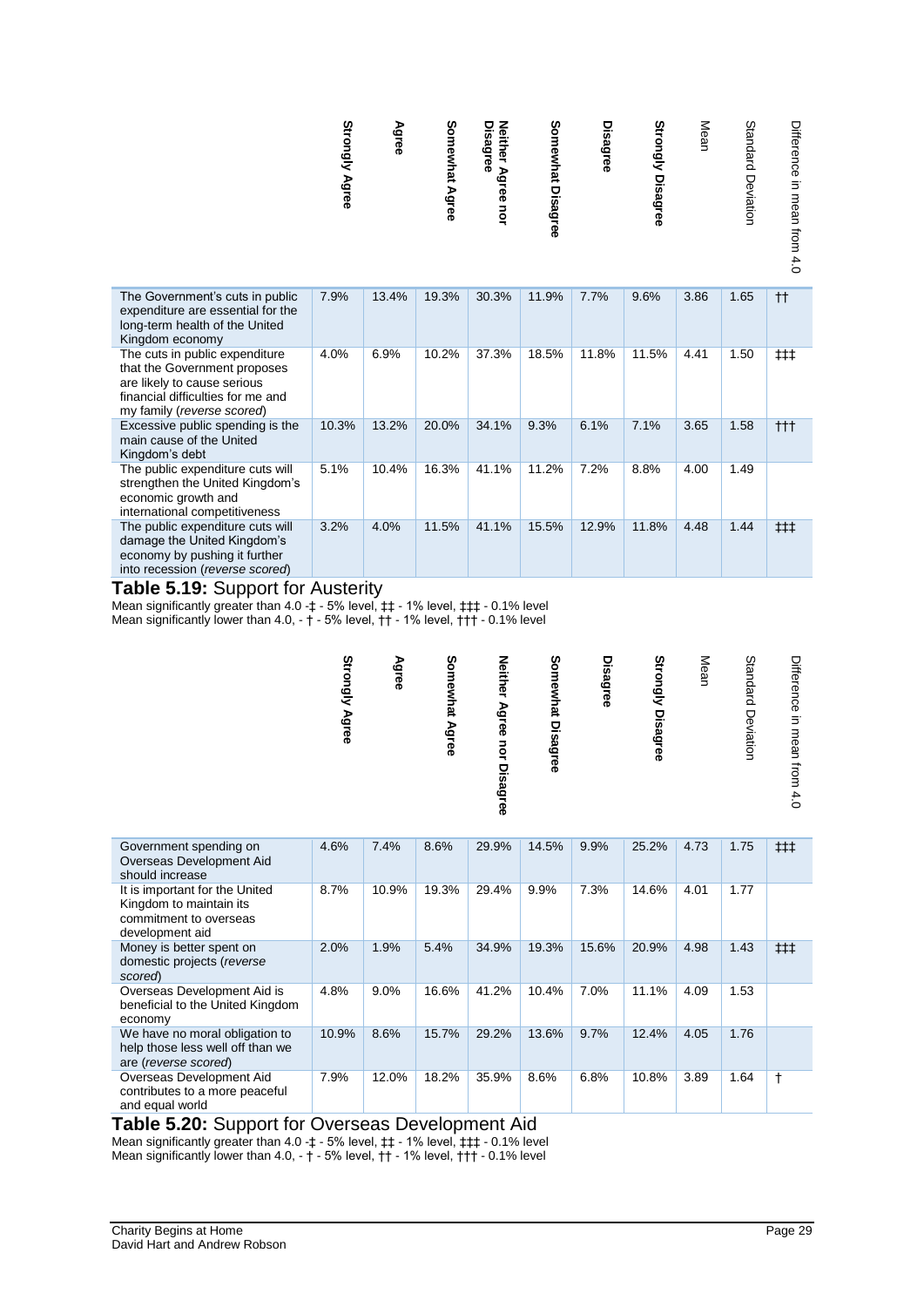The lower level of agreement for the statements relating to ODA compared with those assessing austerity accords with the relatively weaker levels of support for internationalism compared with nationalism, and more so, patriotism as reported earlier.

Again, there are differences in support by gender, where females are particularly supportive of measures around ODA, with the males being more in accord for supporting aspects of austerity. From a national perspective, there is greater support for ODA from Northern Ireland, with the strongest advocates for austerity being from England. ODA is supported much more significantly amongst the minority ethnic communities represented in this study, where limited significant differences in support for austerity emerge: apart from the Asian/Asian British these groups are significantly less supportive. This is mirrored by remain voters being supportive for all measures of ODA, with less clear-cut differences in support for austerity (although Leave voters are slightly more supportive). For age band, there is decreasing support for ODA by age-band, whilst support for austerity tends to either increase by age band or decrease from the youngest donors to those aged 45 to 54 years, before increasing once again by age-band for older participants.

## **5.4 Inter-correlations across Measures**

This section of the report uses correlation analysis to explore the relationships between the various constructs covered in this study. Each of the correlations presented in the following discussion are significant at the  $0.1\%$  level ( $p = 0.000$ ). Table 5.21 provides a review of all correlations undertaken followed by a discussion of the key findings.

|                                             | Ethnocentrism<br>Charitable | Cosmopolitanism<br>Charitable | Charitable<br>Trust | <b>Future</b><br>Intentions<br>Donation | Internationalism | Nationalism | Patriotism | Support for ODA | Support for<br>Austerity |
|---------------------------------------------|-----------------------------|-------------------------------|---------------------|-----------------------------------------|------------------|-------------|------------|-----------------|--------------------------|
| <b>Charitable</b><br><b>Ethnocentrism</b>   | 1.000                       | $-0.334$                      | 0.013               | 0.039                                   | $-0.354$         | 0.414       | 0.241      | $-0.557$        | 0.112                    |
| <b>Charitable</b><br>Cosmopolitanism        |                             | 1.000                         | 0.633               | 0.688                                   | 0.675            | 0.022       | 0.069      | 0.711           | $-0.002$                 |
| <b>Charitable Trust</b>                     |                             |                               | 1.000               | 0.651                                   | 0.471            | 0.165       | 0.245      | 0.433           | $-0.011$                 |
| <b>Future Donation</b><br><b>Intentions</b> |                             |                               |                     | 1.000                                   | 0.464            | 0.156       | 0.235      | 0.434           | $-0.050$                 |
| <b>Internationalism</b>                     |                             |                               |                     |                                         | 1.000            | 0.045       | 0.219      | 0.692           | $-0.060$                 |
| <b>Nationalism</b>                          |                             |                               |                     |                                         |                  | 1.000       | 0.643      | $-0.166$        | 0.357                    |
| <b>Patriotism</b>                           |                             |                               |                     |                                         |                  |             | 1.000      | $-0.023$        | 0.129                    |
| <b>Support for ODA</b>                      |                             |                               |                     |                                         |                  |             |            | 1.000           | $-0.089$                 |
| <b>Support for Austerity</b>                |                             |                               |                     |                                         |                  |             |            |                 | 1.000                    |

**Table 5.21:** Correlations between Constructs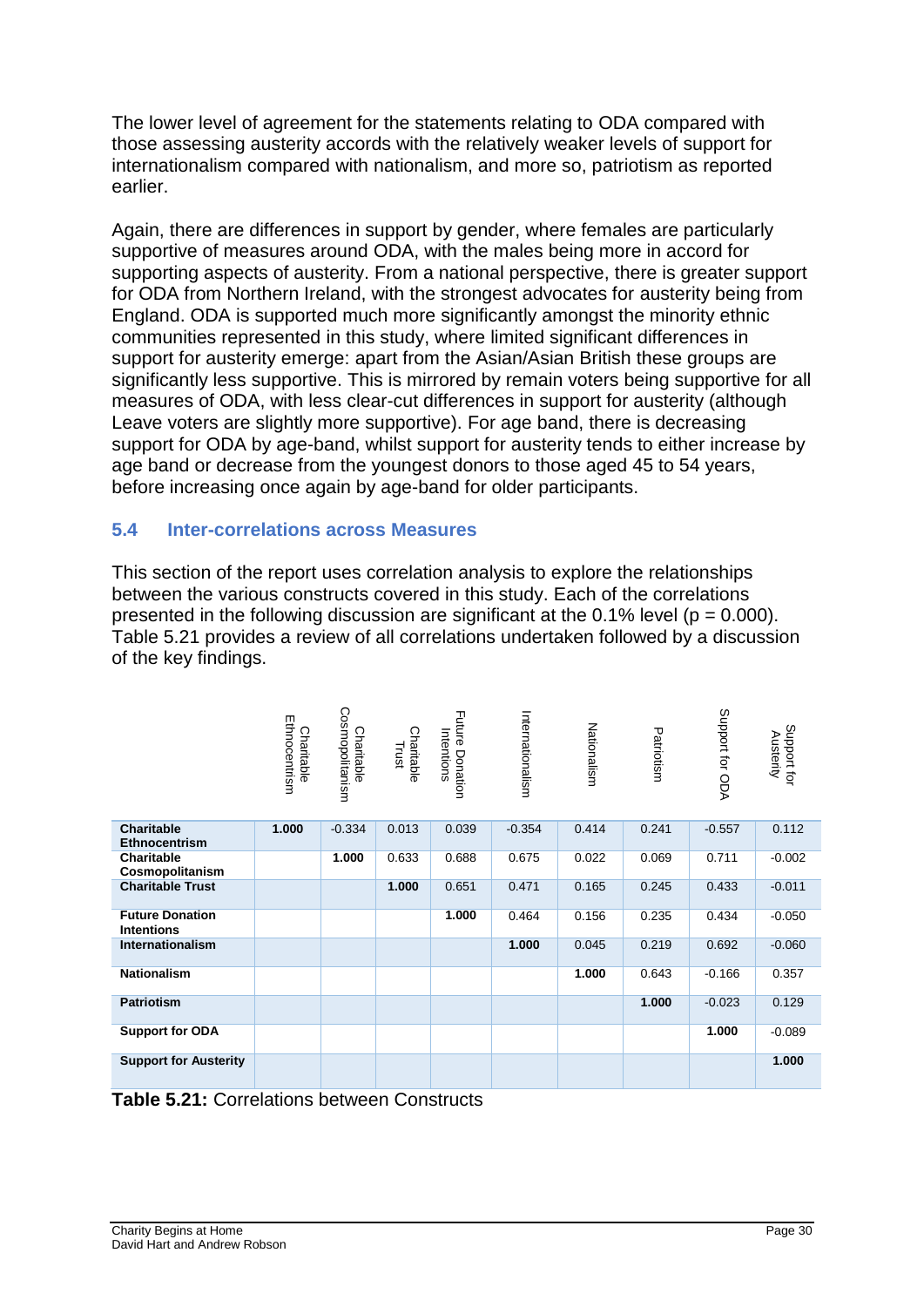The correlations provide strong evidence as to the relevance of national identity on charitable preferences. Firstly, nationalism (the most vehement form of nation attachment) is positively correlated with charitable ethnocentrism (0.414), but not correlated with charitable cosmopolitanism. Secondly, patriotism (a form of national attachment that is more neutral regarding other nations) is again positively correlated with charitable ethnocentrism although this association is understandably weaker (0.241). Again there is no association with charitable cosmopolitanism. Finally, internationalism is instead strongly correlated with charitable cosmopolitanism (0.711) and strongly negatively correlated with charitable ethnocentrism (-0.557).

Brought together, the above correlations suggest that the stronger one's affection for one's country, the greater the propensity to support domestic over international charities. For internationalism, the reverse pattern is observed and is even stronger in nature. Nationalism and patriotism result in more neutral views on international charities, however internationalism results in negative views of domestic causes. Given that internationalists typically show care for all people regardless of national group membership this is a somewhat surprising finding, but may point to their strong desire to remove inequality by supporting charities in less economically developed countries.

The data also shows that charitable ethnocentrism and cosmopolitanism are negatively correlated (-0.334). Therefore an individual inclined to support domestic charities is broadly less likely to support international causes, and vice versa. Whilst these two concepts are not viewed as polar opposites (as it is perfectly feasible to have a positive disposition towards both), this does show that generally individuals are more likely to hold one view point over the other.

The role of trust in charitable donations is further emphasised in these findings. Charitable trust is found to be strongly positively correlated with both future donation intention (0.688) and charitable cosmopolitanism (0.633). These findings demonstrate in particular that trust is especially important for international causes, where the impact of donations may not always be visible to the donor. Fitting with the above, those with higher levels of trust are more likely to be internationalist (0.471).

In terms of political policy support, ODA is strongly correlated with internationalism (0.692), charitable cosmopolitanism (0.711) and charitable trust (0.433). Conversely support for ODA was negatively correlated with charitable ethnocentrism (-0.557). This builds up a convincing picture of individuals that hold a global outlook that are subsequently supportive of Government level interventions to assist other countries and reflect this in their own donation decisions.

Support for austerity is associated with nationalism (0.357), although it was found not to be a strong predictor of charitable choice, with insignificant relationships with both charitable ethnocentrism and cosmopolitanism. Those who support austerity are slightly more likely to be charitably ethnocentric (0.112) although this represents a weak association. Of the two political policies addressed in this project, support for ODA appears to be more useful in understanding individual donation preferences.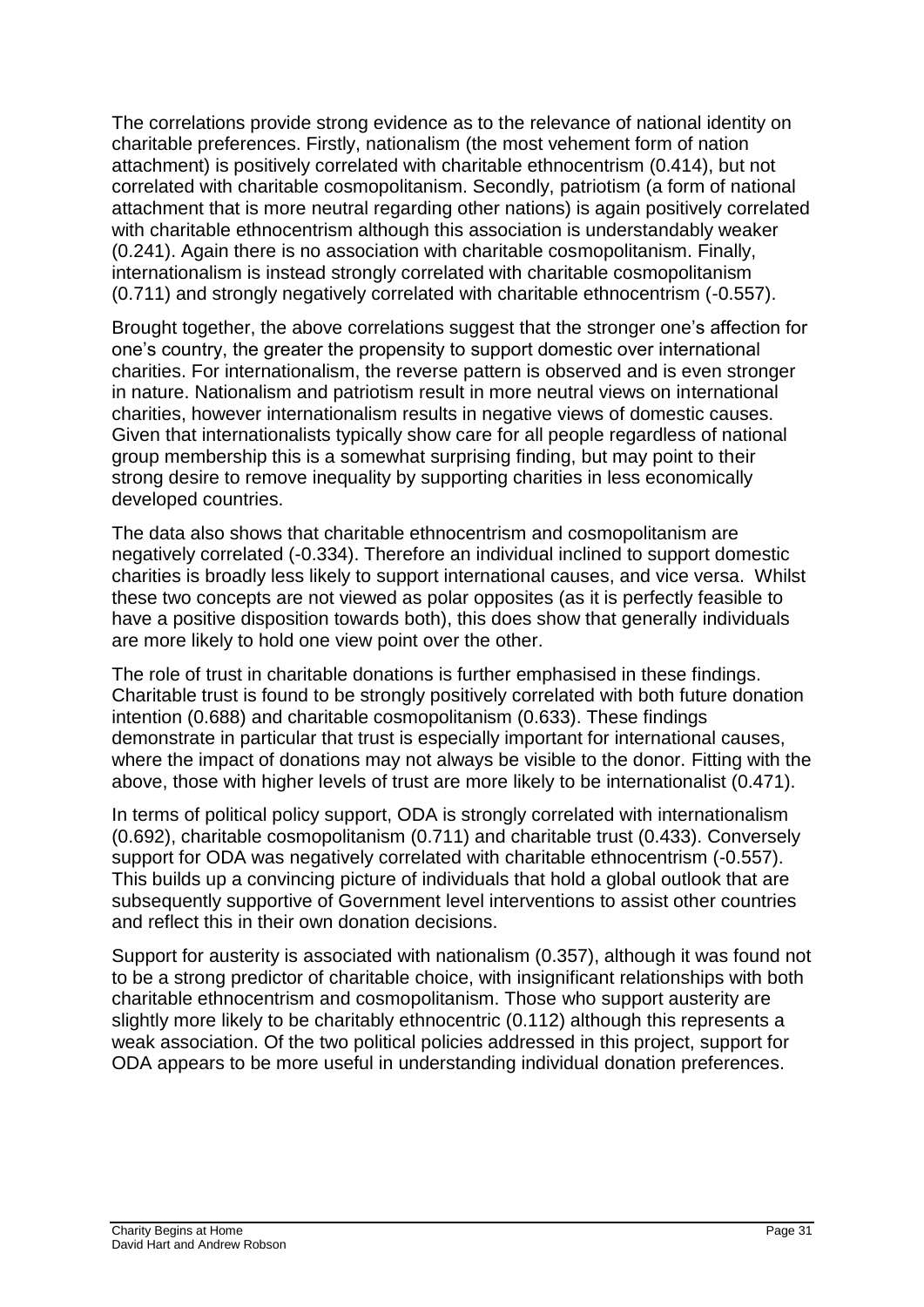## **6.0 Cluster Analysis: Developing Meaningful, Distinct Donor Groups**

A cluster analysis was undertaken in order to identify groups of individuals that can be deemed similar based upon various characteristics. This is a common means of segmentation by placing people into distinct groups, and in this case may offer insights for charities attempting to target potential donors in an efficient manner.

The initial hierarchical cluster analysis involved data on a number of variables (outlined below). From this analysis, the scree diagram, with the associated "*elbow rule*" of interpretation, suggested that six clusters of charitable donors existed amongst the 1004 cases comprising the data set.

- Preferred types of charity;
- Preferred donation channels:
- Charitable Ethnocentrism:
- Charitable Cosmopolitanism;
- Charitable Trust:
- Donation Intentions:
- National Identity (nationalism, patriotism and internationalism);
- Support for political policies (austerity and ODA).

A *k-means cluster analysis* based on the data variables listed above defined cluster membership for each case, with a supporting ANOVA indicating each of the cluster variables was significant at the  $0.1\%$  level ( $p = 0.000$ ). From this point, we use chisquare testing on a range of other variables collected in the survey (including gender, income, ethnicity, newspaper readership and voting intentions) to add further definition to each cluster. The result of this process is the development of six distinct clusters which are described further below.

#### **6.1 Cluster One:** *Educated Liberals*

Our first cluster comprises 124 (12.4%) of survey respondents and describes an individual with high levels of education and a global perspective on politics and charitable giving. They are typically aged 45-54, more likely to be female and educated to degree level. They are largely in professional employment but not necessarily technologically savvy. They are most likely to read the Guardian and will avoid publications such as the Express, Mail and Sun.

Our *Educated Liberals* demonstrate high levels of charitable engagement: they report above average giving levels and are likely to support a larger number of charities. They demonstrate high propensity to donate across charitable causes, although are less likely to offer assistance to armed forces and emergency services charities. They have high levels of trust in charities in general, but are very much cosmopolitan in terms of charitable preferences. They self-report as being largely internationalist in nature, but also demonstrate a level of patriotism. Politically, they are opposed to austerity measures and support the allocation of money overseas via ODA. They are more likely to have voted remain in the UK EU Referendum and are likely to support left-wing political parties in future elections.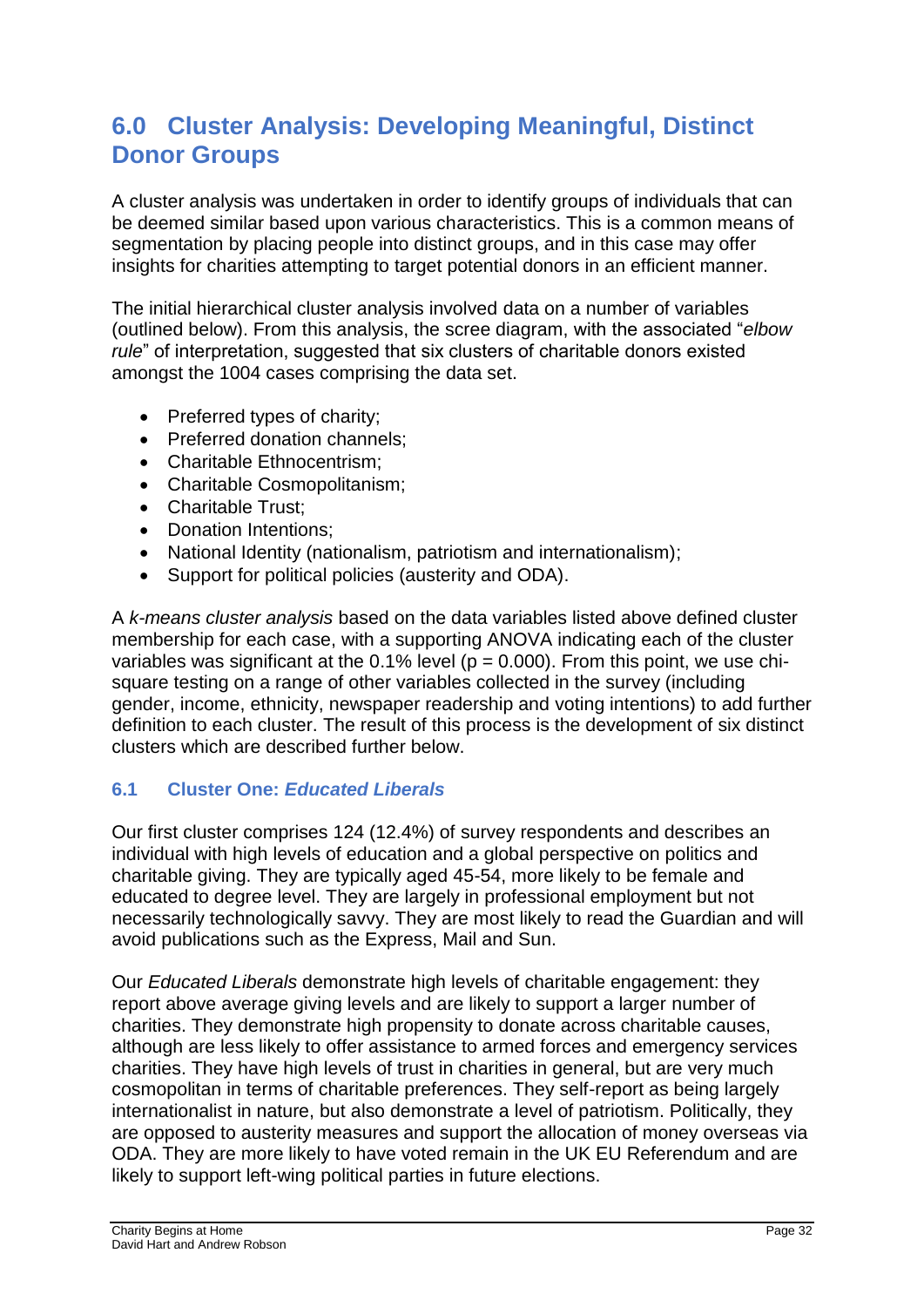#### *Marketing to the Educated Liberals:*

- Although *Educated Liberals* show a broad appreciation for all charities, they are especially empathetic towards health, children, international and disaster relief causes
- They trust local charities the most to use donations wisely, but are most likely to donate to international causes
- Are open to numerous forms of donating with the exception of salary deduction donations
- Their global mind-set means they are likely to respond to messages concerning equity and providing opportunities to deprived groups

## **6.2 Cluster Two:** *Young Urban Altruists*

Cluster 2 comprises 149 (14.8%) of our sample and is typically young (aged 18-44 years), English (in particular London and the West Midlands) and well educated in professional employment. They typically perceive themselves as British and have a complex national identity, exhibiting an internationalist outlook alongside both patriotic and nationalistic sentiments. This group is more likely to come from the minority ethnic groups and read a wide variety of newspapers.

*Young Urban Altruists* demonstrate high levels of both charitable ethnocentrism and cosmopolitanism and donate to both domestic and international causes. They typically are very trusting of all types of charitable organisation, donate more than average and support a wider number of charities. Politically speaking, they are likely to support Labour, voted remain in the UK EU referendum and broadly support ODA.

*Marketing to the Young Urban Altruists:*

- They demonstrate positive attitudes to all charity types with the exception of political causes
- Perhaps reflecting the ethnic minority presence in this sector, they are by far the most positive in terms of religious charities
- In terms of channels, they are particularly positive towards cash donations, sponsoring others, charity store donations / purchases and entering competitions
- Show highest levels of trust and donation intentions towards local, national and international level charities of all clusters
- As such they may be attracted to charities that serve beneficiaries both within and outside the UK

## **6.3 Cluster Three:** *Cautious Pragmatists*

Cluster three, our *Cautious Pragmatists*, represents our largest group (327, 32.6%) of respondents) and are characterised by "middle of the road" attitudes across a range of our measures. They display higher levels of nationalism compared with other clusters, but at the same time display some patriotism and internationalist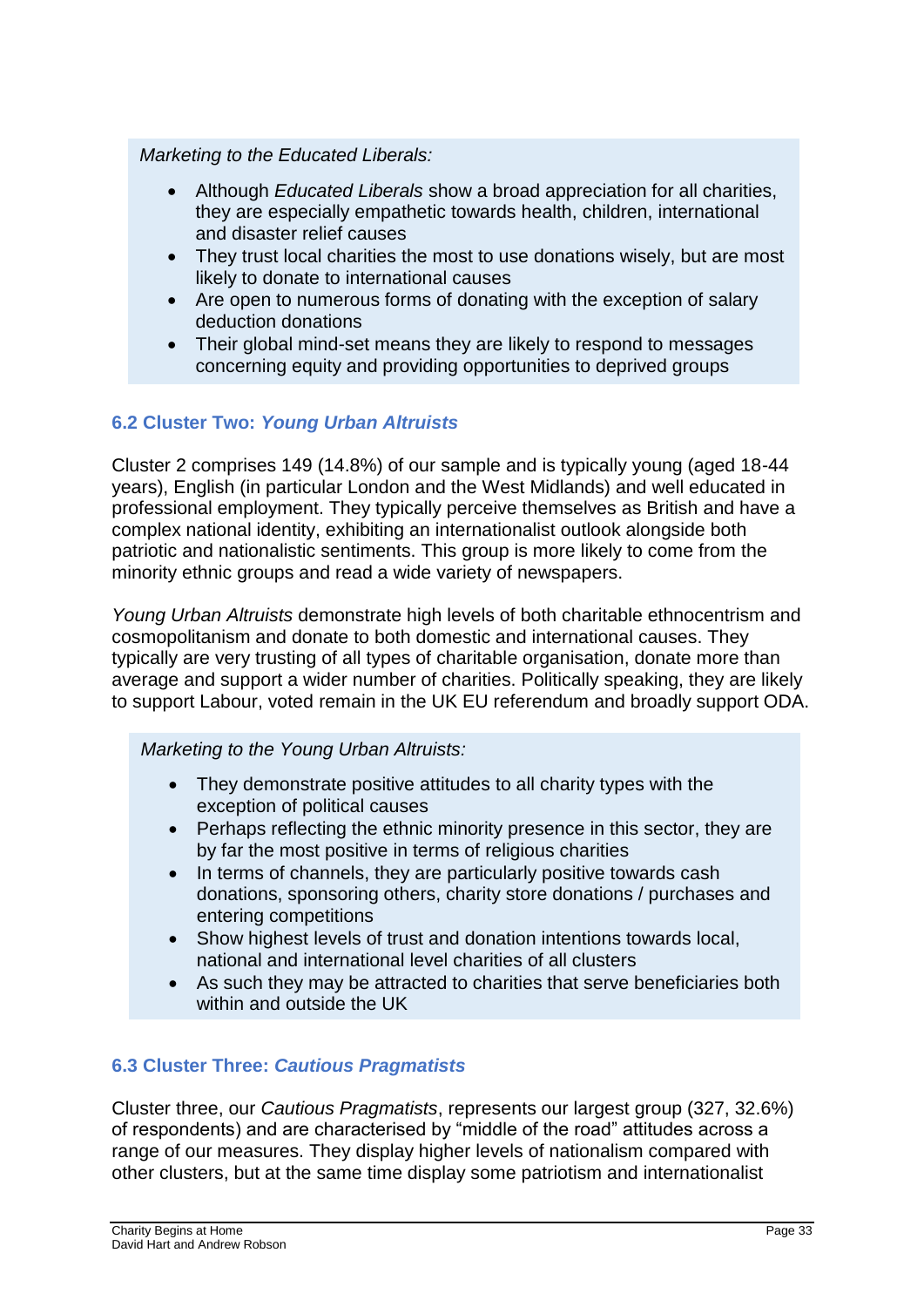tendencies. They read a range of newspapers but tend not to engage with local publications.

They have typically donated £6-10 in the previous three months, normally supporting two separate charities. They display lower levels of trust in charities than other segments, and are less likely to support culture, education, religious and political charities. Whilst they are likely to have voted remain in the UK EU referendum, they are less likely to vote in a future General Election. They score moderately for both charitable ethnocentrism and cosmopolitanism and are broadly opposed to both austerity and ODA. Demographically, this group is young (aged 18-44), commonly from Northern Ireland or Scotland and are more likely to be unemployed or on longterm absence.

*Marketing to the Cautious Pragmatists:*

- They do not demonstrate particularly strong feelings (positive or negative) for any charity type
- They prefer donating via cash or donating items to charity stores, but do not utilise salary deduction schemes
- Trust levels are moderate for local, national and international charities
- Messaging should focus on engaging these donors, encouraging smaller contributions and emphasising the impact of their donations

## **6.4 Cluster Four:** *Disengaged Cynics*

Our fourth cluster includes 100 (10%) of respondents and hold typically negative views on a range of issues and are less inclined to support charitable causes in general. Largely male, aged 45-54, English (with many from the South East), unemployed / on sickness absence and with lower reported education levels, we refer to this group as our *Disengaged Cynics*.

They typically hold low levels of trust towards charities and score higher on charitable ethnocentrism. Of all the clusters, they score lowest on charitable cosmopolitanism. However, they do not tend to donate to either domestic or international causes and have low future donation intentions. Politically, they are likely to have voted leave in the UK EU referendum, be supportive of austerity and have strong negative opinions on the allocation of ODA. They typically have noninternationalist viewpoints and are less likely to vote in a future General Election or read any newspapers on a regular basis.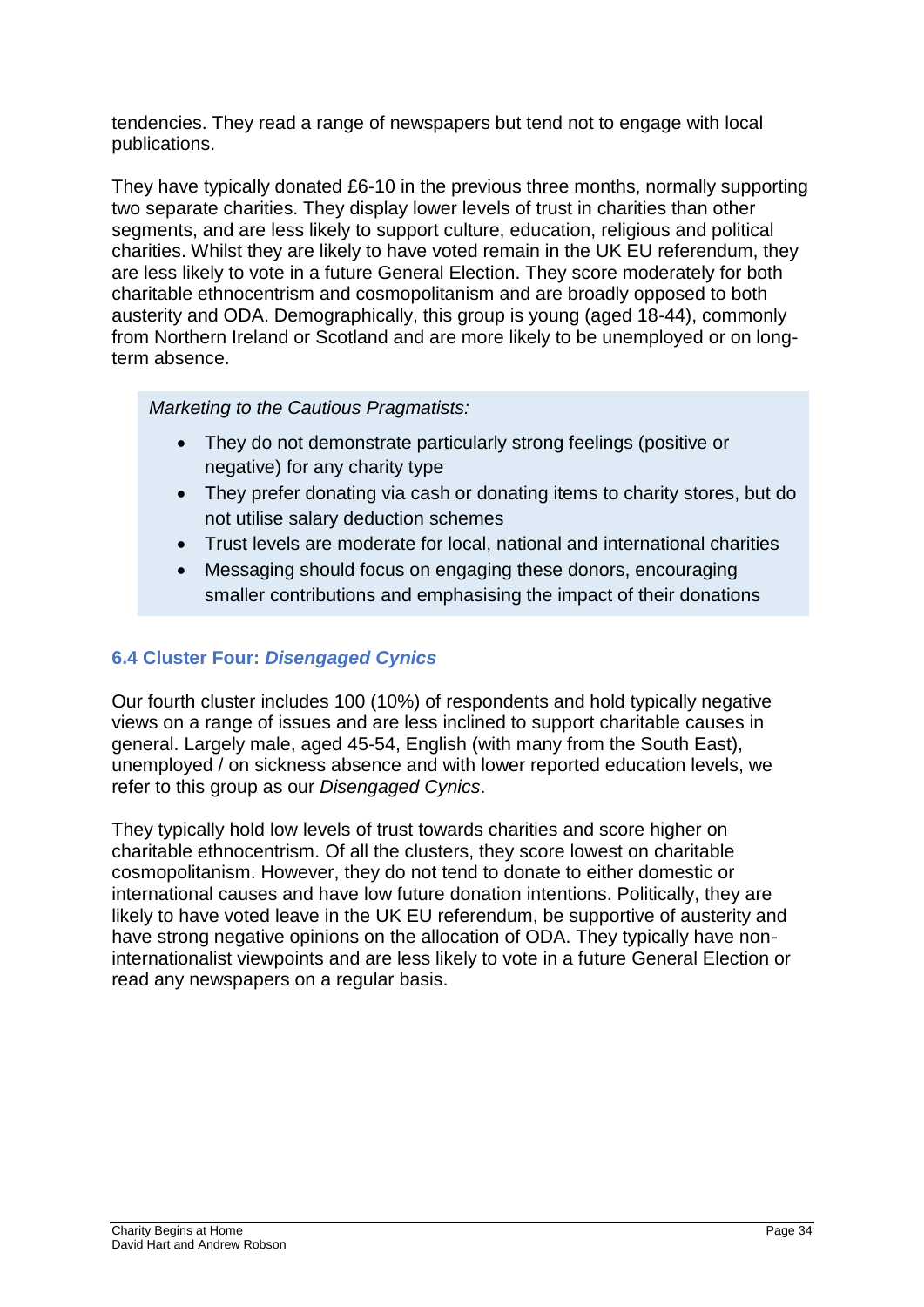*Marketing to the Disengaged Cynics:*

- This cluster shows very low propensity to donate across all charity types and typically are negative to all donation channels
- Therefore, these are typically the cluster least likely to respond to fundraising activity and as such may not represent a viable segment for most charities
- They are particularly cynical of charities that do not serve their immediate area
- Local charities should focus their messages on showing the physical outcomes of donations and utilise testimonies from beneficiaries

## **6.5 Cluster Five:** *Home-first Casuals*

In many ways, cluster five represents something of a compromise between clusters three and four. Whilst demonstrating values that show they prioritise their home country, they also have less committal attitudes towards national identity or political engagement. This group consists of 119 (11.8%) members and are largely living in the East or South-West of England with lower levels of education.

Whilst this group are generally trusting of charities, this is less so for international causes and they subsequently demonstrate a clear preference for local and domestic charities (which fits closely with their high charitable ethnocentrism). They generally oppose Government allocation of ODA, which is consistent with their low scores on charitable cosmopolitanism. They typically donate lower amounts to a small number of charities. Politically speaking, they are likely to have voted Leave in the UK EU Referendum, and in future elections are likely to vote Conservative or not engage. They are also less likely to read any newspapers.

#### *Marketing to the Home-First Casuals:*

- They are typically negative towards most charity types, but are more ambivalent for health, animal welfare, armed forces and children's charities
- They are most likely to donate items to a charity, store, but are averse to setting up direct debits or more digital donation channels
- Show moderate levels of trust for local, national and international charities but are much less likely to donate to the latter
- Messaging to this group should emphasise the domestic benefits of donations, push more cash-based means of donating and emphasise the usefulness of one-off donations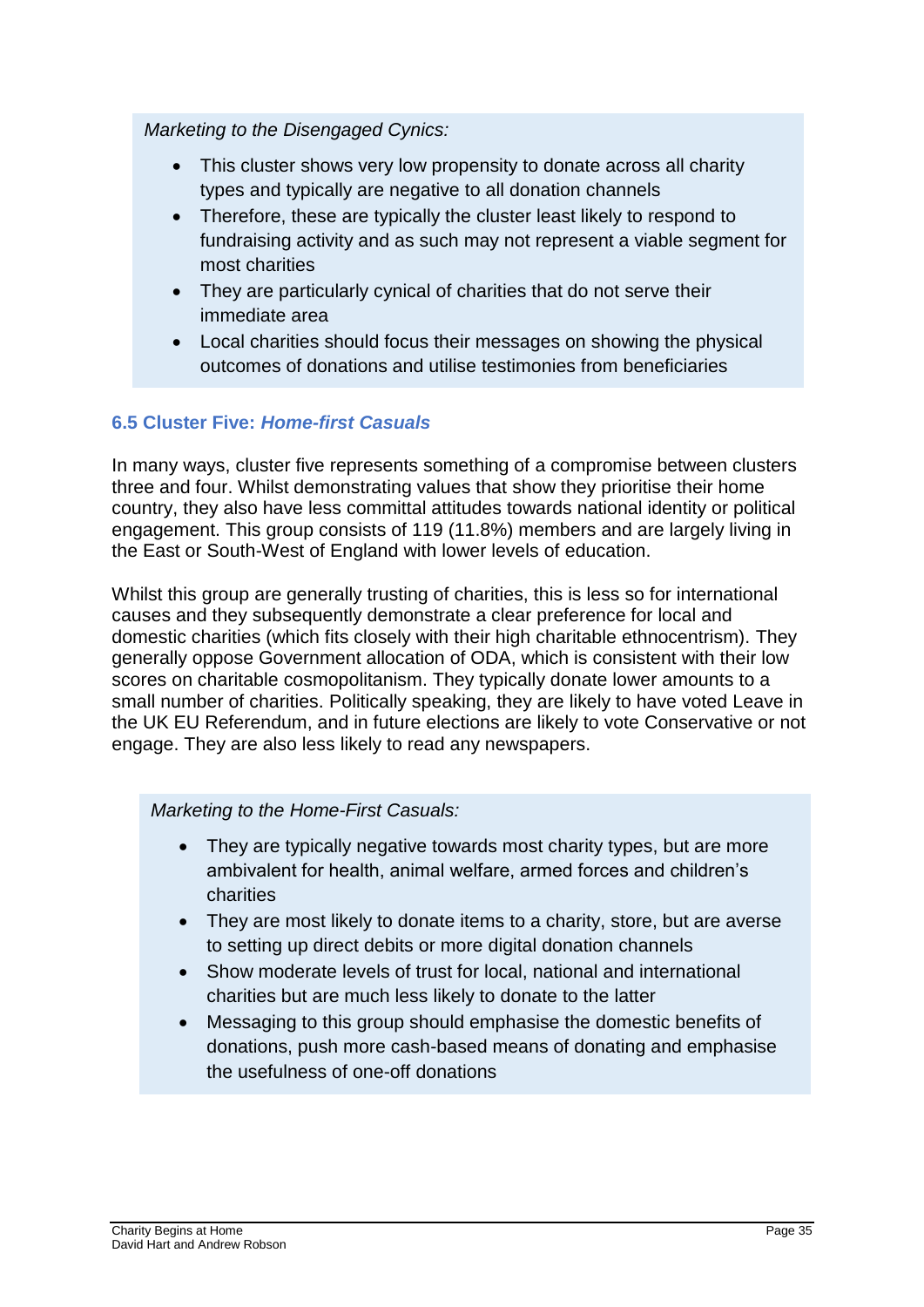## **6.6 Cluster Six:** *Anti-EU Nationalists*

Our final cluster, *Anti-EU Nationalists*, constitutes 185 (18.4%) individuals and refers to those people with the strongest "pro-country" perspectives. This group demonstrates high levels of patriotism and nationalism and conversely is less likely to be internationalist. This is a male dominated group more likely to be located in Scotland and Wales, typically over 55 years of age, with either a low level of education or no formal qualifications. This group is less likely to contain members from any of the ethnic minority groups. The newspapers they are most likely to read are the Express, Mail and Sun.

This group scores highest of all clusters on charitable ethnocentrism and has the second lowest level of support for charitable cosmopolitanism. They are more likely to vote either Conservative or United Kingdom Independence Party, and typically voted leave in the UK EU referendum. Whilst having neutral views on austerity, they are very negative concerning ODA allocation. The above values translate into a strong preference for charities that are either local or national in nature. They are relatively modest in their levels of trust for charities, and typically donate smaller amounts to a limited number of causes.

*Marketing to the Anti-EU Nationalists:*

- They are most likely to donate to health charities, but opposed to supporting culture and recreation, education, environmental, religious, political or various international charities
- Open to donation via cash, charity stores, sponsorship and competitions, but averse to using technology, direct debits or salary deductions
- Show low levels of trust in international charities which reflects their broader political views
- Far more likely to respond to within-country charitable appeals, and will be responsive to messaging which demonstrates the national benefit of their donations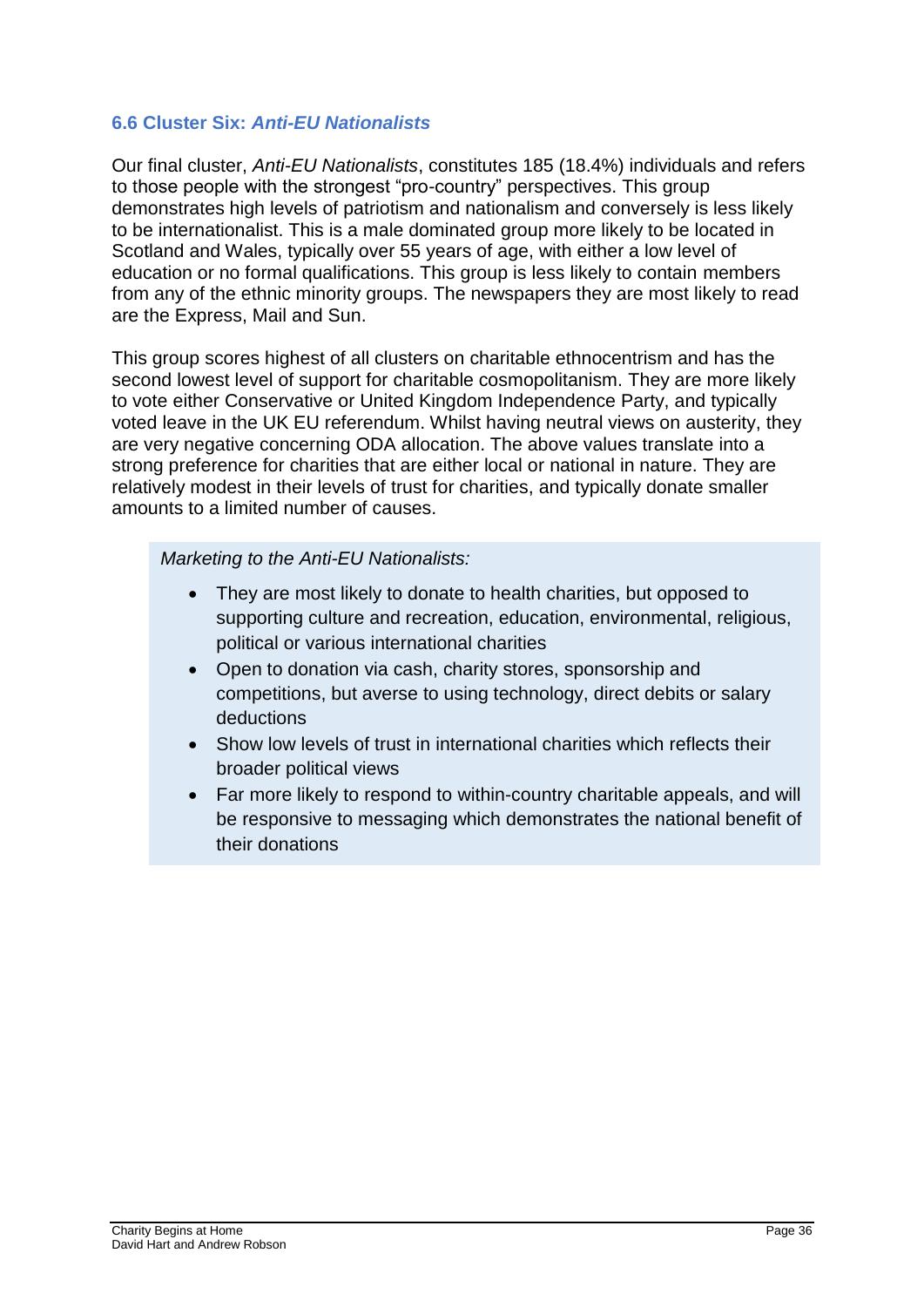![](_page_37_Figure_0.jpeg)

## **Figure 6.1:** Summary of Donor Clusters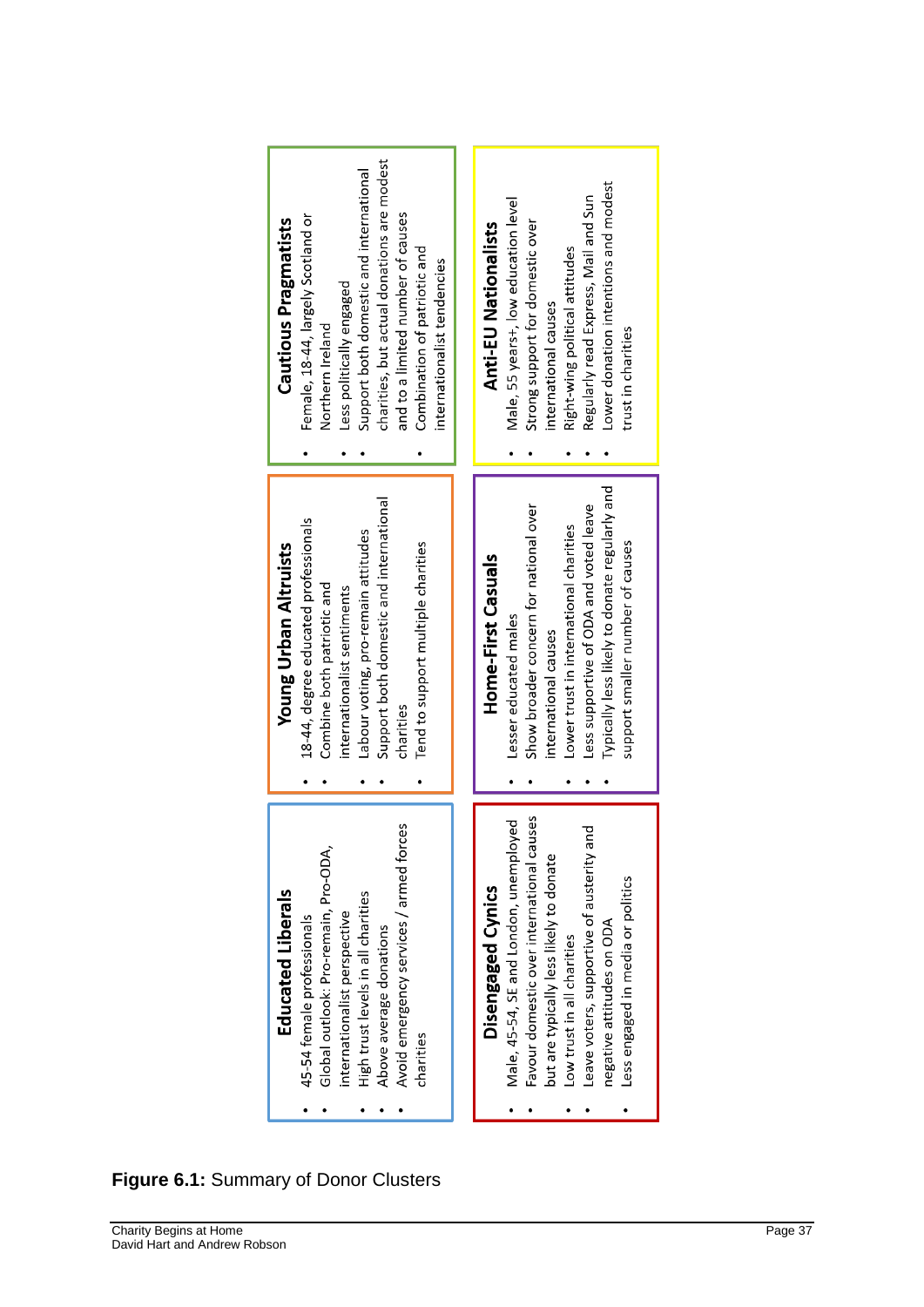# **7.0 Key Conclusions**

The study comprises a sample of 1004 respondents, with analysis of the data by key demographics (gender, ethnicity, voting intention and voting action at the 2016 European Union referendum) suggesting a representative sample of adults from the UK. Moreover, the breakdown of the English donors by region would suggest a representative profile by location (although Northern Ireland, Scotland and Wales were over-represented in the data to allow for inter-country comparisons). In short, the size and profile of the sample members permits generalisability of the study findings.

## **7.1 Descriptive Data**

On average, the most likely areas of charitable donation are health, children, armed forces and emergency services, animal welfare and international disaster charities. Those least likely to be in receipt of donations are religious charities and those relating to politics, legal or human rights. The most popular methods of donation are donating items, cash donation and buying items from a charity store. In contrast, there is much less predisposition to salary deductions, donation via direct debit and electronic media, despite the latter experiencing significant growth in recent years (for example through sites such as justgiving.com).

Around 80% of the participants have donated to charity in the preceding three months, with a majority of the donors giving between £1 and £30. Around 20% have not given to any charities, with half of the donors giving to either two or three causes in this time period. An interesting finding is the correlation between financial contribution and number of causes, suggesting a greater sector revenue may be achieved by donors giving to various campaigns in relatively smaller amounts rather than giving bigger donations to a single charity. Donors, it seems, like to offer their assistance in more than one area of charitable activity.

Respondents typically trust charities based either at a local or a national level to use their contributions wisely, but are more likely to demonstrate a lack of trust for those in international settings. These perspectives are mirrored with respect to donation intentions, with local and national concerns being more likely to receive future donations, and the converse being the case for international activities. Previous research has suggested that international charities are typically less favoured because of cynicism that donations will reach those in need, high perceived administrative costs and the fact that many third world problems are perceived as too large to resolve. In addition, it is hard for donors to assess the impact of international donations compared with local fundraising. This work supports previous research by the Charity Commission for England and Wales by highlighting that international charities need to address low trust levels, especially as trust is a powerful predictor of future donation intentions.

Consistent with the assessment of trust and donation, respondents reported high levels of agreement regarding charitable ethnocentrism, particularly the statement "*I want my charitable donations to help people in my own country rather than other countries*". In contrast, there is typically marginal disagreement across the range of items assessing charitable cosmopolitanism. In short, there is a greater appetite here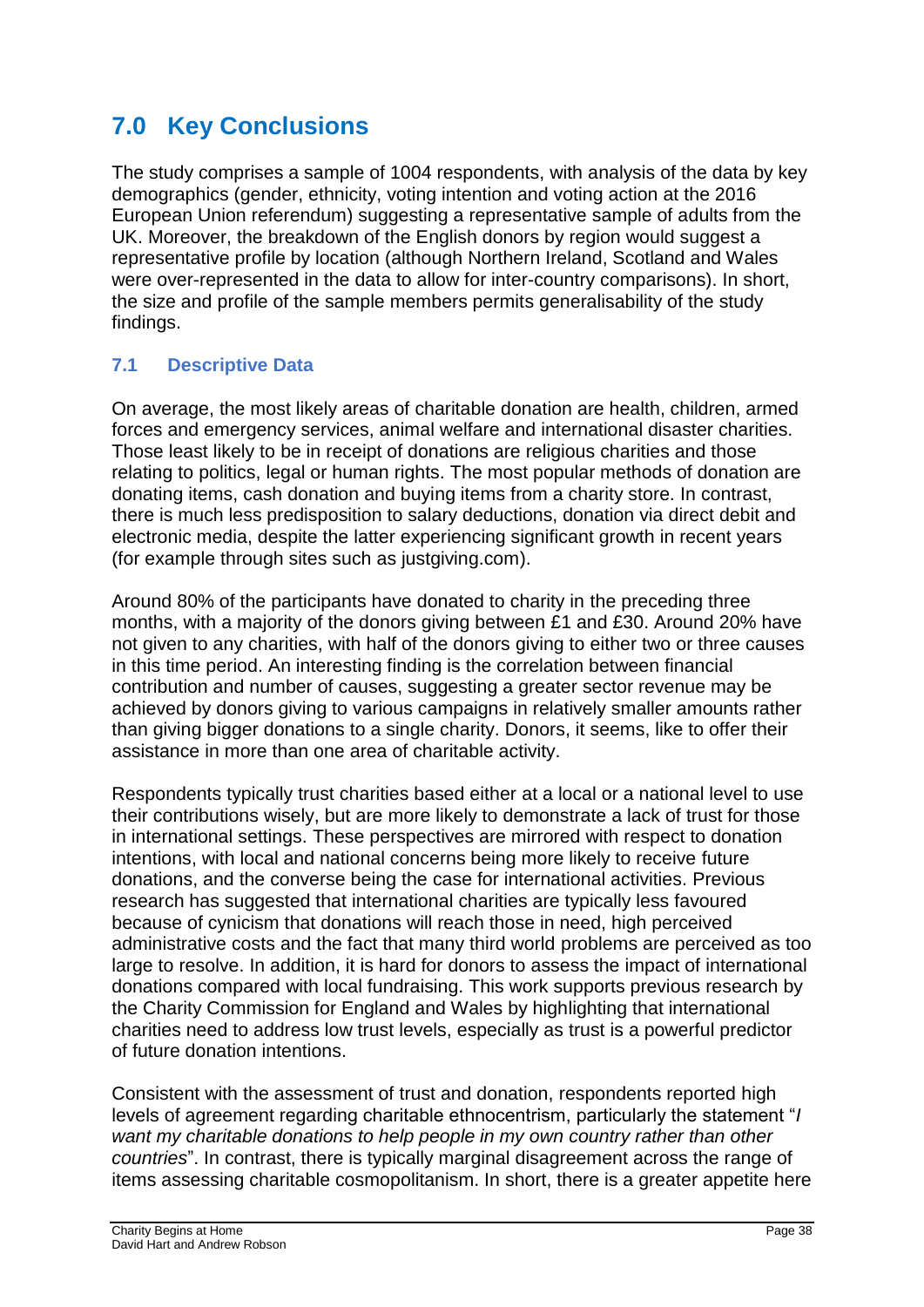for charitable ethnocentrism compared with charitable cosmopolitanism, although the gap, whilst statistically significant, is not a chasm. Support for this is the relative popularity for international disaster relief charities.

This argument is strengthened further when consideration is given to national identity. There is the greatest level of agreement regarding patriotism, particularly the statements "*If one feels loyal to one's country, one should strive to mend its problems*" and "*I appreciate the United Kingdom democratic system very much, but I am willing to criticise it in order to achieve further improvement*". Both statements indicate support for the nation, but in a way that is not unconditional. After patriotism, there is overall levels of agreement relating to nationalism. There is relatively less support for internationalism, with mean scores ranging from 2.99 to 3.52. This would suggest some empathy for international issues.

Interestingly, where taking a positive international position runs into some disagreement comes when focus is given to the donors becoming materially disadvantaged. This has been assessed in this study through the two statements; "*If necessary, we ought to be willing to lower our standard of living to cooperate with other countries in getting an equal standard for every person in the world*" and "*We should be more willing to share our wealth with other nations, even it if does not necessarily coincide with our political interests*". There may be a distinction between desiring a fairer, more equal world and a willingness to make personal sacrifices to achieve it.

These positions are further consistent with participant attitudes towards austerity and ODA. Regarding austerity, the typical responses cover "*Somewhat Agree*" through to "*Somewhat Disagree*", with most support for the item "*Excessive public spending is the main cause of the United Kingdom's debt*". There is relatively less participant support for Government policy in maintaining ODA, with particular support of the assertion that money may be better spent domestically. However, there is a relative level of overall agreement for the statement "*Overseas Development Aid contributes to a more peaceful and equal world*", thereby supporting the assertion that these donors are open to the ideas of internationalism and being supportive of others beyond their own national boundaries.

## **7.2 Demographic Differences**

Differences between demographic groups pointed to a number of interesting conclusions. Females are more likely to be supportive of a broader range of charity types and channels of donation, as well as being more predisposed towards charitable cosmopolitanism and support for ODA, with austerity being supported more by male participants in the study. Females are more trusting towards charities, and donors from the minority ethnic groups have a greater empathy towards internationalism, charitable cosmopolitanism and ODA.

Interesting age-band differences occur across most of the areas assessed, where quite often the level of agreement or disagreement with a statement changes in a linear manner, although in many instances there was a directional change in agreement/disagreement (particularly for those aged 55 and higher). Location by country within the United Kingdom impacts upon support for various charity types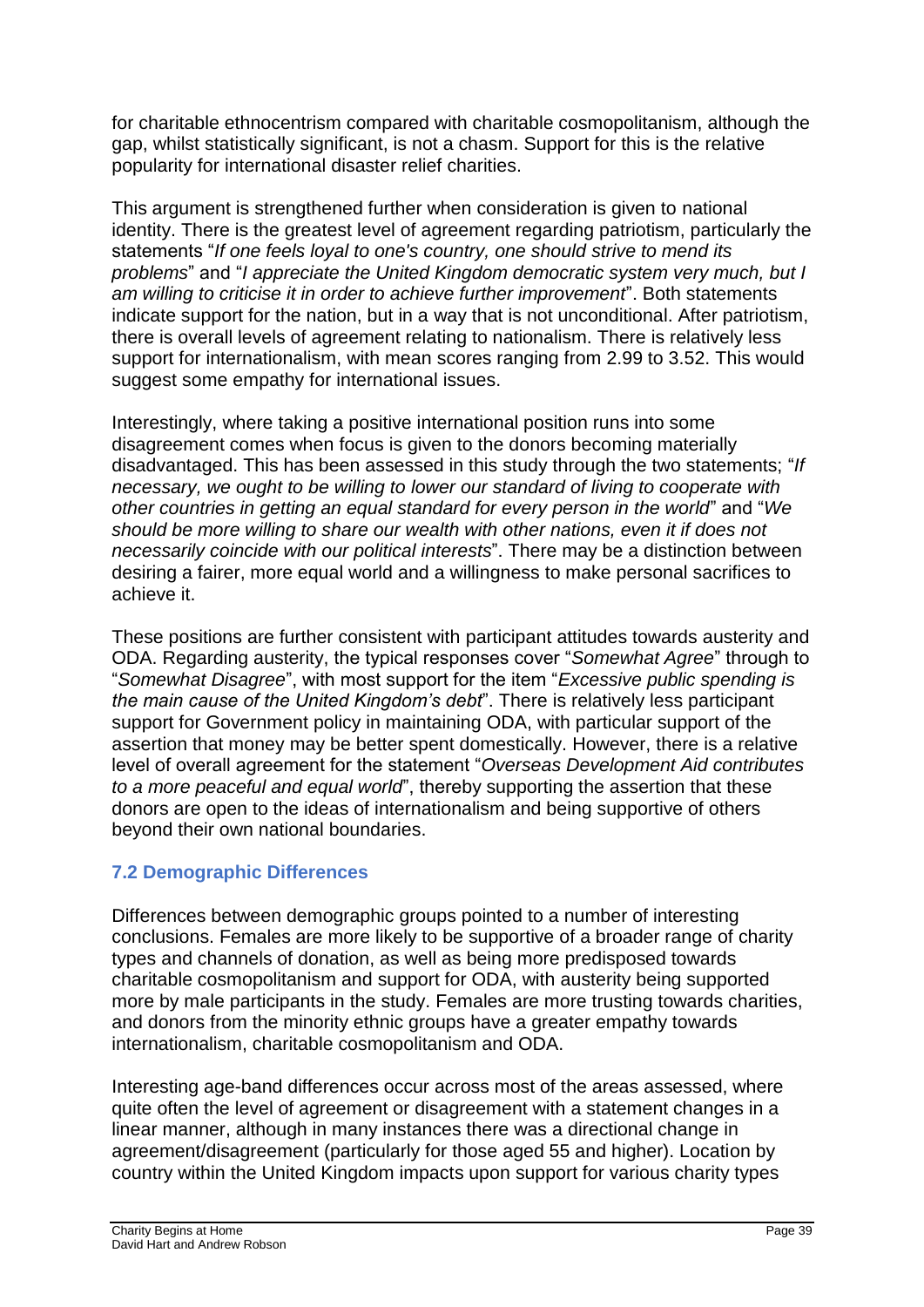and donation channels, alongside self-perception based on nationalism and internationalism. Where clear-cut differences do emerge is by voting behaviour in the 2016 European Union membership referendum. Respondents committed to leaving the European Union were more predisposed to charitable ethnocentrism, nationalism and support for austerity, whilst those supporting remain were more empathetic to charitable cosmopolitanism, internationalism and support for ODA.

## **7.3 Construct Relationships**

As expected, charitable trust is strongly related to future donation intentions, underlining the importance of charities having a credible and convincing position that potential donors can relate to and accept as a prerequisite to giving. Typically, those with a more internationalist outlook displayed greater levels of trust in charities, with greater levels of cynicism associated with nationalism and patriotism.

Charitable ethnocentrism and charitable cosmopolitanism are negatively and significantly associated (i.e. as one position strengthens, the other weakens). National identity appears to be significantly associated with an individual's charitable choice. Whilst nationalism and patriotism lead to a preference for domestic charities, the opposite is the case for internationalism. Indeed, internationalists show a particularly strong desire to assist international causes but are very negative about domestic charities.

Moreover, support for charitable ethnocentrism correlates with endorsement for austerity, whilst support for charitable cosmopolitanism is highly correlated in relative terms with donor support for ODA. There is a degree of independence in terms of support for austerity and ODA. Whilst nationalism and patriotism emerge as being significantly correlated, both show less association with Internationalism. This suggests that the donors can be proud of their nation and heritage, but it does not have to be at the expense of people and nation states further afield. For charities that serve international communities, this means that even those donors with a home-first mind-set may be open to supporting international causes (although these may be deemed of lesser importance compared with domestic priorities).

## **7.4 Cluster Analysis**

The differences described above suggest potential for segmentation amongst our nationally representative respondents. The cluster analysis, based on national identity, political support and charitable giving and supported by post-hoc assessments between cluster membership and various categorical measures, supports this argument.

Six clusters have emerged, ranging in size from 100 cases (10.0% of the sample) to 327 cases (32.6% of the sample). Each of the clusters have, as expected, distinct characteristics:

 *Educated Liberals* are well-educated, politically left-leaning, supportive, prointernational and culturally cosmopolitan.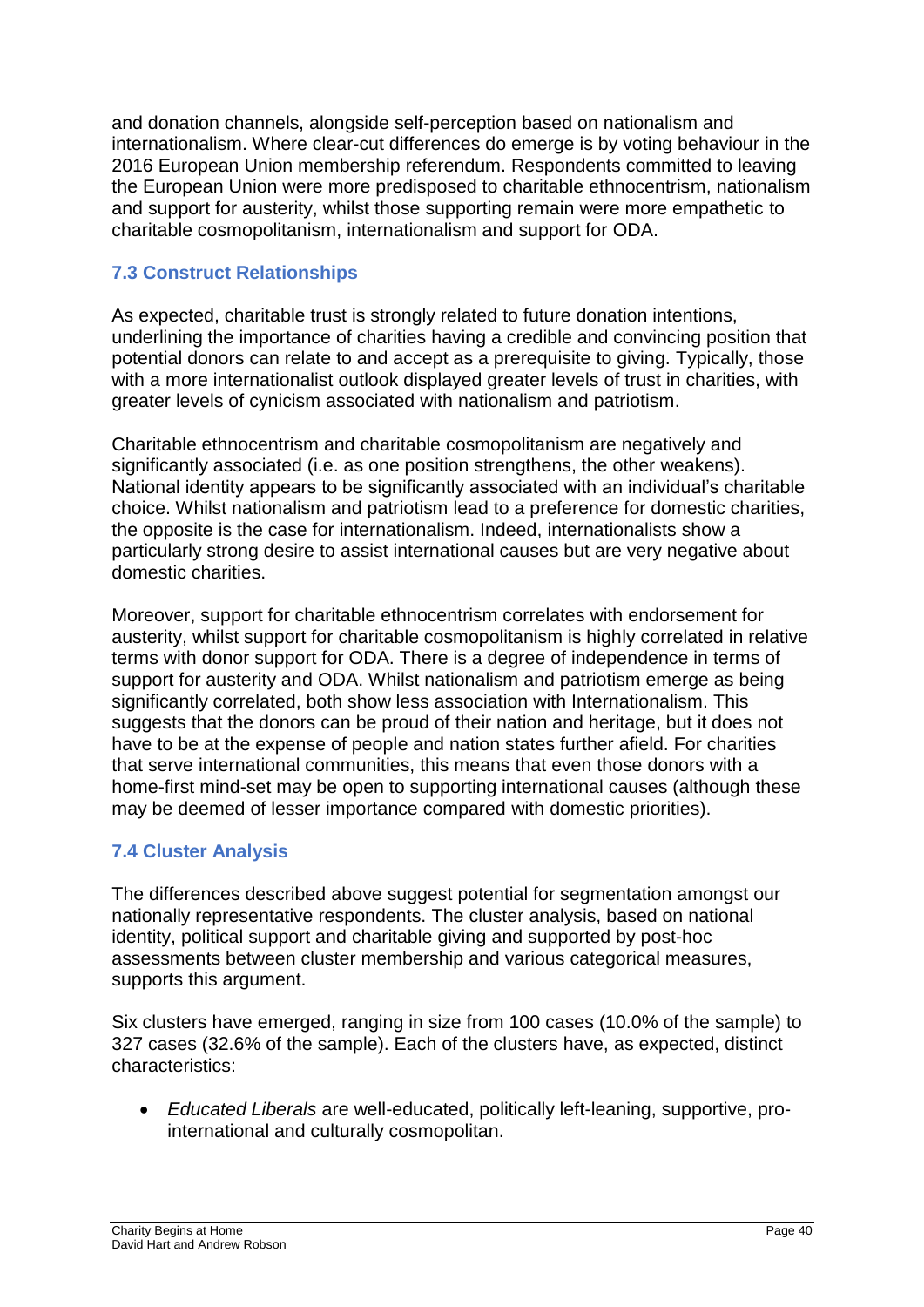- *Young Urban Altruists* are left leaning by voting record, but younger and more located in the minority ethnic communities of England. They were also the most charitably generous cluster.
- *Cautious Pragmatists* appear to be much more "*middle of the road*" in terms of donation behaviour, charitable ethnocentrism and charitable cosmopolitanism, trust and donation, as well as political attitudes.
- *Disengaged Cynics* are distinct from those described so far, particularly from the lack of engagement and interest in charity, politics and media. They represent one segment of the population where charities may be better placed in avoiding time and investment, given their reluctance to support.
- *Home-first Casuals* are differentiated from cluster three by taking a more negative view to charity donation in general and specifically towards charitable cosmopolitanism.
- *Anti-EU Nationalists* also have some negative standpoints, particularly with respect to internationalism, charitable cosmopolitanism and support for ODA. They are less enthusiastic about charity, but they do donate to local and domestic causes and engage with various donation channels.

These distinct segments are likely to be of interest to differing types of charity and also be receptive to different types of solicitation as discussed in section 6.0. Whilst identifying potential donors based upon certain characteristics in this study is acknowledged to be complex (for example, national identity data is not widely available on individuals), there are other forms of data (e.g. voting records) which do appear to have predictive power and such offer the scope for practical implementation of the above segmentation criteria.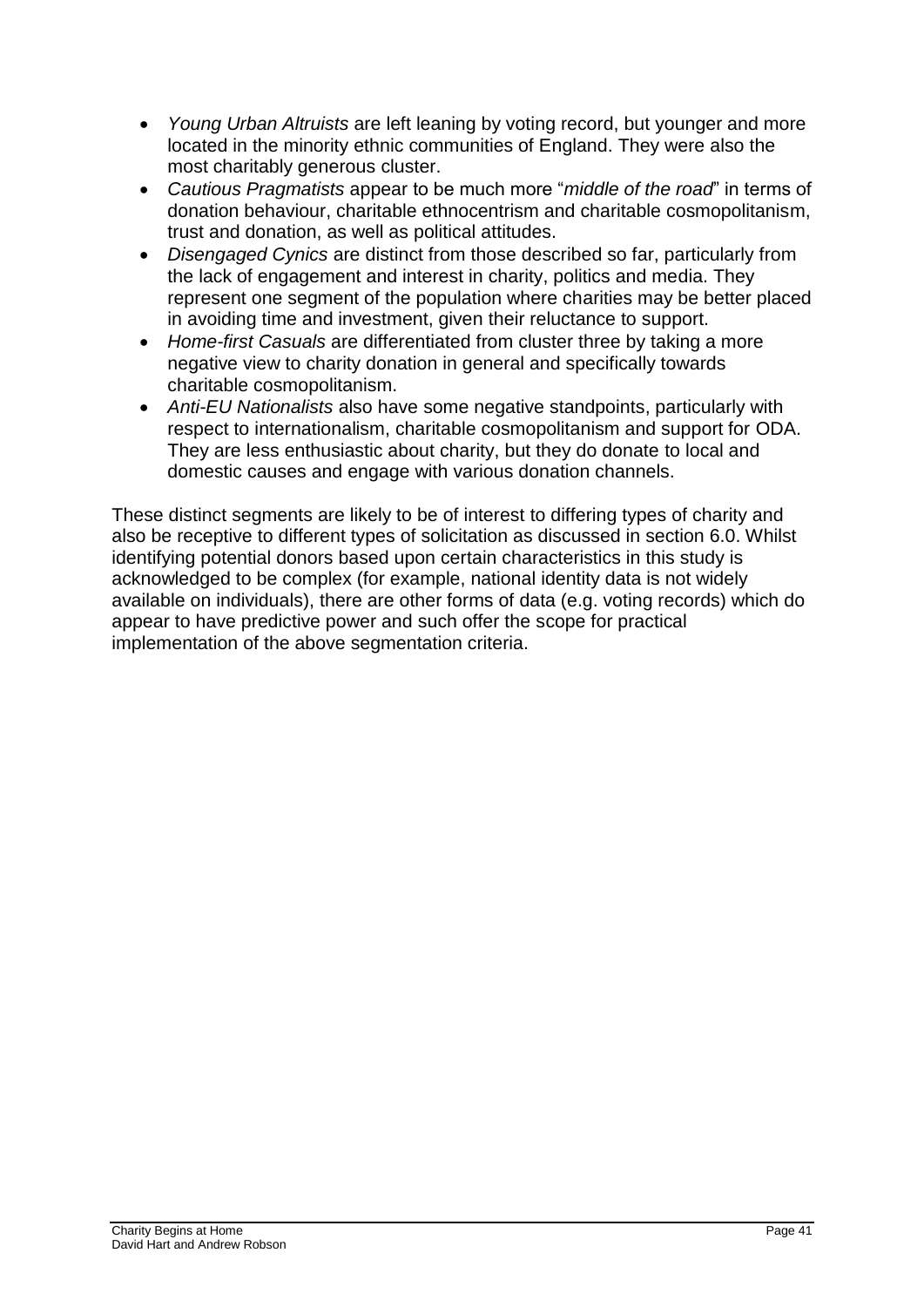# **8.0 Useful Reading**

Bekkers, R. & Wiepking, P. (2011). A literature review of empirical studies of philanthropy: Eight mechanisms that drive charitable giving. *Nonprofit and Voluntary Sector Quarterly*, 40(5), 924-973. <http://dx.doi.org/10.1177/0899764010380927>

Blank, T. & Schmidt, P. (2003). National identity in a United Germany: Nationalism or patriotism? An empirical test with representative data. *Political Psychology*, 24(2), 289-312.<http://dx.doi.org/10.1111/0162-895X.00329>

Breeze, B. (2013). How donors choose charities: the role of personal taste and experiences in giving decisions. *Voluntary Sector Review*, 4(2), 165-183. <https://doi.org/10.1332/204080513x667792>

Casale, D. & Baumann, A. (2015). Who gives to international causes? A sociodemographic analysis of US donors. *Nonprofit and Voluntary Sector Quarterly*, 44(1), 98-122. <https://doi.org/10.1177/0899764013507141>

Dalton, S., Madden, H., Chamberlain, S., Carr, S. & Lyons, C. (2008). 'It's gotten a bit old, Charity': Young Adults in New Zealand talk about poverty, charitable giving and aid appeals*. Journal of Community and Applied Social Psychology*, 18(5), 492- 504.<http://dx.doi.org/10.1002/casp.966>

Flatters, P. & Willmott, M. (2009). Understanding the post-recession consumer. *Harvard Business Review*, 87(7/8), 106-112.

Fong, C.M. & Luttmer, E.F.P. (2009). Do Race and Fairness Matter in Generosity? Evidence from a Nationally Representative Charity Experiment. *HKS Faculty Research Working Paper Series*. Available at: [http://dash.harvard.edu/bitstream/handle/1/4481608/Luttmer\\_DoRaceFairness.pdf.](http://dash.harvard.edu/bitstream/handle/1/4481608/Luttmer_DoRaceFairness.pdf)

Glennie, A., Straw, W. & Wild, L. (2012). Understanding Public Attitudes to Aid and Development. Available at:

[http://www.ippr.org/files/images/media/files/publication/2012/06/public-attitudes-aid](http://www.ippr.org/files/images/media/files/publication/2012/06/public-attitudes-aid-development_June2012_9297.pdf?noredirect=1)[development\\_June2012\\_9297.pdf?noredirect=1.](http://www.ippr.org/files/images/media/files/publication/2012/06/public-attitudes-aid-development_June2012_9297.pdf?noredirect=1)

Hart, D.J. (2016). Charity begins at home? Setting a future research agenda for national identity and charitable ethnocentrism. *Social Business*, 6(2), 125-151. <https://doi.org/10.1362/204440816x14715138381621>

Henson, S. & Lindstrom, J. (2010). Aid to Developing Countries: Where does the UK Stand? *Institute of Development Studies*. Available at: [http://www.ids.ac.uk/files/dmfile/IDSUKPOMReport.pdf.](http://www.ids.ac.uk/files/dmfile/IDSUKPOMReport.pdf)

Kosterman, R. & Feshbach, S. (1989). Toward a measure of patriotic and nationalistic attitudes. *Political Psychology*, 10(2); 257-274. <http://dx.doi.org/10.2307/3791647>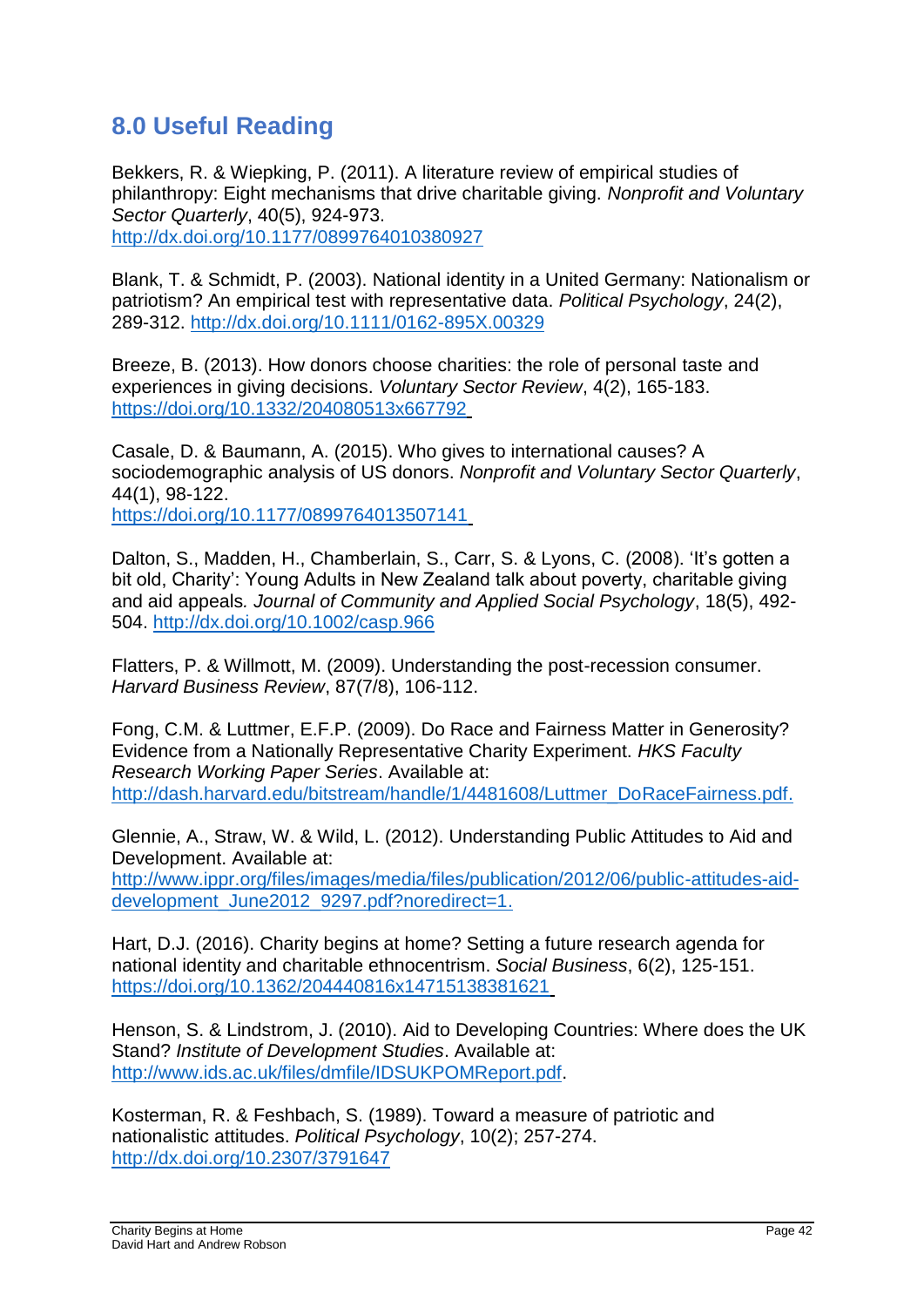Micklewright, J. & Schnepf, S.V. (2009). Who gives charitable donations for overseas development? *Journal of Social Policy*, 38(02), 317-341. <https://doi.org/10.1017/s0047279408002869>

Quelch, J.A. & Jocz, K.E. (2009). How to Market in a Downturn. *Harvard Business Review*, 87(4), 52-62.

Rajan, S.S., Pink, G.H. & Dow, W.H. (2009). Sociodemographic and personality characteristics of Canadian donors contributing to international charity. *Nonprofit and Voluntary Sector Quarterly*, 38(3), 413-440. <https://doi.org/10.1177/0899764008316056>

Schatz, R.T., Staub, E. & Lavine, H. (1999). On the varieties of National attachment: Blind versus constructive patriotism. *Political Psychology*, 20(1), 151-174. <http://dx.doi.org/10.1111/0162-895X.00140>

Stevenson, C. & Manning, R. (2010). National Identity and International Giving: Irish Adults' Accounts of Charitable Behaviour. *Journal of Community and Applied Social Psychology*, 20(4), 249-261. <http://dx.doi.org/10.1002/casp.1029>